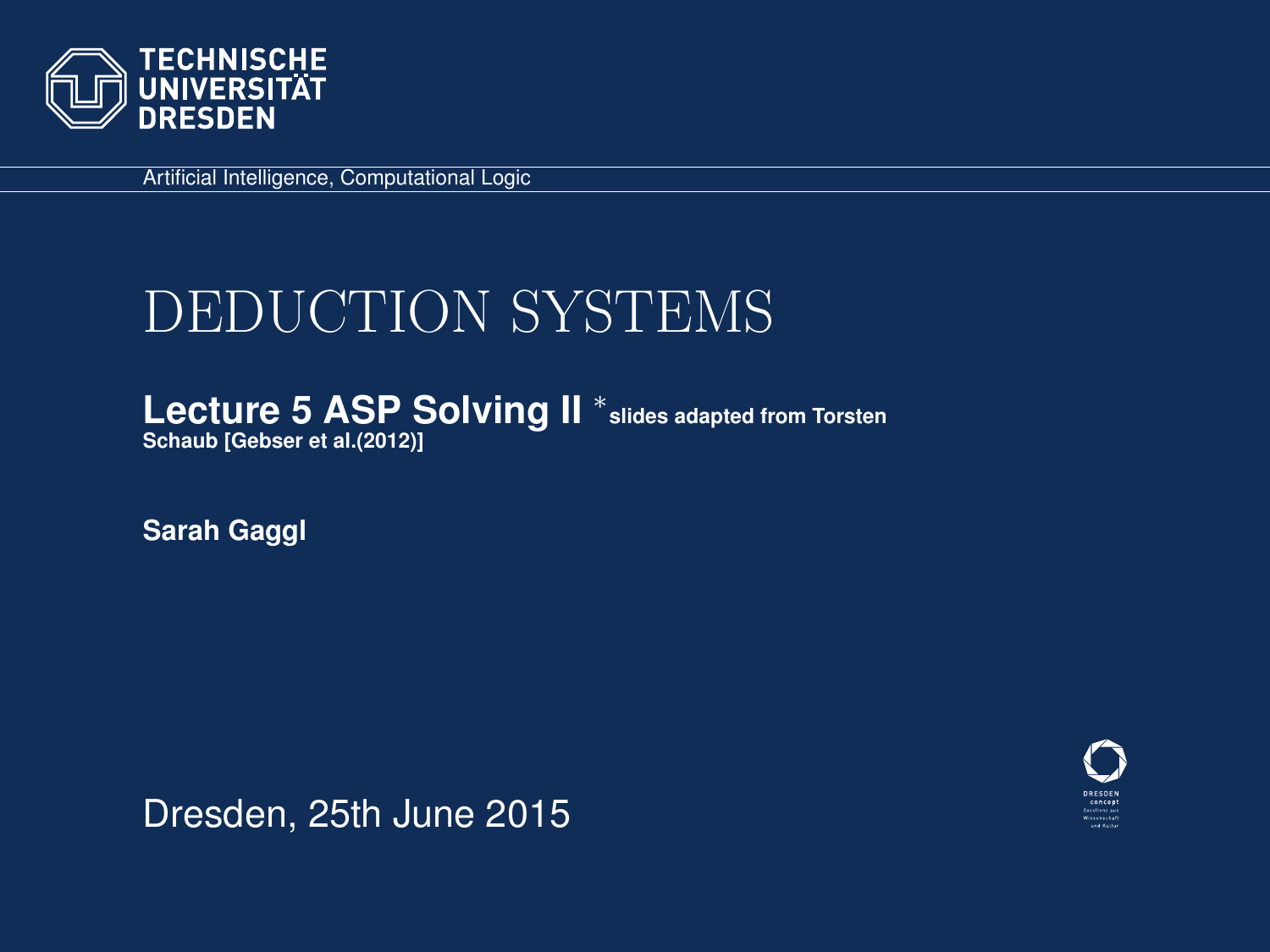### **Outline**



#### 1 [Nogoods from loop formulas](#page-1-0)

[Conflict-driven nogood learning](#page-13-0)

#### <span id="page-1-0"></span>**[Summary](#page-66-0)**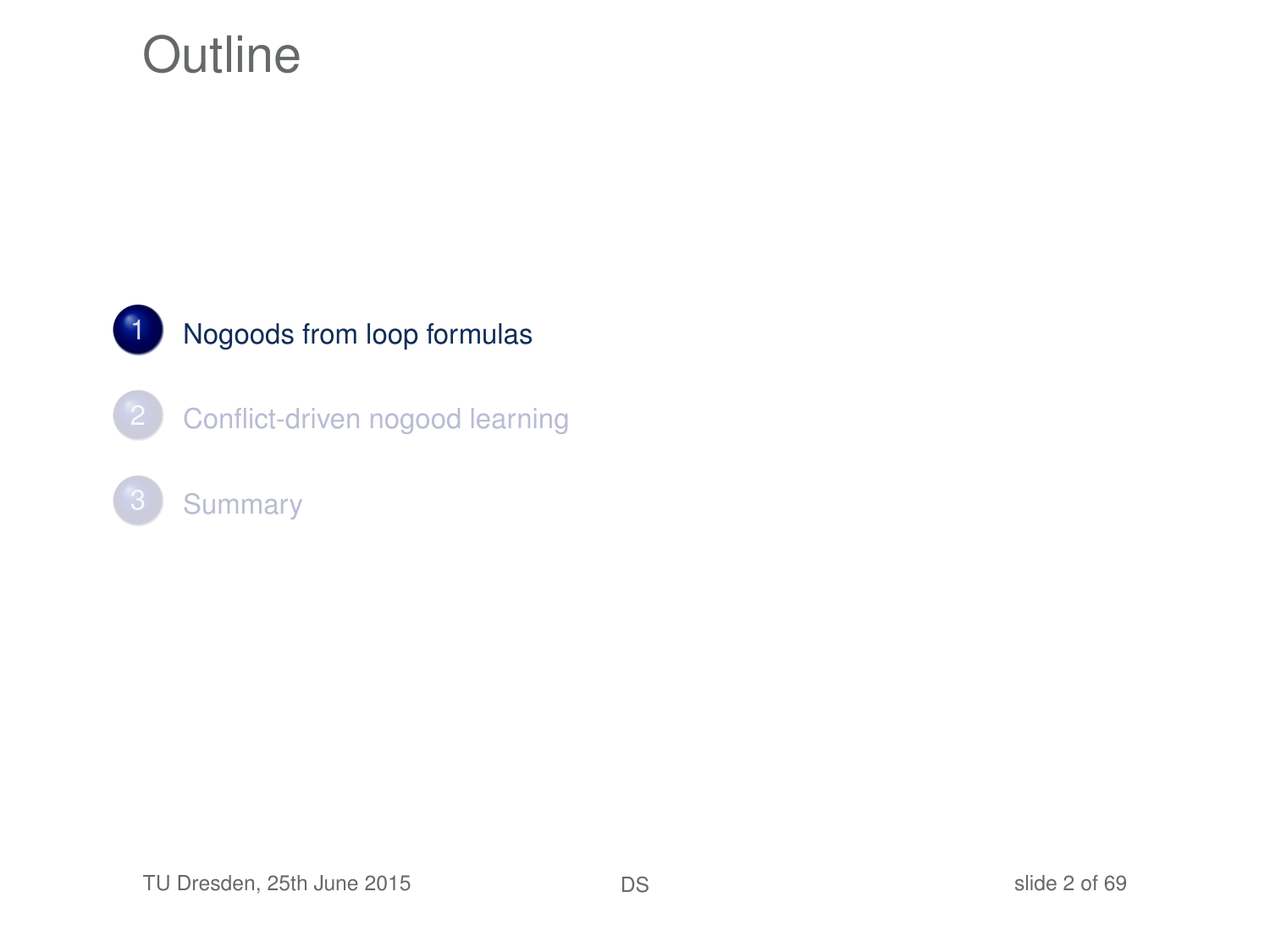#### Nogoods from logic programs via lõop formulas

Let *P* be a normal logic program and recall that:

• For *L* ⊆ *atom*(*P*), the external supports of *L* for *P* are

$$
E\mathcal{S}_P(L) = \{r \in P \mid head(r) \in L, body(r)^+ \cap L = \emptyset\}
$$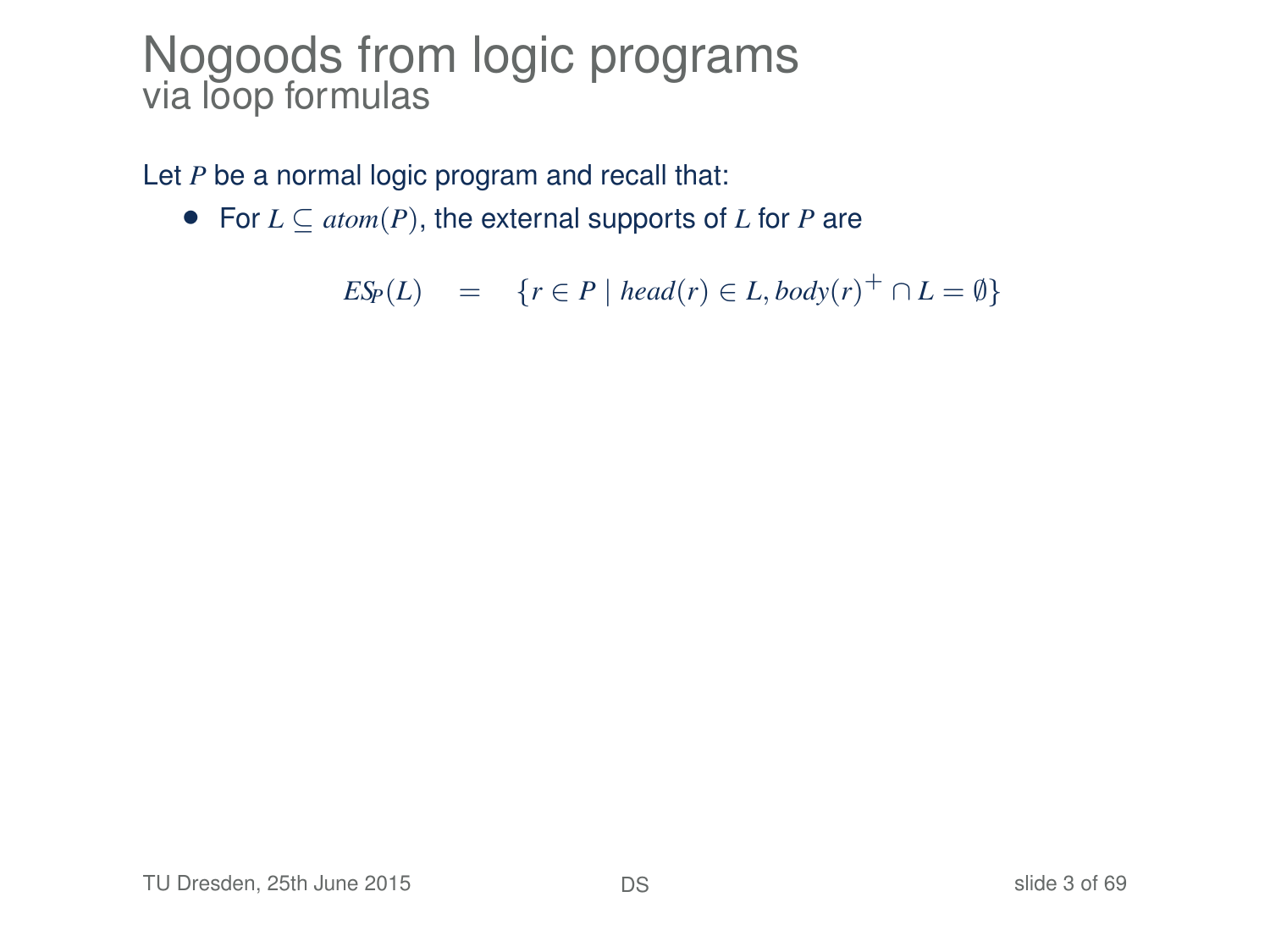#### Nogoods from logic programs via loop formulas

Let *P* be a normal logic program and recall that:

• For *L* ⊆ *atom*(*P*), the external supports of *L* for *P* are

 $ES_P(L) = \{r \in P \mid head(r) \in L, body(r)^+ \cap L = \emptyset\}$ 

• The (disjunctive) loop formula of *L* for *P* is

$$
LF_P(L) = (\bigvee_{A \in L} A) \rightarrow (\bigvee_{r \in E\mathfrak{S}_P(L)} body(r))
$$
  

$$
\equiv (\bigwedge_{r \in E\mathfrak{S}_P(L)} \neg body(r)) \rightarrow (\bigwedge_{A \in L} \neg A)
$$

– Note: The loop formula of *L* enforces all atoms in *L* to be false whenever *L* is not externally supported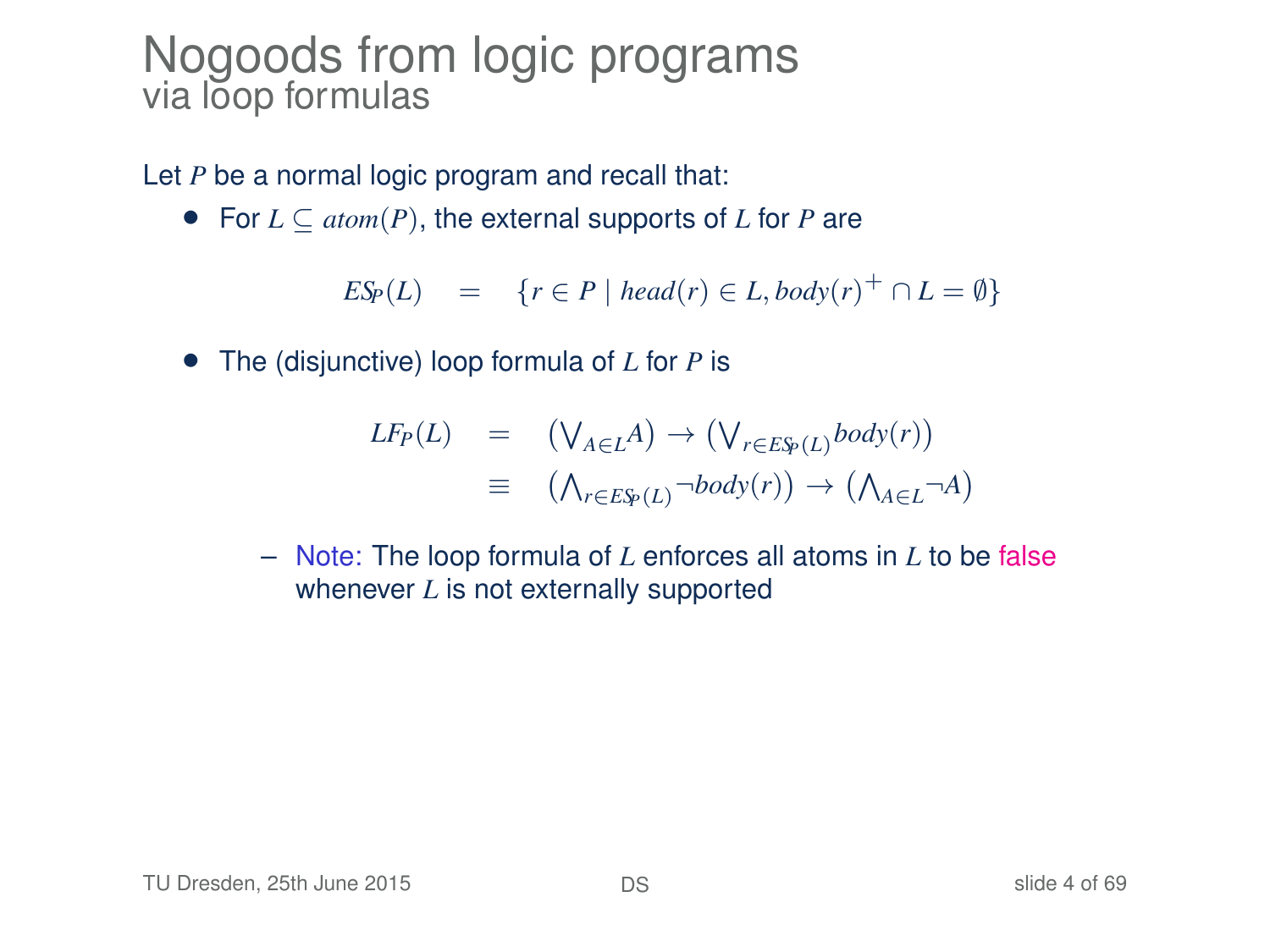#### Nogoods from logic programs via loop formulas

Let *P* be a normal logic program and recall that:

• For *L* ⊆ *atom*(*P*), the external supports of *L* for *P* are

 $ES_P(L) = \{r \in P \mid head(r) \in L, body(r)^+ \cap L = \emptyset\}$ 

• The (disjunctive) loop formula of *L* for *P* is

$$
LF_P(L) = (\bigvee_{A \in L} A) \rightarrow (\bigvee_{r \in E\mathfrak{S}_P(L)} body(r))
$$
  

$$
\equiv (\bigwedge_{r \in E\mathfrak{S}_P(L)} \neg body(r)) \rightarrow (\bigwedge_{A \in L} \neg A)
$$

- Note: The loop formula of *L* enforces all atoms in *L* to be false whenever *L* is not externally supported
- The external bodies of *L* for *P* are

$$
EB_P(L) = \{body(r) | r \in ESp(L)\}
$$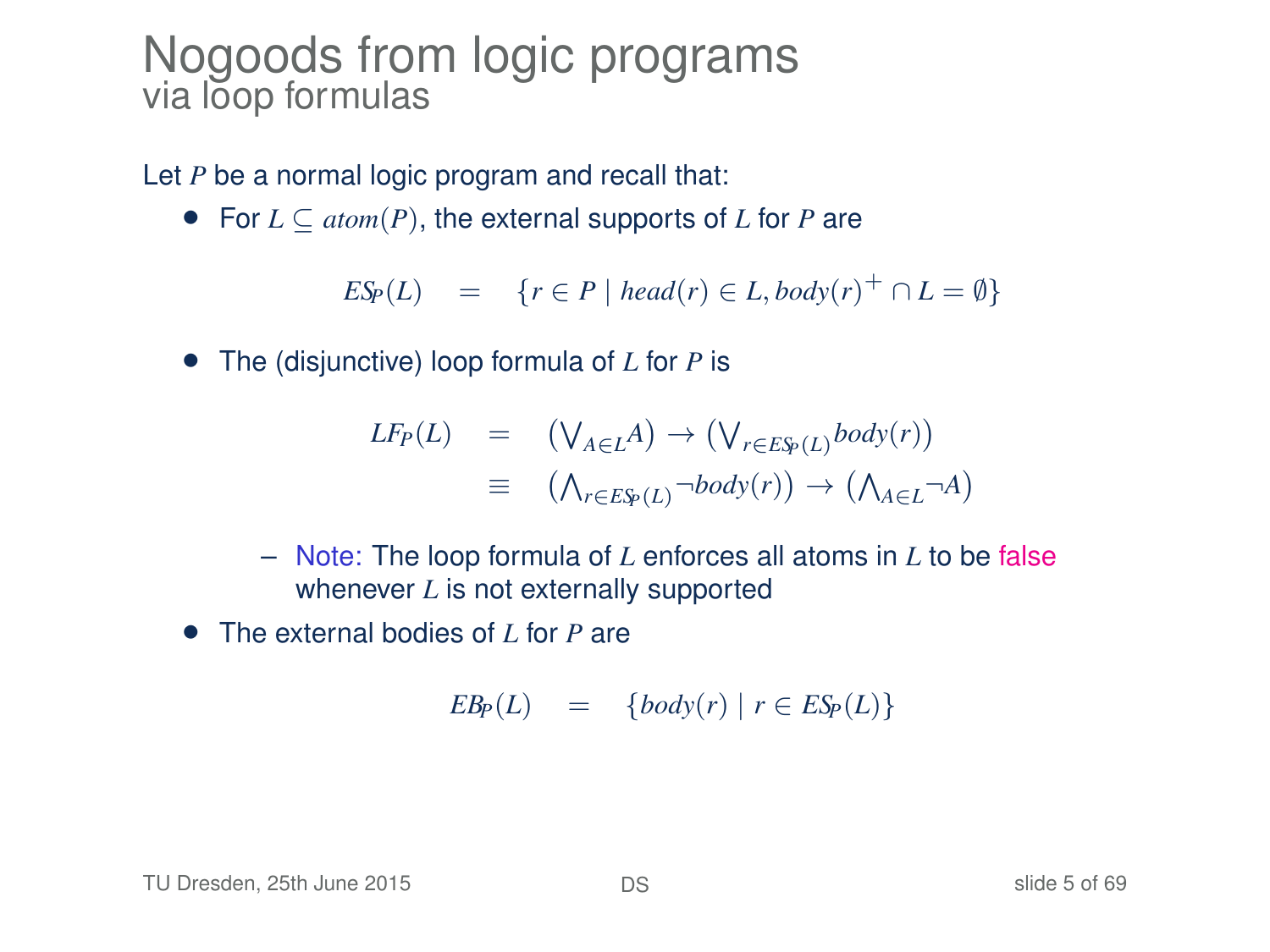#### Nogoods from logic programs loop nogoods

• For a logic program *P* and some  $\emptyset \subset U \subseteq atom(P)$ , define the loop nogood of an atom  $a \in U$  as

$$
\lambda(a, U) = \{Ta, FB_1, \ldots, FB_k\}
$$

where  $EB_P(U) = \{B_1, \ldots, B_k\}$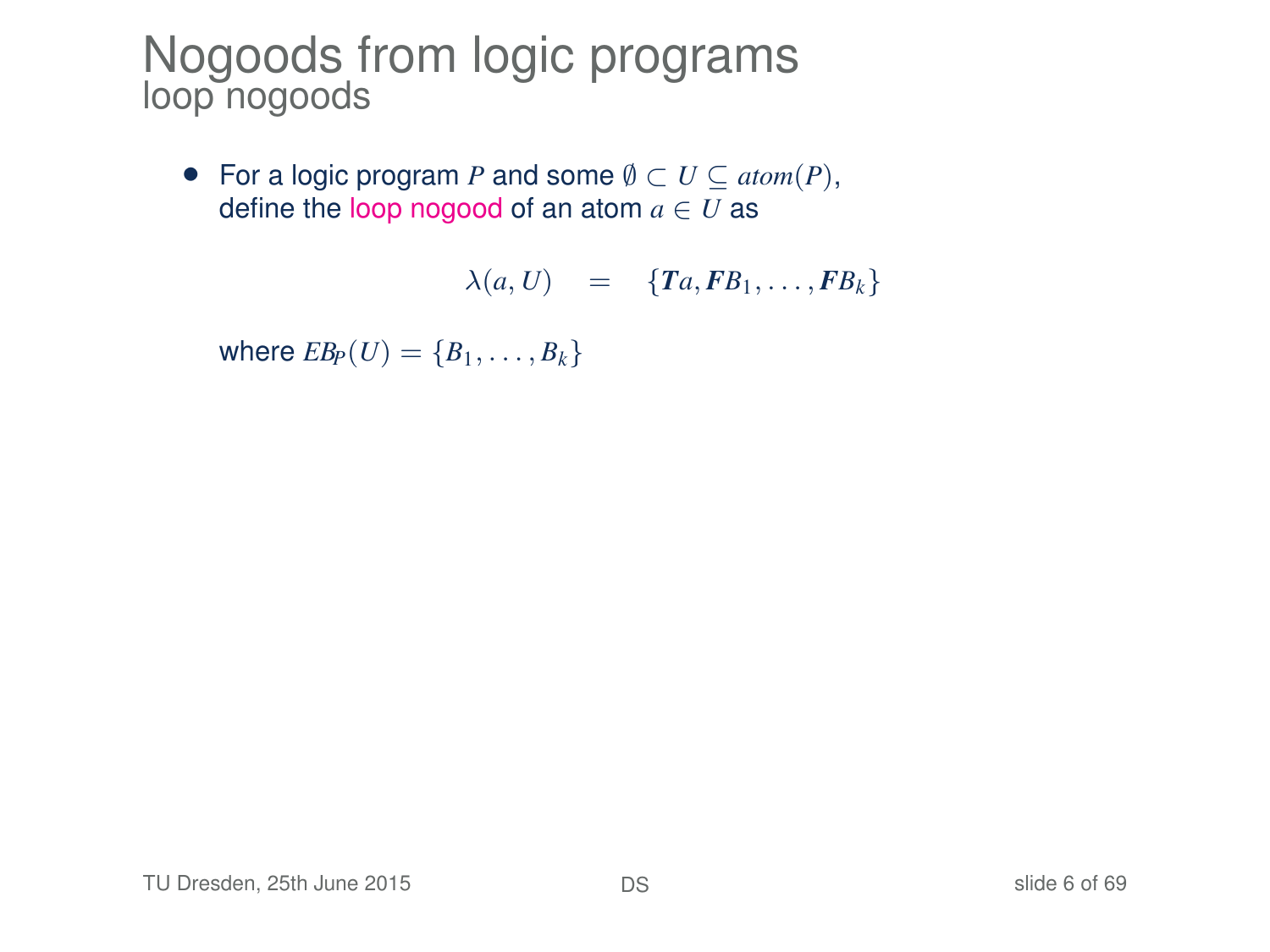#### Nogoods from logic programs loop nogoods

• For a logic program *P* and some  $\emptyset \subset U \subseteq atom(P)$ , define the loop nogood of an atom  $a \in U$  as

$$
\lambda(a, U) = \{Ta, FB_1, \ldots, FB_k\}
$$

where  $EB_P(U) = \{B_1, \ldots, B_k\}$ 

• We get the following set of loop nogoods for *P*:

$$
\Lambda_P = \bigcup_{\emptyset \subset U \subseteq \text{atom}(P)} \{ \lambda(a, U) \mid a \in U \}
$$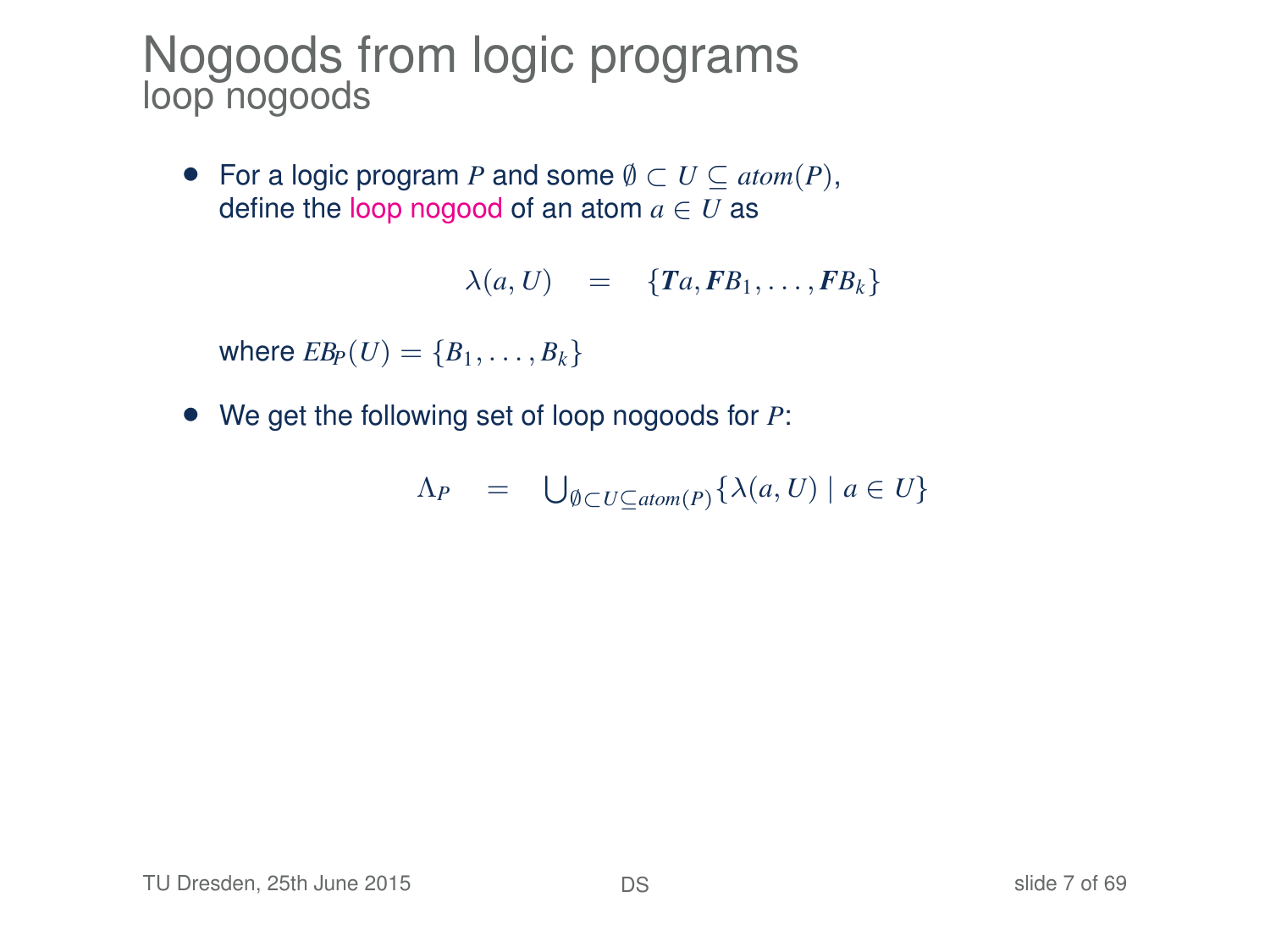#### Nogoods from logic programs loop nogoods

• For a logic program *P* and some  $\emptyset \subset U \subseteq atom(P)$ , define the loop nogood of an atom  $a \in U$  as

$$
\lambda(a, U) = \{Ta, FB_1, \ldots, FB_k\}
$$

where  $EB_P(U) = \{B_1, \ldots, B_k\}$ 

• We get the following set of loop nogoods for *P*:

$$
\Lambda_P = \bigcup_{\emptyset \subset U \subseteq \text{atom}(P)} \{ \lambda(a, U) \mid a \in U \}
$$

• The set Λ*<sup>P</sup>* of loop nogoods denies cyclic support among true atoms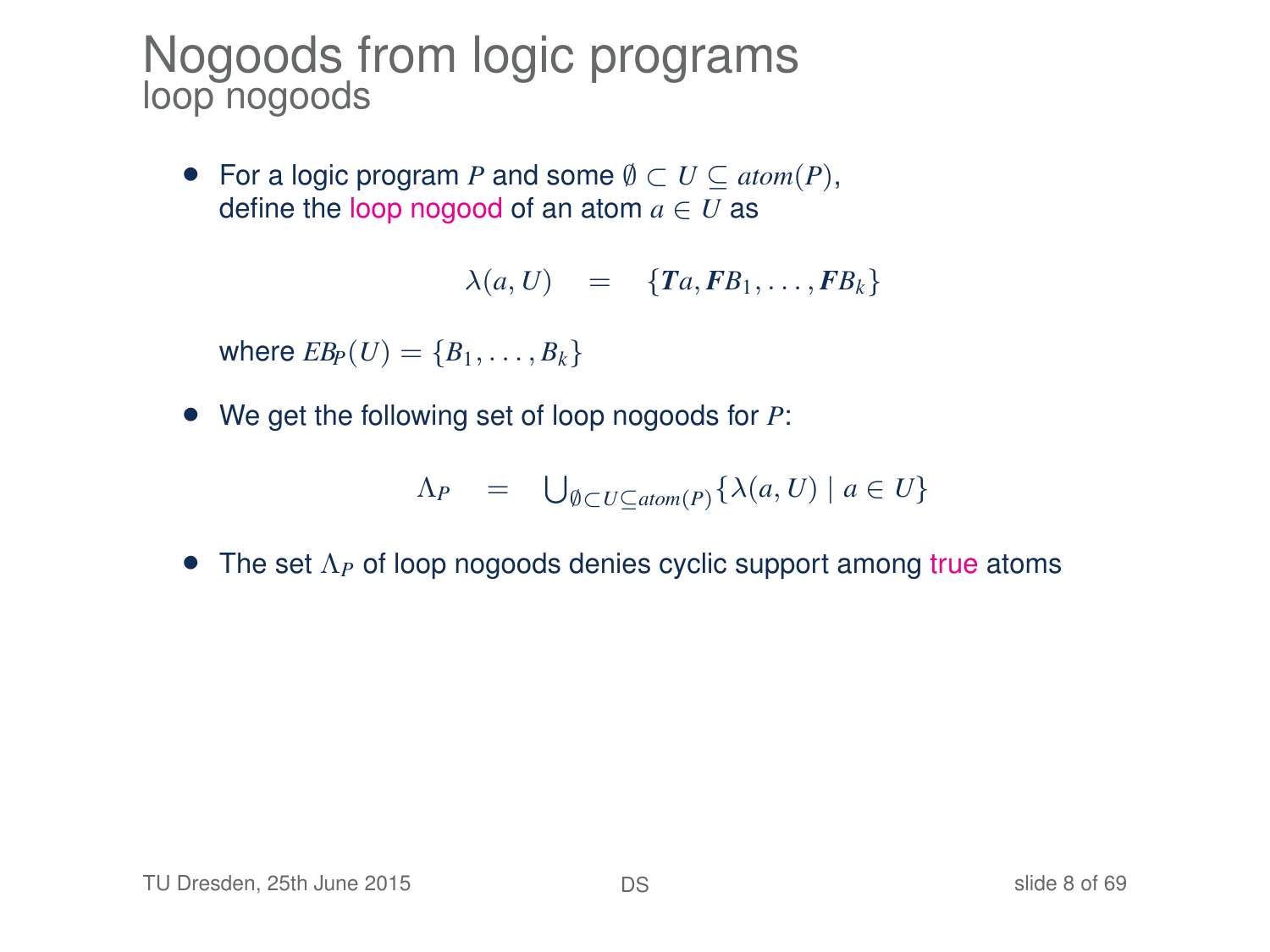### Example

• Consider the program

$$
\left\{\n \begin{array}{l}\n x \leftarrow not \ y & u \leftarrow x \\
 y \leftarrow not \ x & u \leftarrow y \\
 v \leftarrow u, y\n \end{array}\n\right\}
$$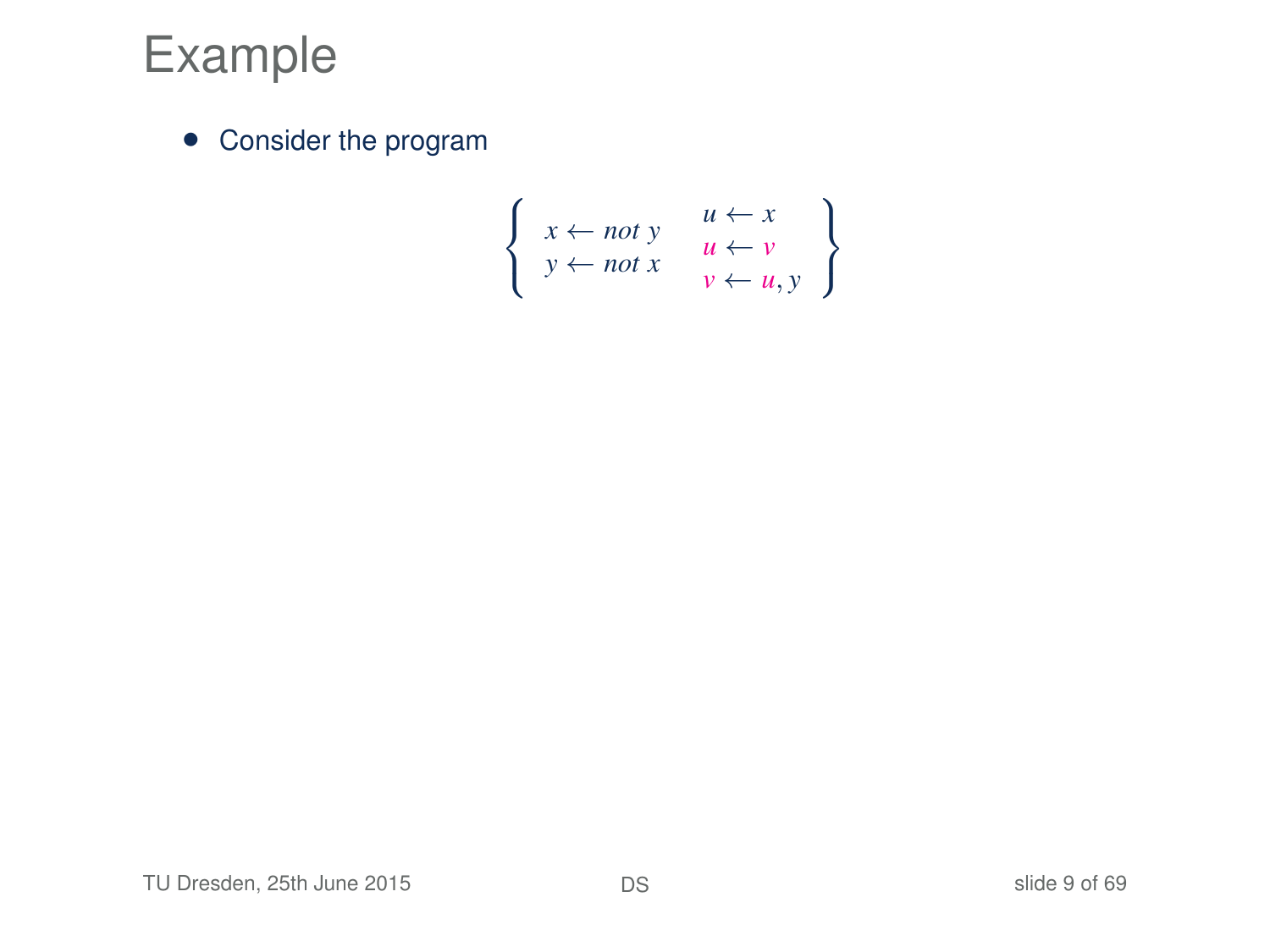### Example

• Consider the program

$$
\left\{\n \begin{array}{l}\n x \leftarrow not \ y \\
 y \leftarrow not \ x\n \end{array}\n \quad\n \begin{array}{l}\n u \leftarrow x \\
 u \leftarrow y \\
 v \leftarrow u, y\n \end{array}\n \right\}
$$

• For  $u$  in the set  $\{u, v\}$ , we obtain the loop nogood:

$$
\lambda(u,\{u,v\})\quad =\quad \{\textit{T} u,\textit{F}\{x\}\}
$$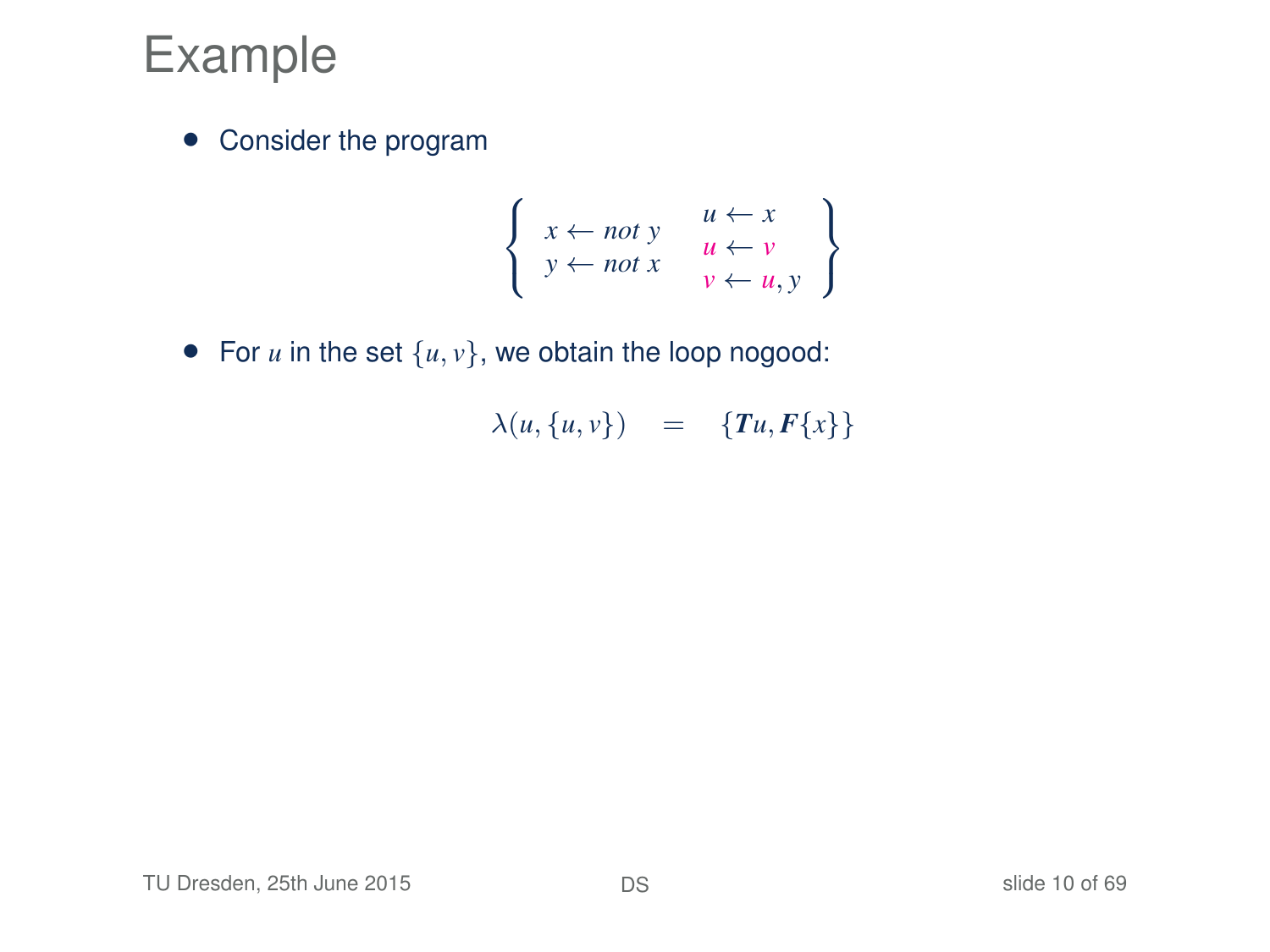### Example

• Consider the program

$$
\left\{\n \begin{array}{l}\n x \leftarrow not \ y \\
 y \leftarrow not \ x\n \end{array}\n \quad\n \begin{array}{l}\n u \leftarrow x \\
 u \leftarrow y \\
 v \leftarrow u, y\n \end{array}\n \right\}
$$

• For  $u$  in the set  $\{u, v\}$ , we obtain the loop nogood:

$$
\lambda(u,\{u,v\}) = \{Tu,F\{x\}\}\
$$

Similarly for  $v$  in  $\{u, v\}$ , we get:

$$
\lambda(v, \{u, v\}) = \{Tv, F\{x\}\}\
$$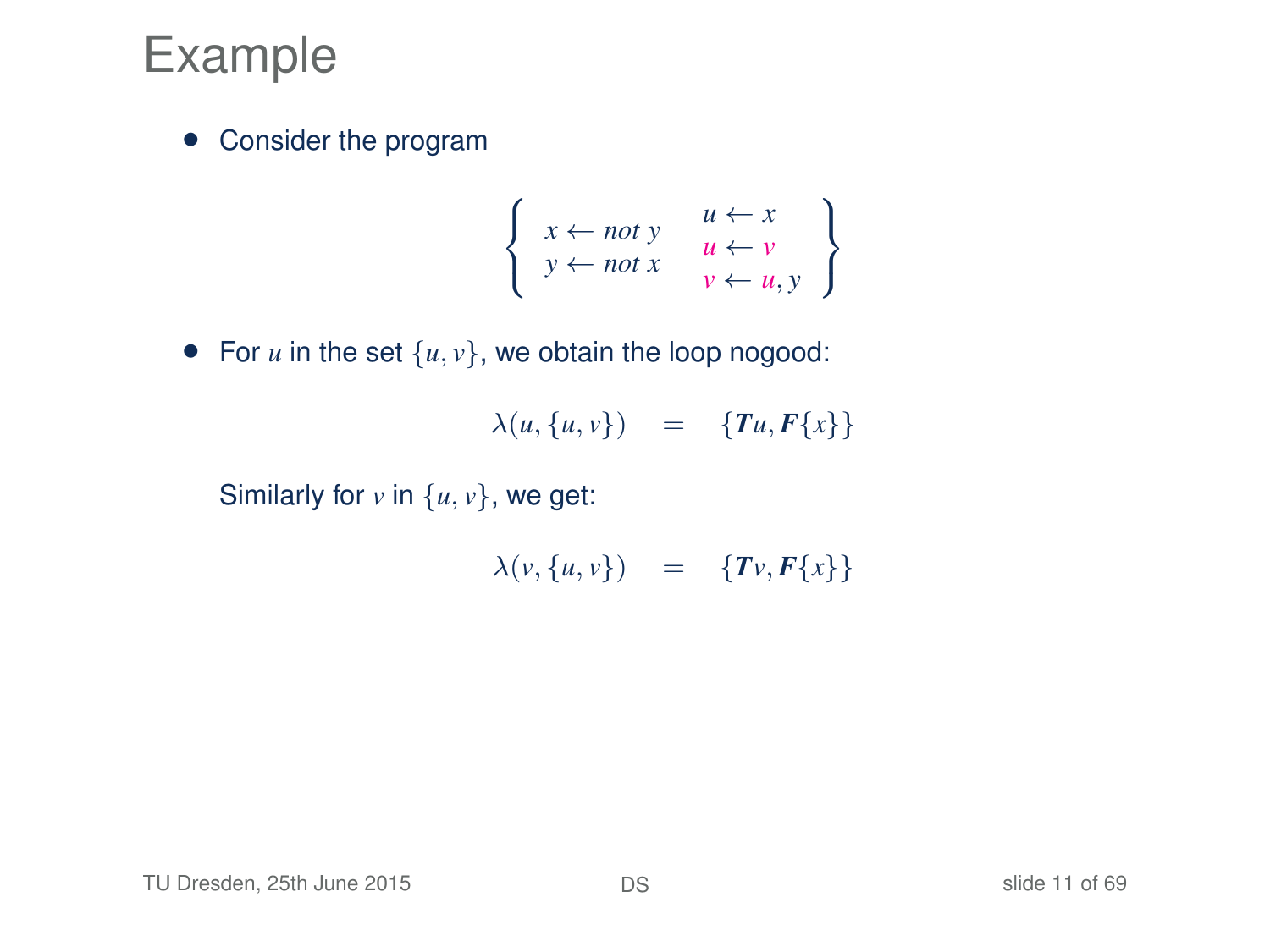### Characterization of stable models

#### Theorem

Let *P* be a logic program. Then,  $X \subseteq atom(P)$  is a stable model of *P* iff  $X = A^T \cap atom(P)$  for a (unique) solution *A* for  $\Delta_P \cup \Lambda_P$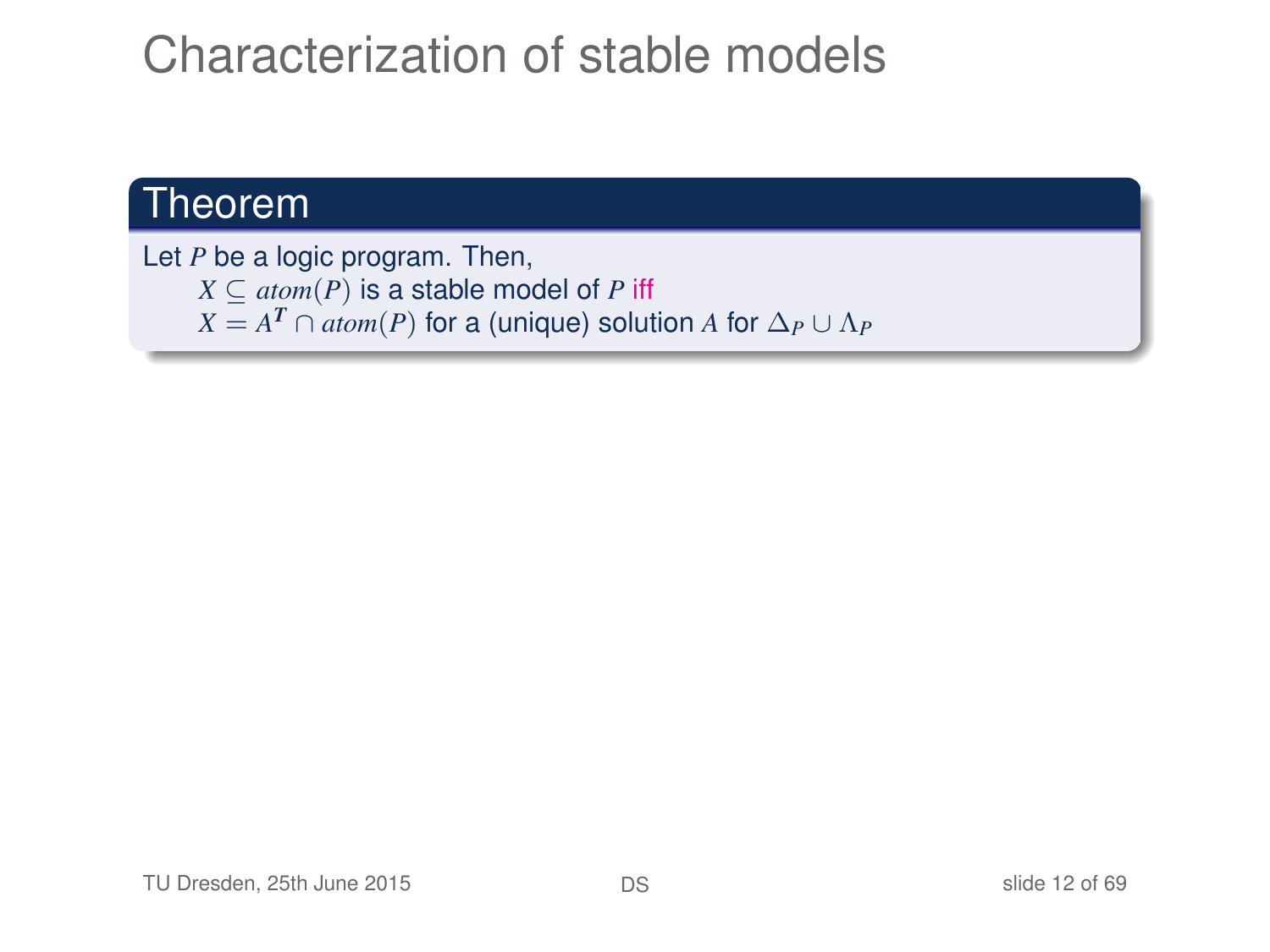### Characterization of stable models

#### Theorem

Let *P* be a logic program. Then,  $X \subseteq atom(P)$  is a stable model of *P* iff  $X = A^T \cap atom(P)$  for a (unique) solution *A* for  $\Delta_P \cup \Lambda_P$ 

#### Some remarks

- Nogoods in Λ*<sup>P</sup>* augment ∆*<sup>P</sup>* with conditions checking for unfounded sets, in particular, those being loops
- While |∆*P*| is linear in the size of *P*, Λ*<sup>P</sup>* may contain exponentially many (non-redundant) loop nogoods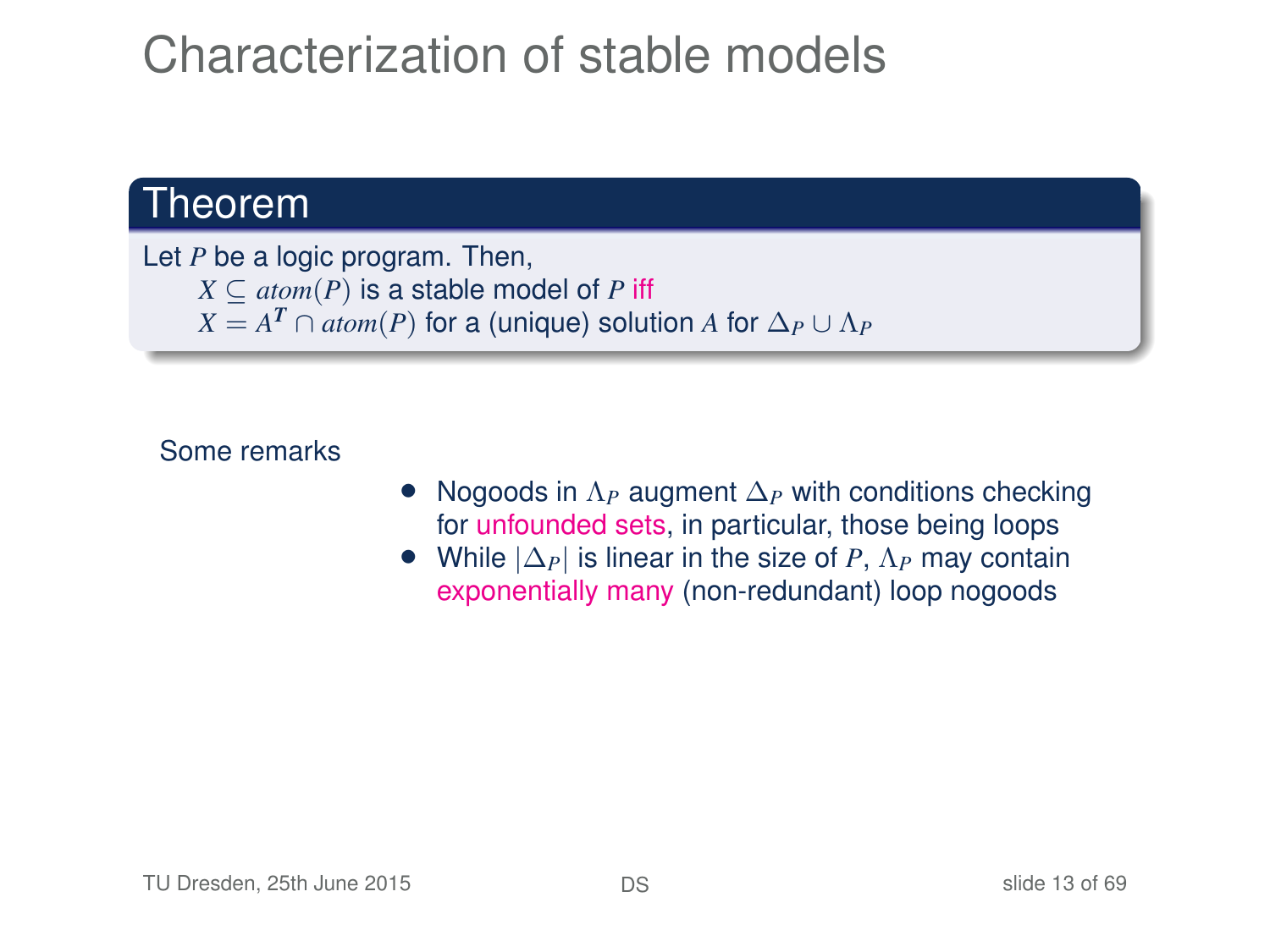### **Outline**



#### [Nogoods from loop formulas](#page-1-0)



#### <span id="page-13-0"></span>**[Summary](#page-66-0)**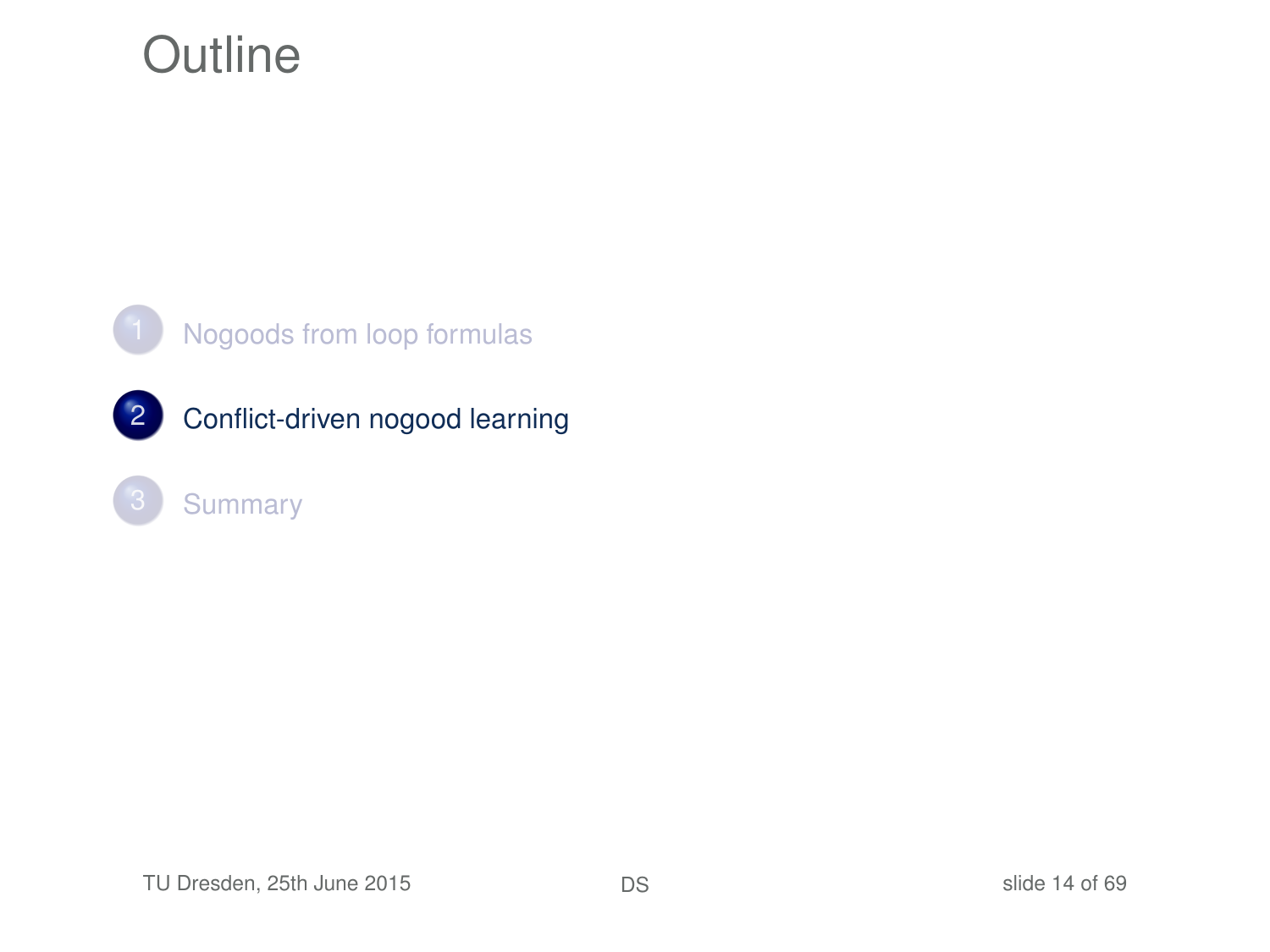### Towards conflict-driven search

Boolean constraint solving algorithms pioneered for SAT led to:

- Traditional DPLL-style approach (DPLL stands for 'Davis-Putnam-Logemann-Loveland')
	- (Unit) propagation
	- (Chronological) backtracking
	- in ASP, eg smodels
- Modern CDCL-style approach (CDCL stands for 'Conflict-Driven Constraint Learning')
	- (Unit) propagation
	- Conflict analysis (via resolution)
	- Learning + Backjumping + Assertion
	- in ASP, eg clasp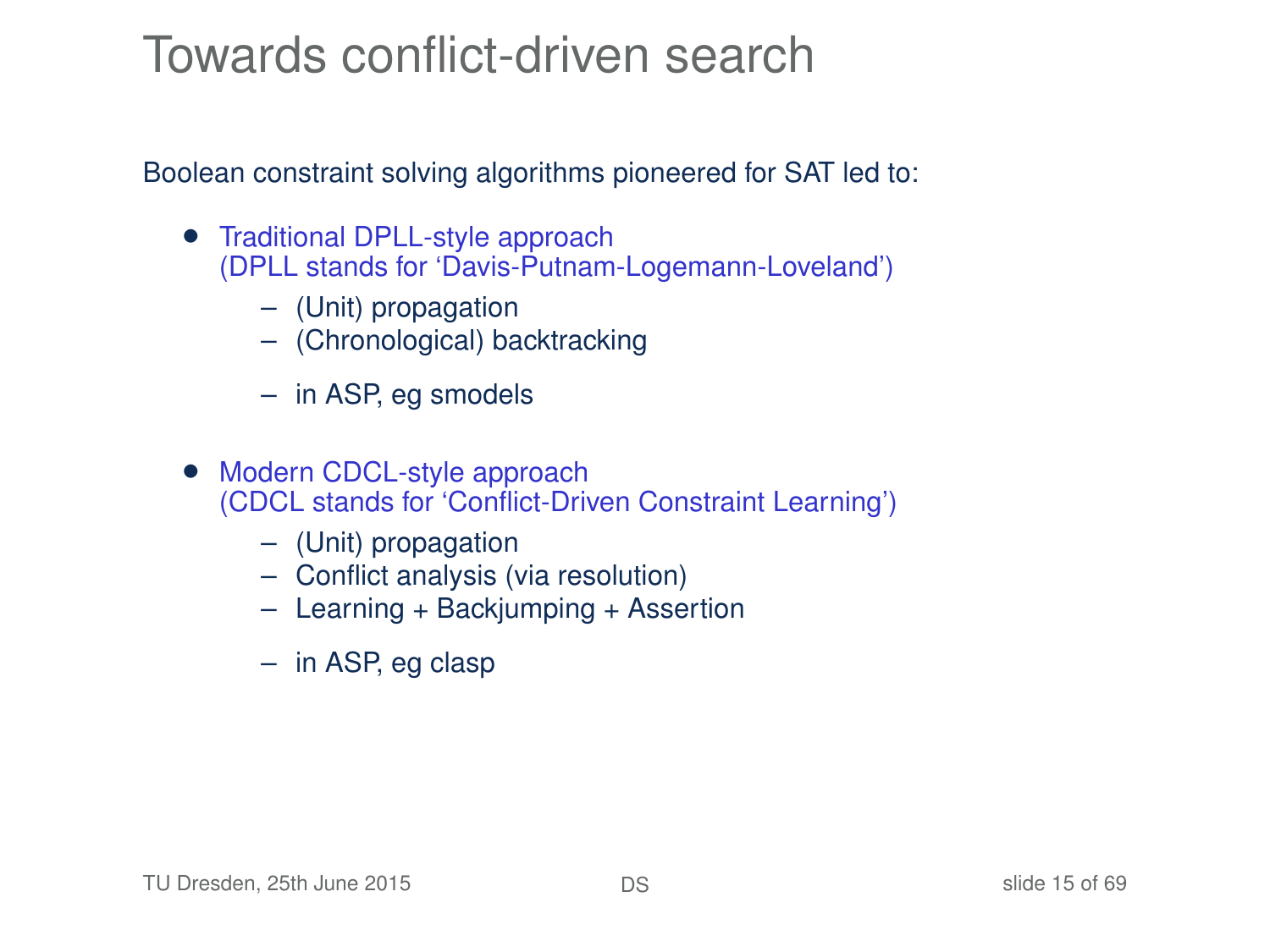# DPLL-style solving

#### **loop**

| propagate                                               | // deterministically assign literals                                                           |
|---------------------------------------------------------|------------------------------------------------------------------------------------------------|
| <b>if</b> no conflict <b>then</b>                       |                                                                                                |
| if all variables assigned then return solution          |                                                                                                |
| else decide                                             | // non-deterministically assign some literal                                                   |
| else                                                    |                                                                                                |
| if top-level conflict then return unsatisfiable<br>else |                                                                                                |
| <b>backtrack</b><br>flip                                | // unassign literals made after last decision<br>// assign complement of last decision literal |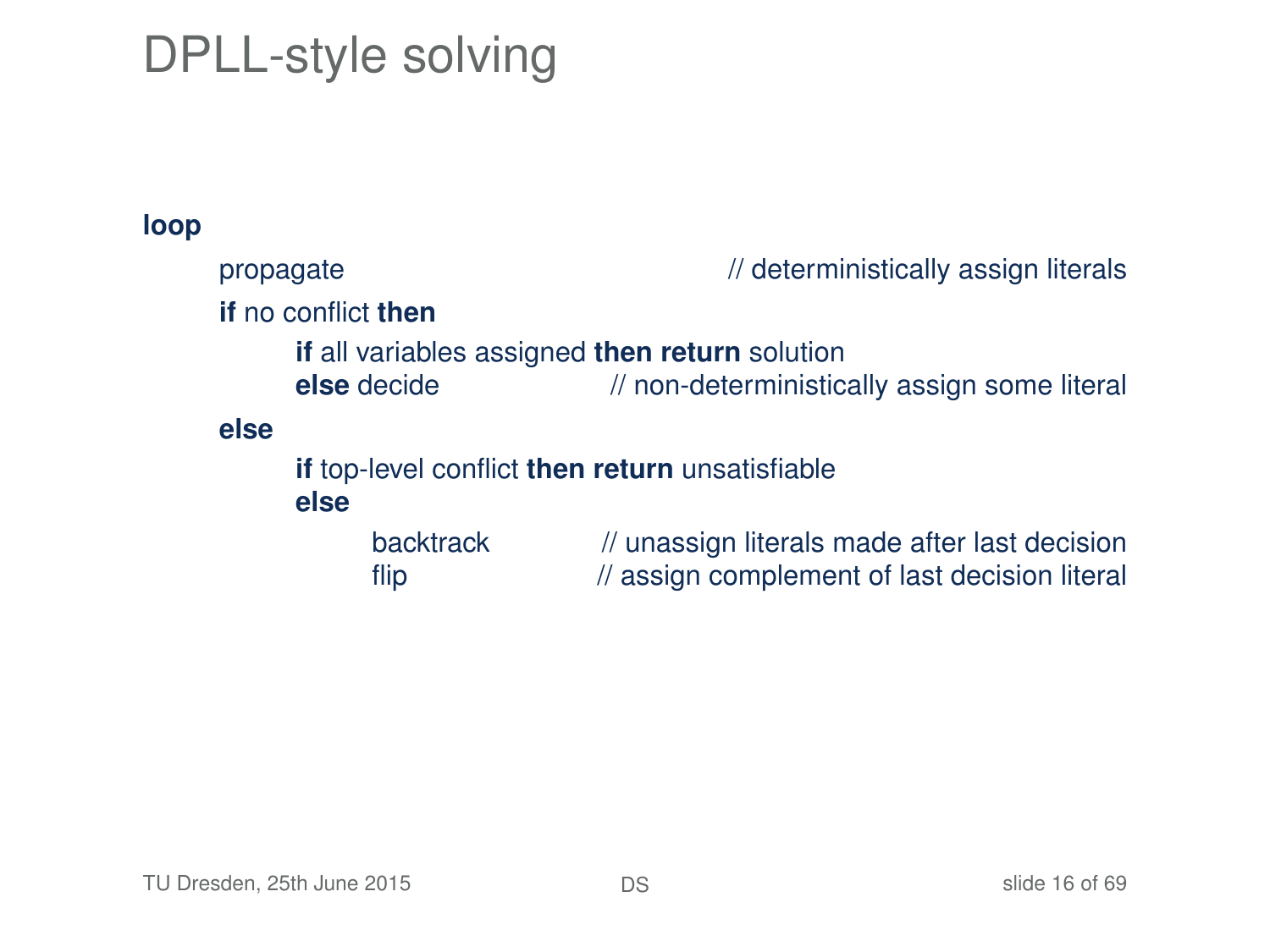# CDCL-style solving

#### **loop**

| propagate |                                   | // deterministically assign literals                                                                      |
|-----------|-----------------------------------|-----------------------------------------------------------------------------------------------------------|
|           | <b>if</b> no conflict <b>then</b> |                                                                                                           |
|           | else decide                       | <b>if</b> all variables assigned then return solution<br>// non-deterministically assign some literal     |
| else      | else                              | if top-level conflict then return unsatisfiable                                                           |
|           | analyze<br>backjump               | // analyze conflict and add conflict constraint<br>// unassign literals until conflict constraint is unit |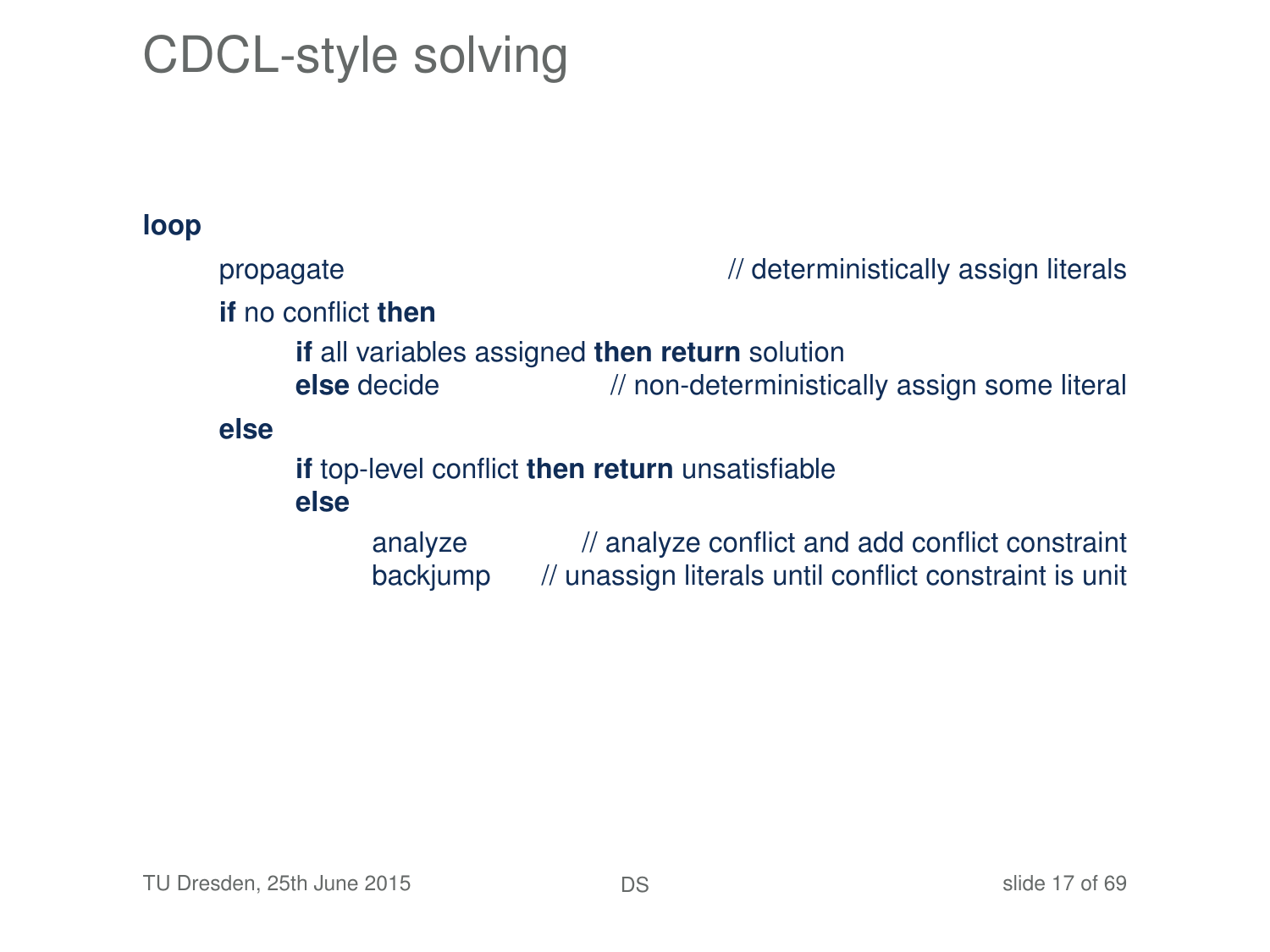### **Outline**





2 [Conflict-driven nogood learning](#page-13-0) **[CDNL-ASP Algorithm](#page-17-0)** 

- **[Nogood Propagation](#page-36-0)**
- <span id="page-17-0"></span>● [Conflict Analysis](#page-45-0)

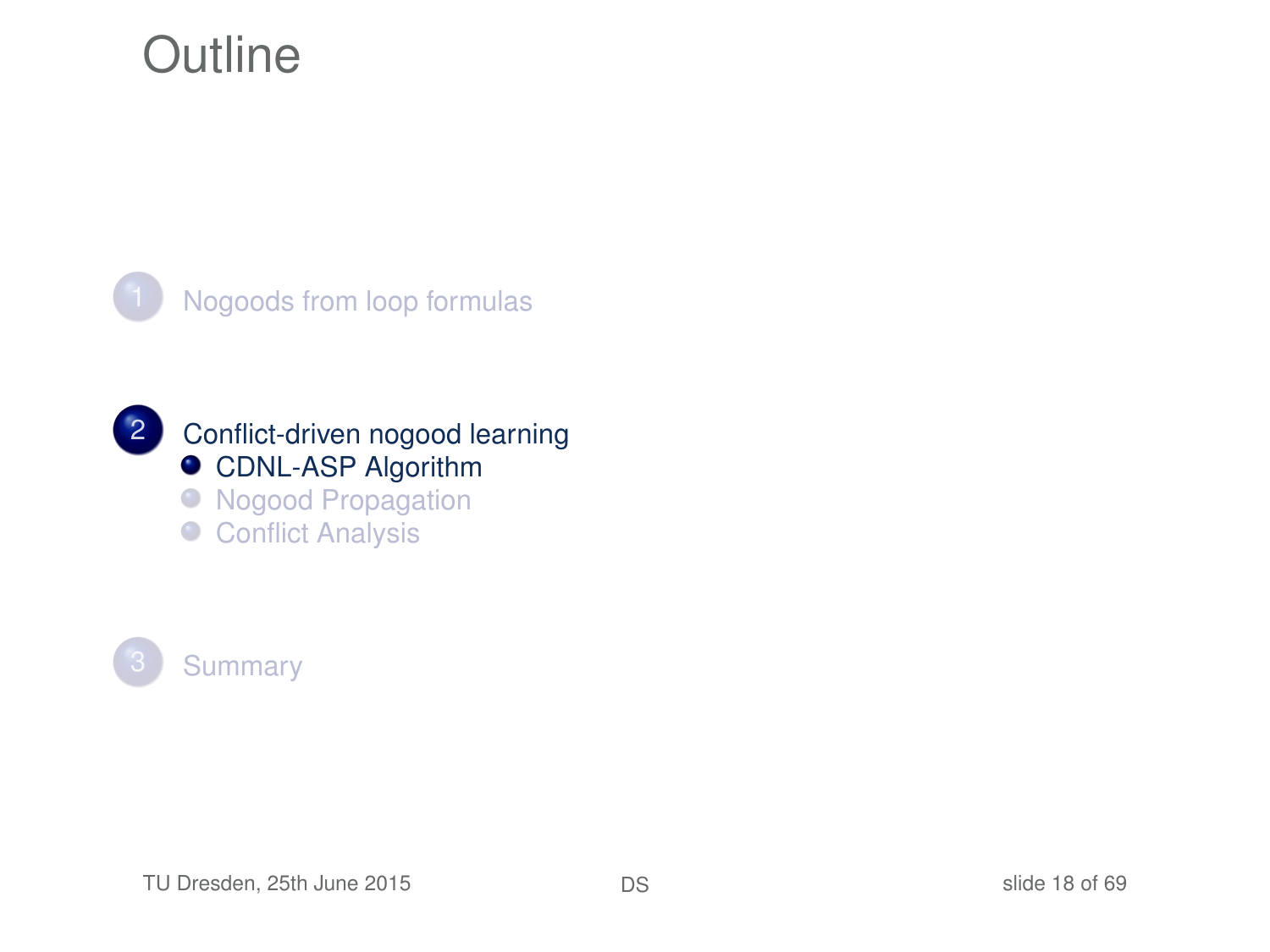# Outline of CDNL-ASP algorithm

- Keep track of deterministic consequences by unit propagation on:
	-
	- Program completion  $[\Delta_P]$ <br>
	 Loop nogoods, determined and recorded on demand  $[\Lambda_P]$ – Loop nogoods, determined and recorded on demand [Λ*P*]
	- Dynamic nogoods, derived from conflicts and unfounded sets [∇]

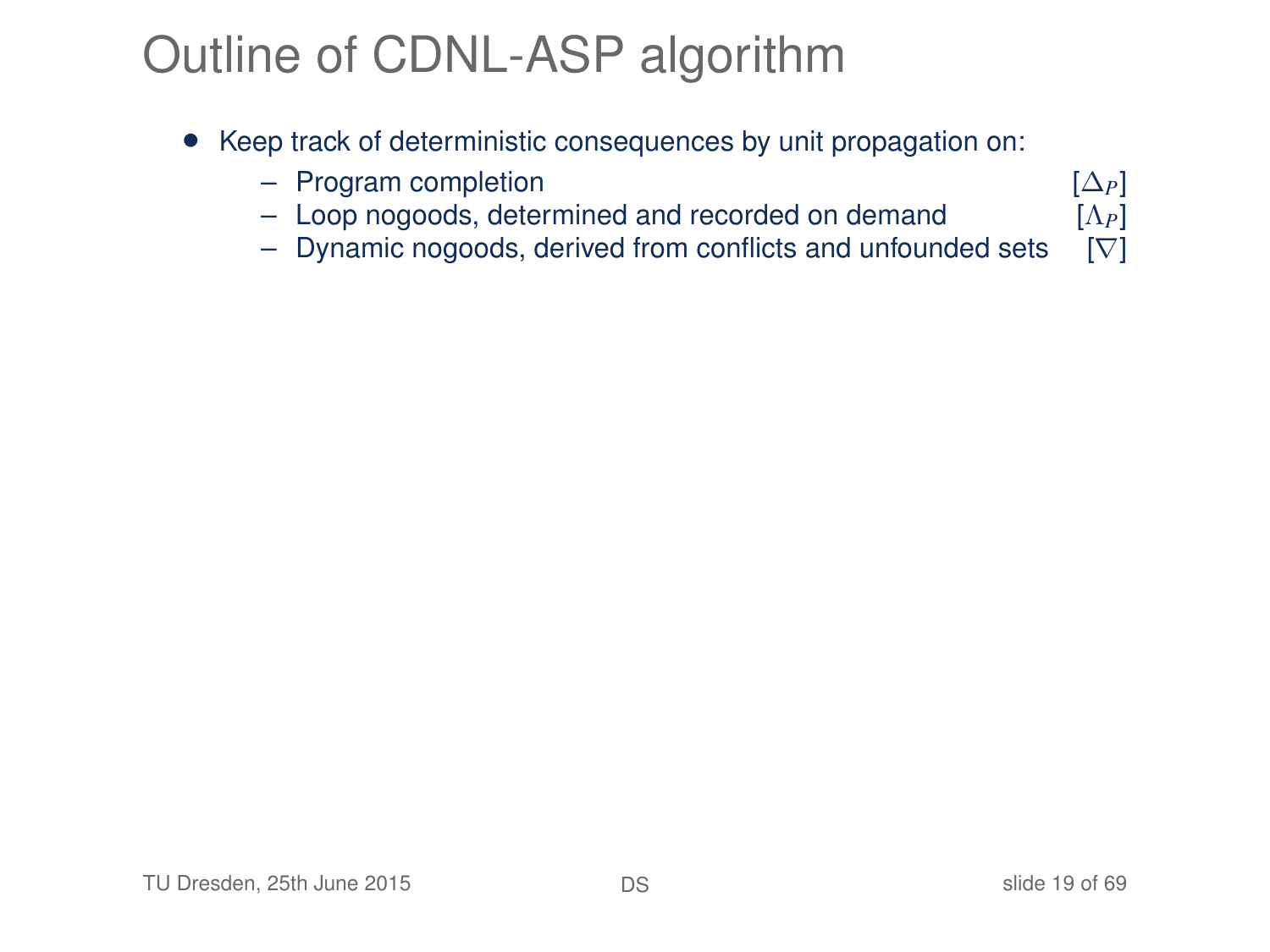# Outline of CDNL-ASP algorithm

- Keep track of deterministic consequences by unit propagation on:
	-
	- Program completion [∆*P*] – Loop nogoods, determined and recorded on demand [Λ*P*]
	- Dynamic nogoods, derived from conflicts and unfounded sets  $[\nabla]$
- When a nogood in ∆*<sup>P</sup>* ∪ ∇ becomes violated:
	- Analyze the conflict by resolution (until reaching a Unique Implication Point, short: UIP)
	- Learn the derived conflict nogood  $\delta$
	- Backjump to the earliest (heuristic) choice such that the complement of the UIP is unit-resulting for  $\delta$
	- Assert the complement of the UIP and proceed (by unit propagation)



TU Dresden, 25th June 2015 **[DS](#page-0-0) DS DS** slide 20 of 69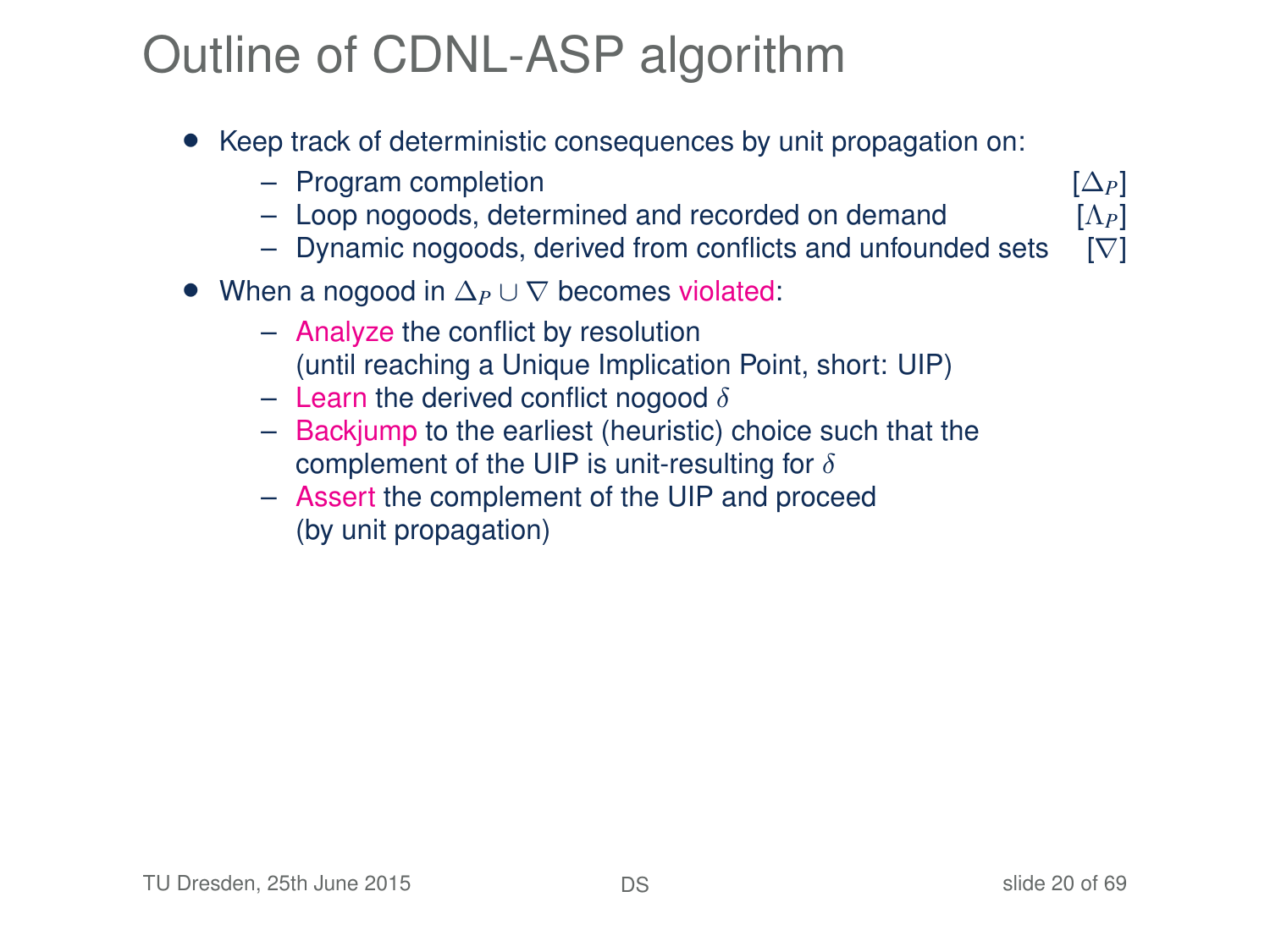# Outline of CDNL-ASP algorithm

- Keep track of deterministic consequences by unit propagation on:
	-
	- Program completion [∆*P*] – Loop nogoods, determined and recorded on demand [Λ*P*]
	- Dynamic nogoods, derived from conflicts and unfounded sets  $[\nabla]$
- When a nogood in ∆*<sup>P</sup>* ∪ ∇ becomes violated:
	- Analyze the conflict by resolution (until reaching a Unique Implication Point, short: UIP)
	- Learn the derived conflict nogood  $\delta$
	- Backjump to the earliest (heuristic) choice such that the complement of the UIP is unit-resulting for  $\delta$
	- Assert the complement of the UIP and proceed (by unit propagation)
- **•** Terminate when either:
	- Finding a stable model (a solution for ∆*<sup>P</sup>* ∪ Λ*P*)
	- Deriving a conflict independently of (heuristic) choices

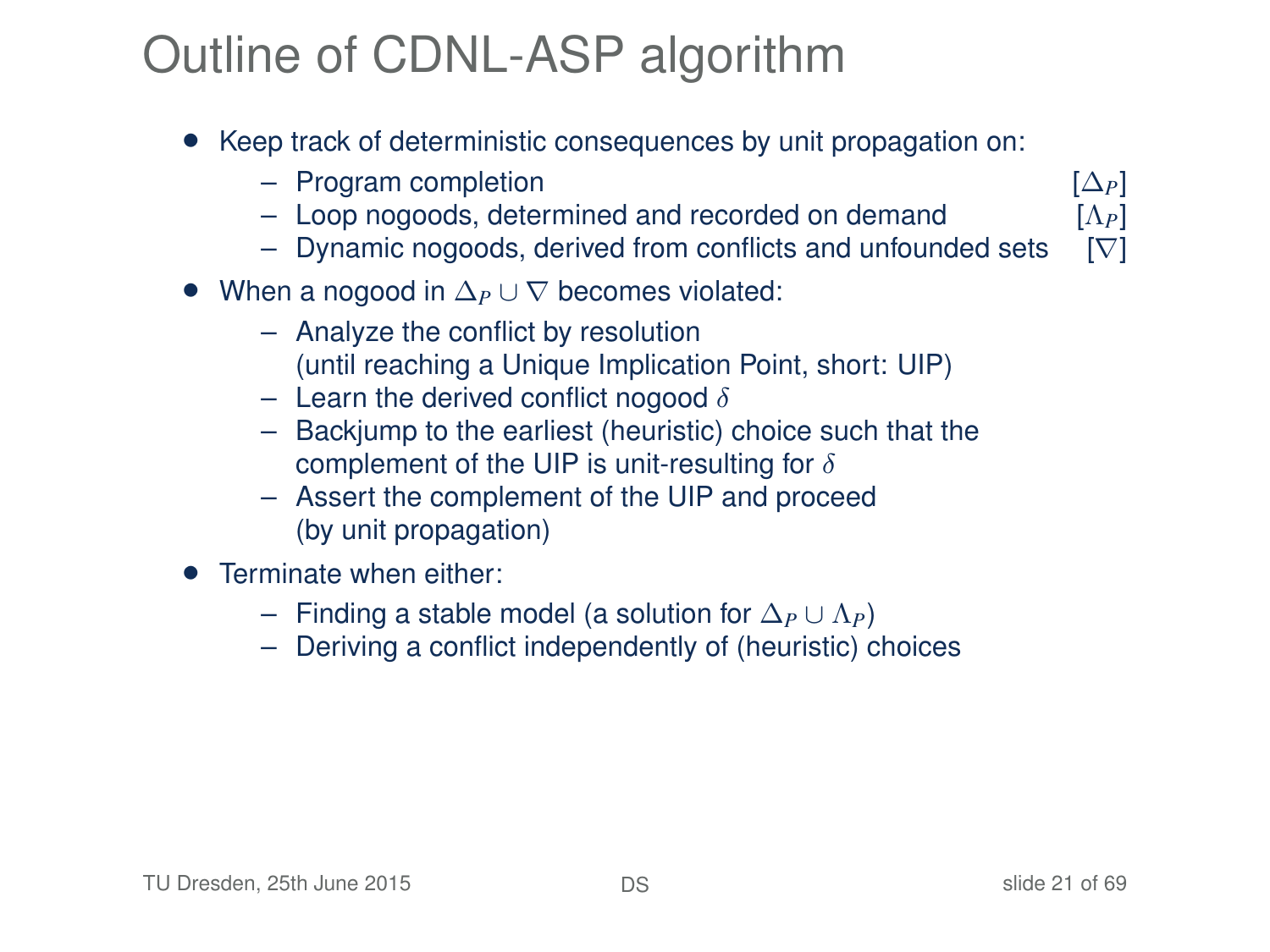#### **Algorithm 1:** CDNL-ASP

**Input** : A normal program *P*<br> **Output** : A stable model of *P* **Output** : A stable model of *P* or "no stable model" *A* := ∅<br>*A A i* = *∬*  $\overline{X}$  *i* = *∬*  $\overline{X}$  *i* = *∬*  $\overline{X}$  *i* ≤ *M set* of recorded pogoods  $\nabla := \emptyset$ <br>  $dl := 0$  // set of recorded nogoods // decision level  $dl := 0$  // decision level **loop**  $(A, \nabla) := \text{NogoodPropagation}(P, \nabla, A)$ **if**  $\varepsilon \subset A$  **for some**  $\varepsilon \in \Delta_P \cup \nabla$  **then** // conflict **if** max( ${delvel(\sigma) | \sigma \in \varepsilon} \cup {0}$ ) = 0 **then return** no stable model  $(\delta, dl) :=$  ConflictAnalysis( $\varepsilon, P, \nabla, A$ )<br>  $\nabla := \nabla \cup {\delta}$ // (temporarily) record conflict nogood<br>// backiumping  $A := A \setminus \{ \sigma \in A \mid dl < \text{dlevel}(\sigma) \}$ **else if**  $A^T \cup A^F = atom(P) \cup body(P)$  **then** // stable model *return*  $A^T \cap atom(P)$ **else**  $\sigma_d := \text{Select}(P, \nabla, A)$  // decision  $dl := dl + 1$  $dlevel(\sigma_d) := dl$  $A := A \circ \sigma_d$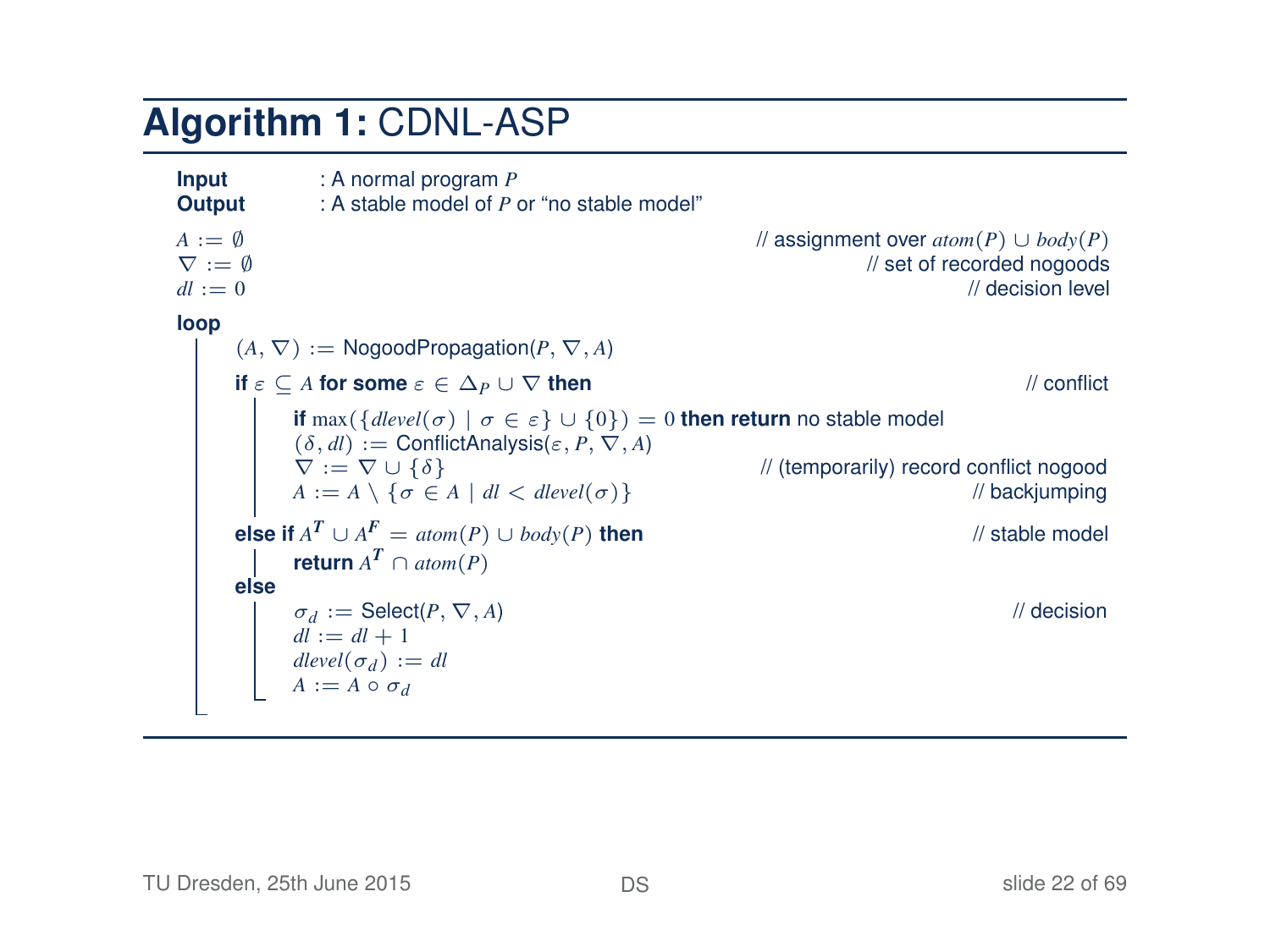### **Observations**

- Decision level *dl*, initially set to 0, is used to count the number of heuristically chosen literals in assignment *A*
- For a heuristically chosen literal  $\sigma_d = Ta$  or  $\sigma_d = Fa$ , respectively, we *r*equire  $a \in (atom(P) \cup body(P)) \setminus (A^T \cup A^F)$
- For any literal  $\sigma \in A$ ,  $dl(\sigma)$  denotes the decision level of  $\sigma$ , viz. the value  $dl$  had when  $\sigma$  was assigned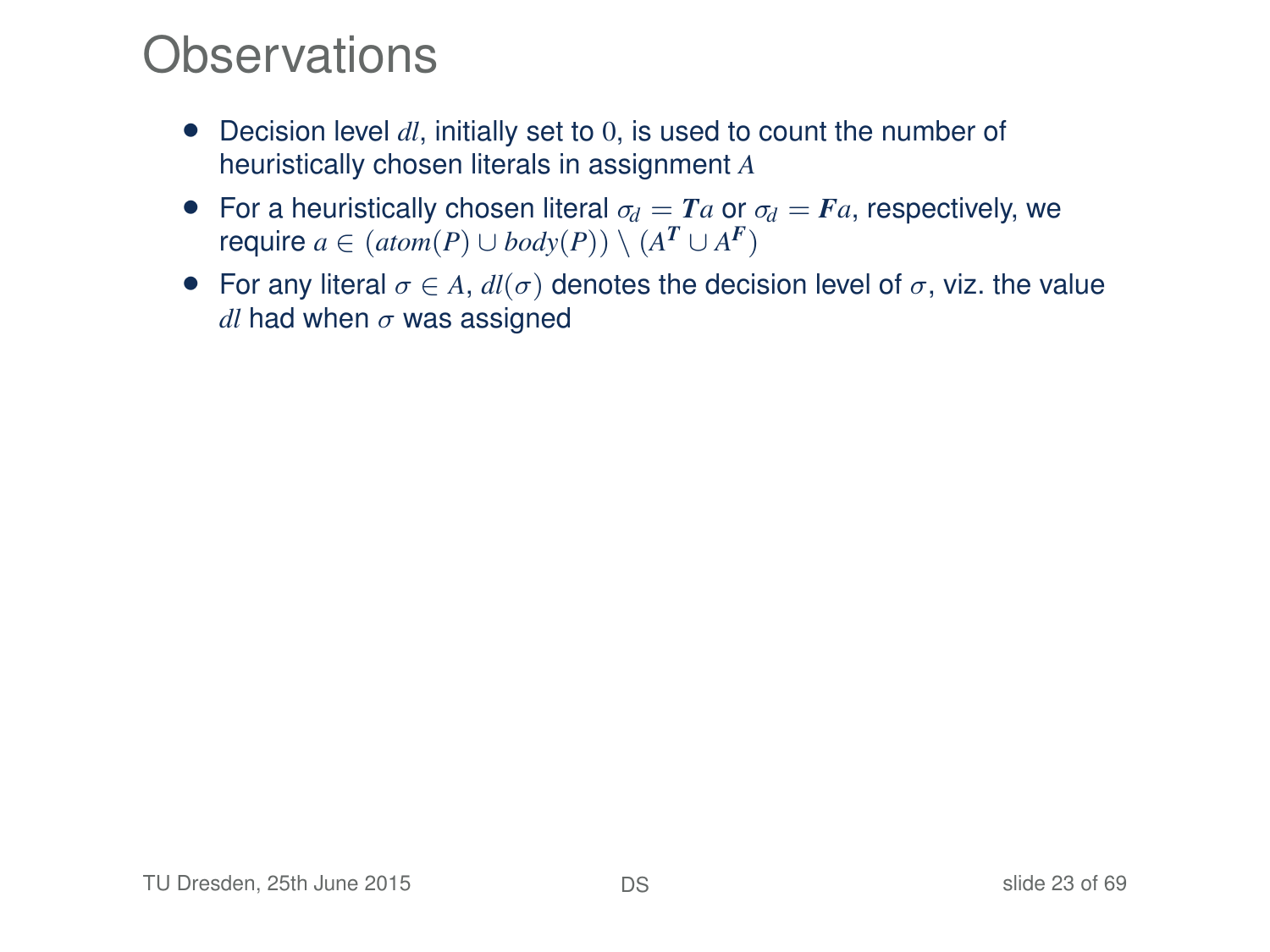### **Observations**

- Decision level *dl*, initially set to 0, is used to count the number of heuristically chosen literals in assignment *A*
- For a heuristically chosen literal  $\sigma_d = Ta$  or  $\sigma_d = Fa$ , respectively, we *r*equire  $a \in (atom(P) \cup body(P)) \setminus (A^T \cup A^F)$
- For any literal  $\sigma \in A$ ,  $dl(\sigma)$  denotes the decision level of  $\sigma$ , viz. the value *dl* had when  $\sigma$  was assigned
- A conflict is detected from violation of a nogood ε ⊆ ∆*<sup>P</sup>* ∪ ∇
- A conflict at decision level 0 (where *A* contains no heuristically chosen literals) indicates non-existence of stable models
- A nogood  $\delta$  derived by conflict analysis is asserting, that is, some literal is unit-resulting for  $\delta$  at a decision level  $k < dl$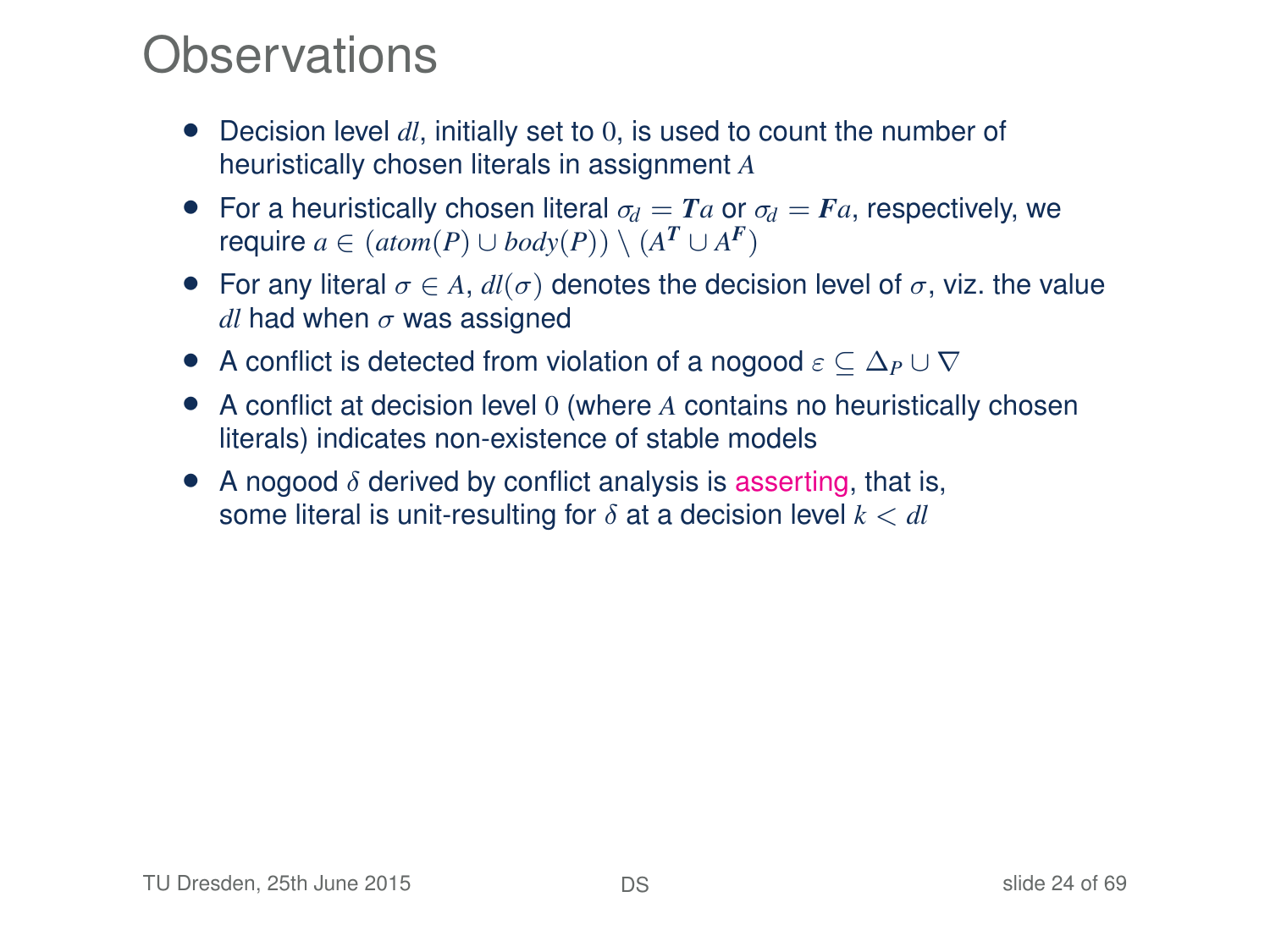### **Observations**

- Decision level *dl*, initially set to 0, is used to count the number of heuristically chosen literals in assignment *A*
- For a heuristically chosen literal  $\sigma_d = Ta$  or  $\sigma_d = Fa$ , respectively, we *r*equire  $a \in (atom(P) \cup body(P)) \setminus (A^T \cup A^F)$
- For any literal  $\sigma \in A$ ,  $dl(\sigma)$  denotes the decision level of  $\sigma$ , viz. the value *dl* had when  $\sigma$  was assigned
- A conflict is detected from violation of a nogood ε ⊆ ∆*<sup>P</sup>* ∪ ∇
- A conflict at decision level 0 (where *A* contains no heuristically chosen literals) indicates non-existence of stable models
- A nogood  $\delta$  derived by conflict analysis is asserting, that is, some literal is unit-resulting for  $\delta$  at a decision level  $k < dl$ 
	- $-$  After learning  $\delta$  and backjumping to decision level  $k$ , at least one literal is newly derivable by unit propagation
	- No explicit flipping of heuristically chosen literals !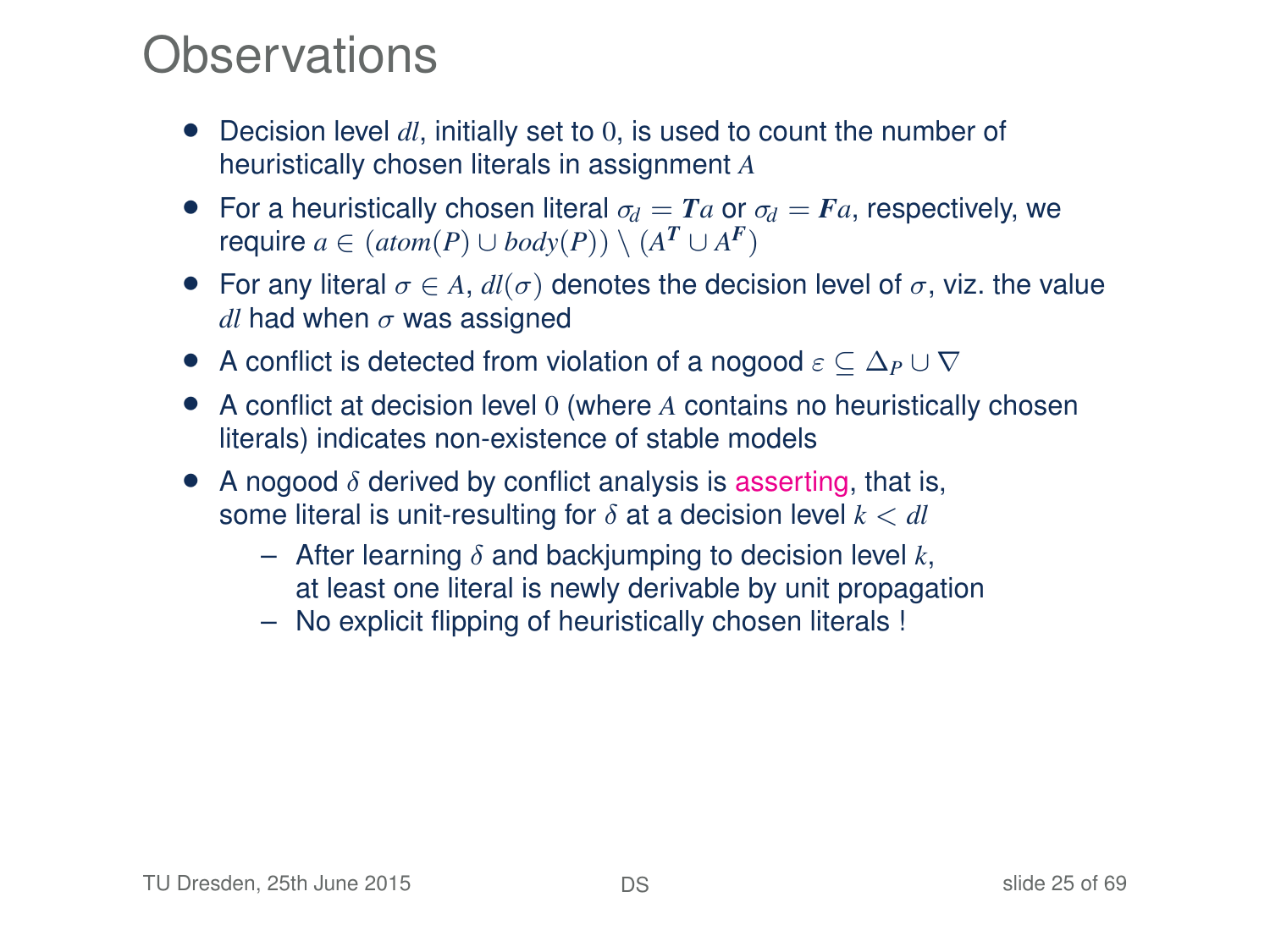$$
P = \left\{ \begin{array}{ll} x \leftarrow not \ y & u \leftarrow x, y & v \leftarrow x & w \leftarrow not \ x, not \ y \\ y \leftarrow not \ x & u \leftarrow v & v \leftarrow u, y \end{array} \right\}
$$

| dl | $\sigma_d$ | $\overline{\sigma}$ |  |
|----|------------|---------------------|--|
|    |            |                     |  |
|    |            |                     |  |
|    |            |                     |  |
|    |            |                     |  |
|    |            |                     |  |
|    |            |                     |  |
|    |            |                     |  |
|    |            |                     |  |
|    |            |                     |  |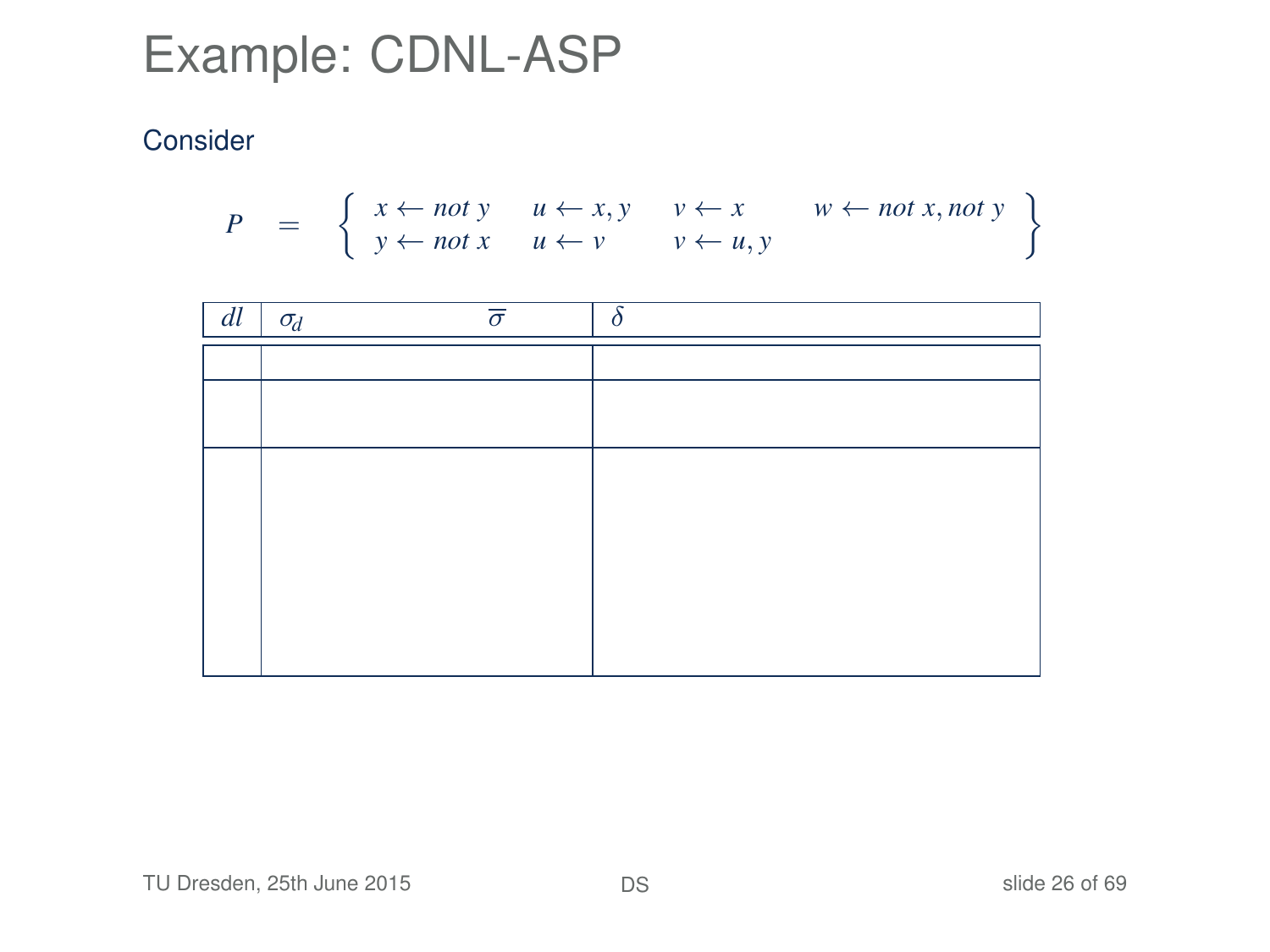$$
P = \left\{ \begin{array}{ll} x \leftarrow not \ y & u \leftarrow x, y & v \leftarrow x & w \leftarrow not \ x, not \ y \\ y \leftarrow not \ x & u \leftarrow v & v \leftarrow u, y \end{array} \right\}
$$

| dl | $\sigma_d$ | $\overline{\sigma}$ | ¢ |
|----|------------|---------------------|---|
|    | Tu         |                     |   |
|    |            |                     |   |
|    |            |                     |   |
|    |            |                     |   |
|    |            |                     |   |
|    |            |                     |   |
|    |            |                     |   |
|    |            |                     |   |
|    |            |                     |   |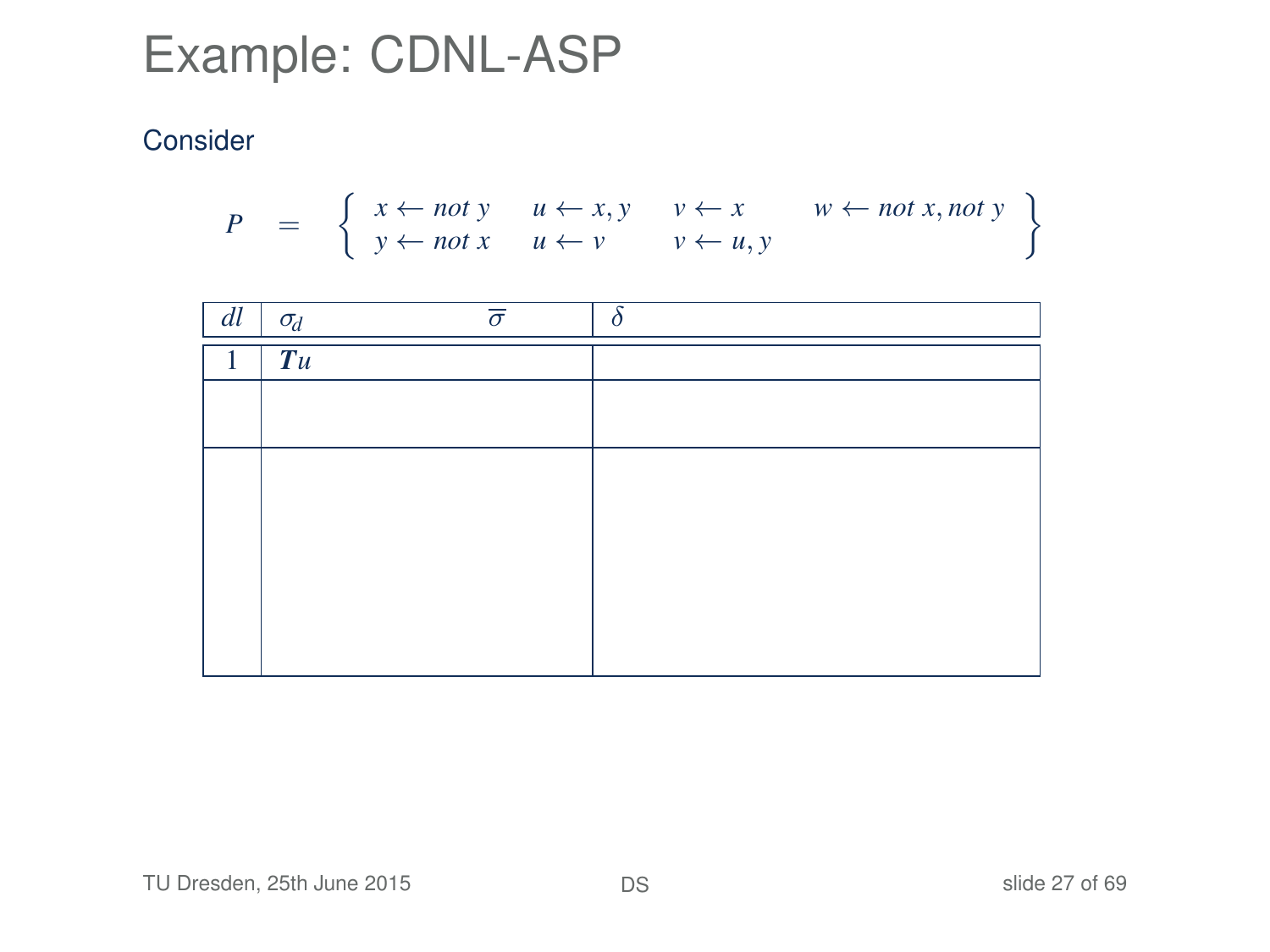$$
P = \left\{ \begin{array}{ll} x \leftarrow not \ y & u \leftarrow x, y & v \leftarrow x & w \leftarrow not \ x, not \ y \\ y \leftarrow not \ x & u \leftarrow v & v \leftarrow u, y \end{array} \right\}
$$

| dl | $\sigma_d$             | $\bar{\sigma}$ |  |
|----|------------------------|----------------|--|
|    | Tu                     |                |  |
|    | 2   $F$ {not x, not y} |                |  |
|    |                        |                |  |
|    |                        |                |  |
|    |                        |                |  |
|    |                        |                |  |
|    |                        |                |  |
|    |                        |                |  |
|    |                        |                |  |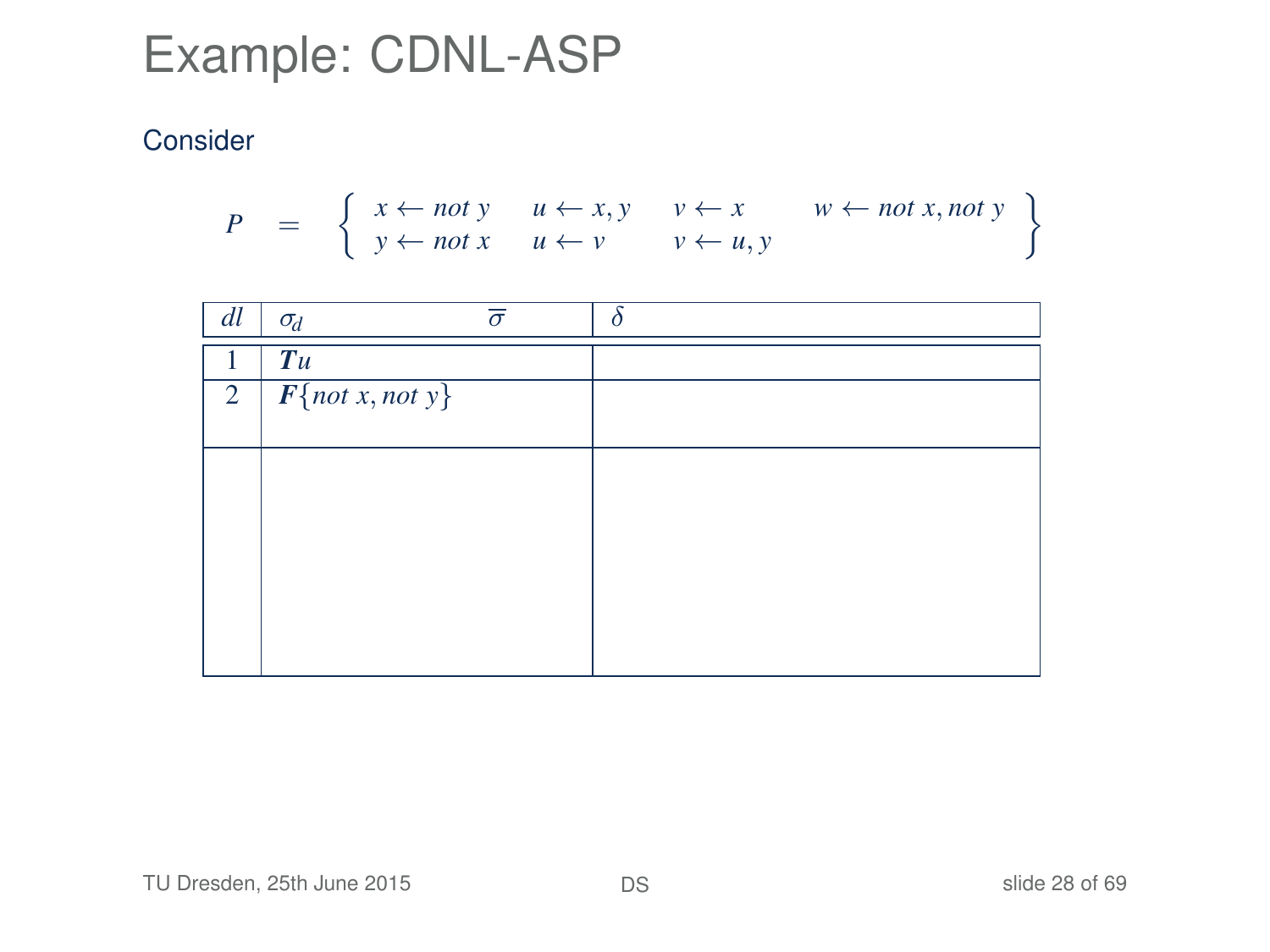$$
P = \left\{ \begin{array}{ll} x \leftarrow not \ y & u \leftarrow x, y & v \leftarrow x & w \leftarrow not \ x, not \ y \\ y \leftarrow not \ x & u \leftarrow v & v \leftarrow u, y \end{array} \right\}
$$

| dl | $\sigma_d$        | $\bar{\sigma}$ | δ                                     |
|----|-------------------|----------------|---------------------------------------|
|    | Tu                |                |                                       |
| 2  | $F{not x, not y}$ |                |                                       |
|    |                   | F <sub>W</sub> | ${Tw, F\{not x, not y\}} = \delta(w)$ |
|    |                   |                |                                       |
|    |                   |                |                                       |
|    |                   |                |                                       |
|    |                   |                |                                       |
|    |                   |                |                                       |
|    |                   |                |                                       |
|    |                   |                |                                       |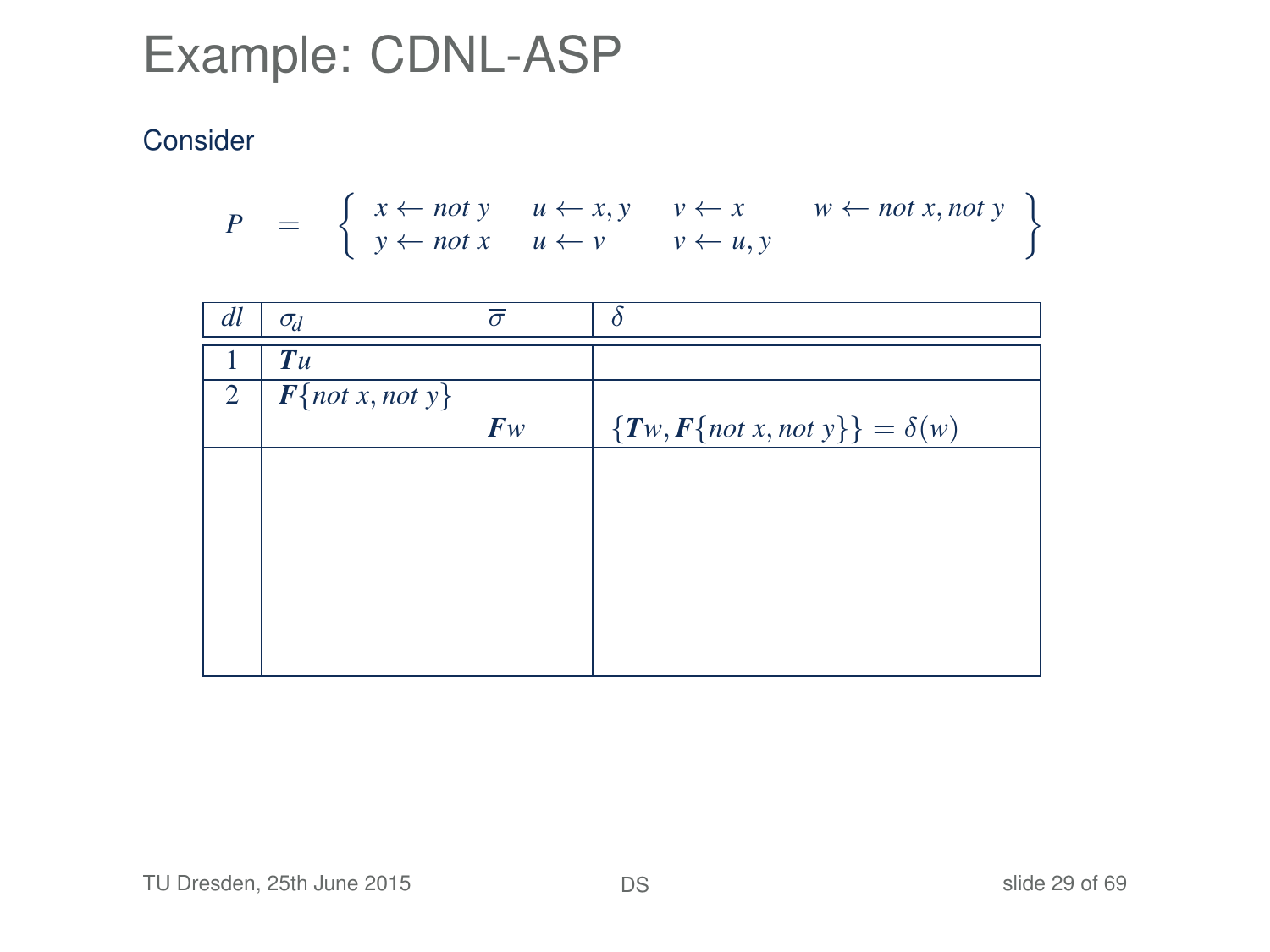$$
P = \left\{ \begin{array}{ll} x \leftarrow not \ y & u \leftarrow x, y & v \leftarrow x & w \leftarrow not \ x, not \ y \\ y \leftarrow not \ x & u \leftarrow v & v \leftarrow u, y \end{array} \right\}
$$

| dl | $\sigma_d$                     | $\bar{\sigma}$ | $\delta$                                |
|----|--------------------------------|----------------|-----------------------------------------|
|    | Tu                             |                |                                         |
| 2  | $\overline{F\{not x, not y\}}$ |                |                                         |
|    |                                | F <sub>W</sub> | $\{Tw, F\{not x, not y\}\} = \delta(w)$ |
| 3  | $\overline{F\{not\} }$         |                |                                         |
|    |                                |                |                                         |
|    |                                |                |                                         |
|    |                                |                |                                         |
|    |                                |                |                                         |
|    |                                |                |                                         |
|    |                                |                |                                         |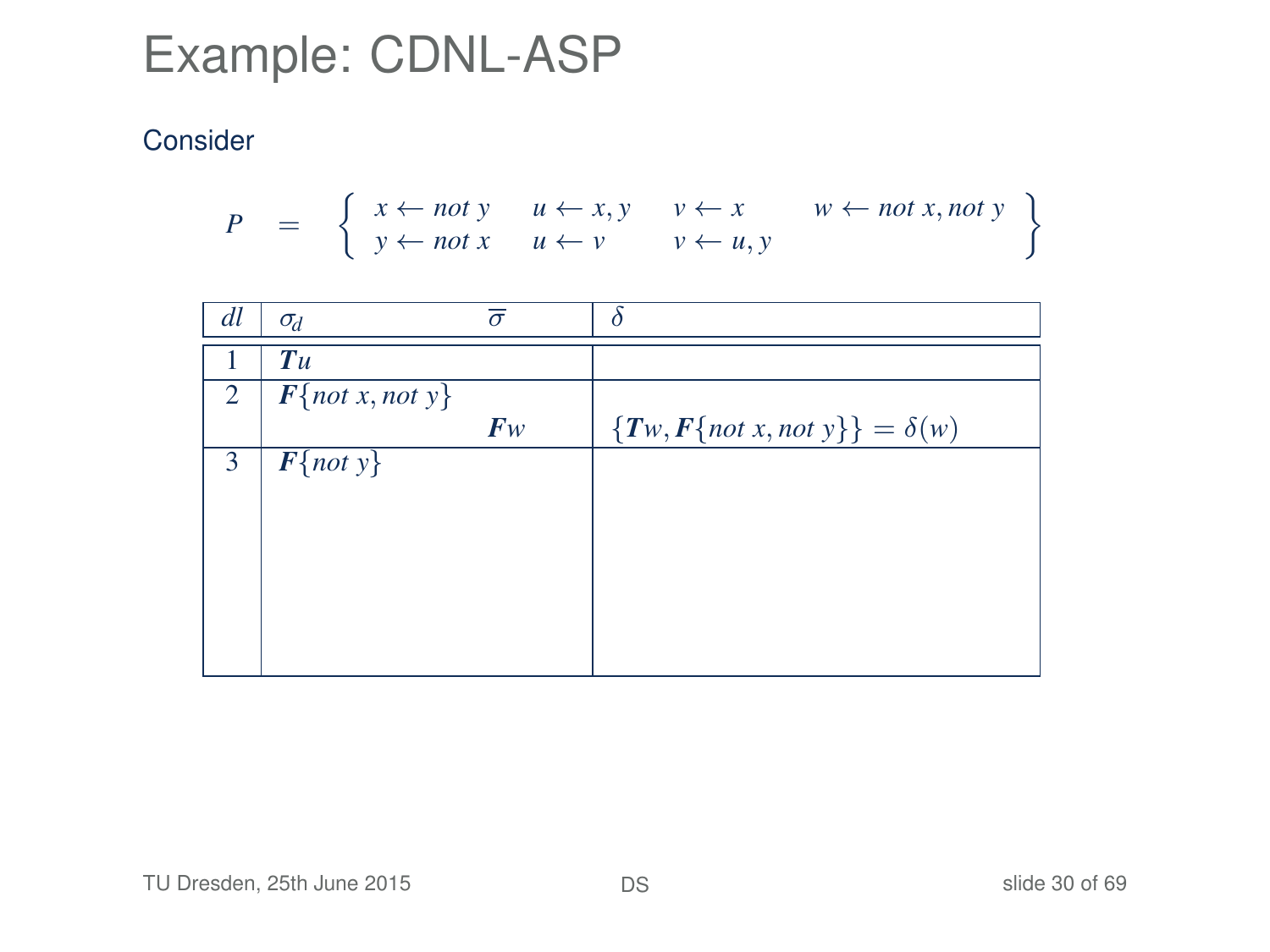$$
P = \left\{ \begin{array}{ll} x \leftarrow not \ y & u \leftarrow x, y & v \leftarrow x & w \leftarrow not \ x, not \ y \\ y \leftarrow not \ x & u \leftarrow v & v \leftarrow u, y \end{array} \right\}
$$

| dl             | $\sigma_d$          | $\bar{\sigma}$ |                                                      |
|----------------|---------------------|----------------|------------------------------------------------------|
|                | Tu                  |                |                                                      |
| $\overline{2}$ | $F\{not x, not y\}$ |                |                                                      |
|                |                     | $F_W$          | ${T_w, F\{not x, not y\}} = \delta(w)$               |
| 3              | $F\{not\}$          |                |                                                      |
|                |                     | Fx             | ${Tx, F\{not\} } = \delta(x)$                        |
|                |                     | $F\{x\}$       | $\{T\{x\}, Fx\} \in \Delta(\{x\})$                   |
|                |                     |                | $F\{x, y\}$ $\{T\{x, y\}, Fx\} \in \Delta(\{x, y\})$ |
|                |                     |                |                                                      |
|                |                     |                |                                                      |
|                |                     |                |                                                      |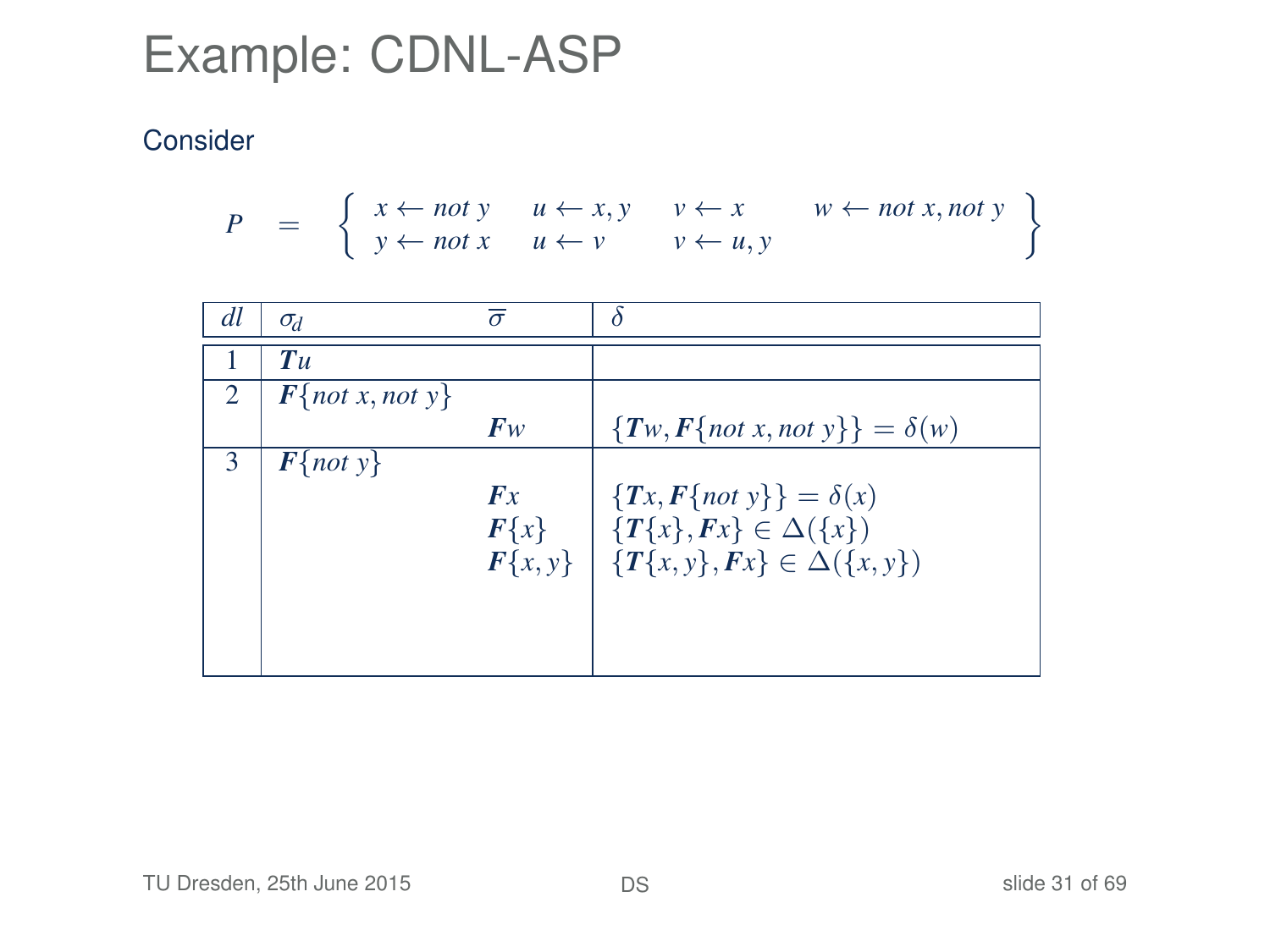$$
P = \left\{ \begin{array}{ll} x \leftarrow not \ y & u \leftarrow x, y & v \leftarrow x & w \leftarrow not \ x, not \ y \\ y \leftarrow not \ x & u \leftarrow v & v \leftarrow u, y \end{array} \right\}
$$

| dl | $\sigma_d$          | $\sigma$    |                                           |    |
|----|---------------------|-------------|-------------------------------------------|----|
|    | $T_{\mathcal{U}}$   |             |                                           |    |
|    | $F\{not x, not y\}$ |             |                                           |    |
|    |                     | $F_W$       | ${T_w, F\{not x, not y\}} = \delta(w)$    |    |
| 3  | $F\{not\}$          |             |                                           |    |
|    |                     | Fx          | ${Tx, F\{not\} } = \delta(x)$             |    |
|    |                     | $F\{x\}$    | $\{T\{x\}, Fx\} \in \Delta(\{x\})$        |    |
|    |                     | $F\{x, y\}$ | $\{T\{x, y\}, Fx\} \in \Delta(\{x, y\})$  |    |
|    |                     |             |                                           |    |
|    |                     |             |                                           |    |
|    |                     |             | ${Tu, F{x}, F{x,y}} = \lambda(u, {u, v})$ | ١x |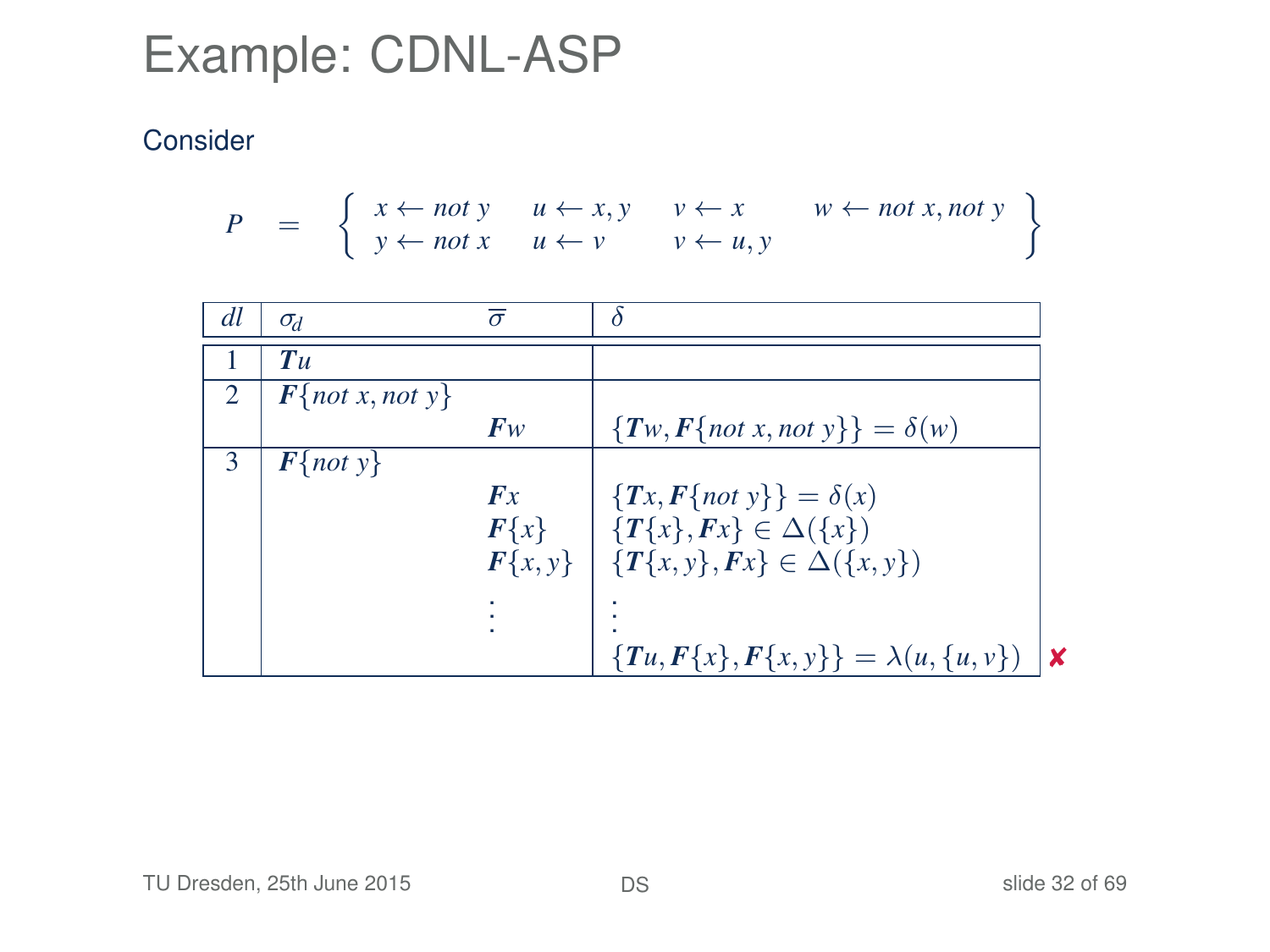$$
P = \left\{ \begin{array}{ll} x \leftarrow not \ y & u \leftarrow x, y & v \leftarrow x & w \leftarrow not \ x, not \ y \\ y \leftarrow not \ x & u \leftarrow v & v \leftarrow u, y \end{array} \right\}
$$

| dl | $\sigma_d$ |  |
|----|------------|--|
|    | Tu         |  |
|    |            |  |
|    |            |  |
|    |            |  |
|    |            |  |
|    |            |  |
|    |            |  |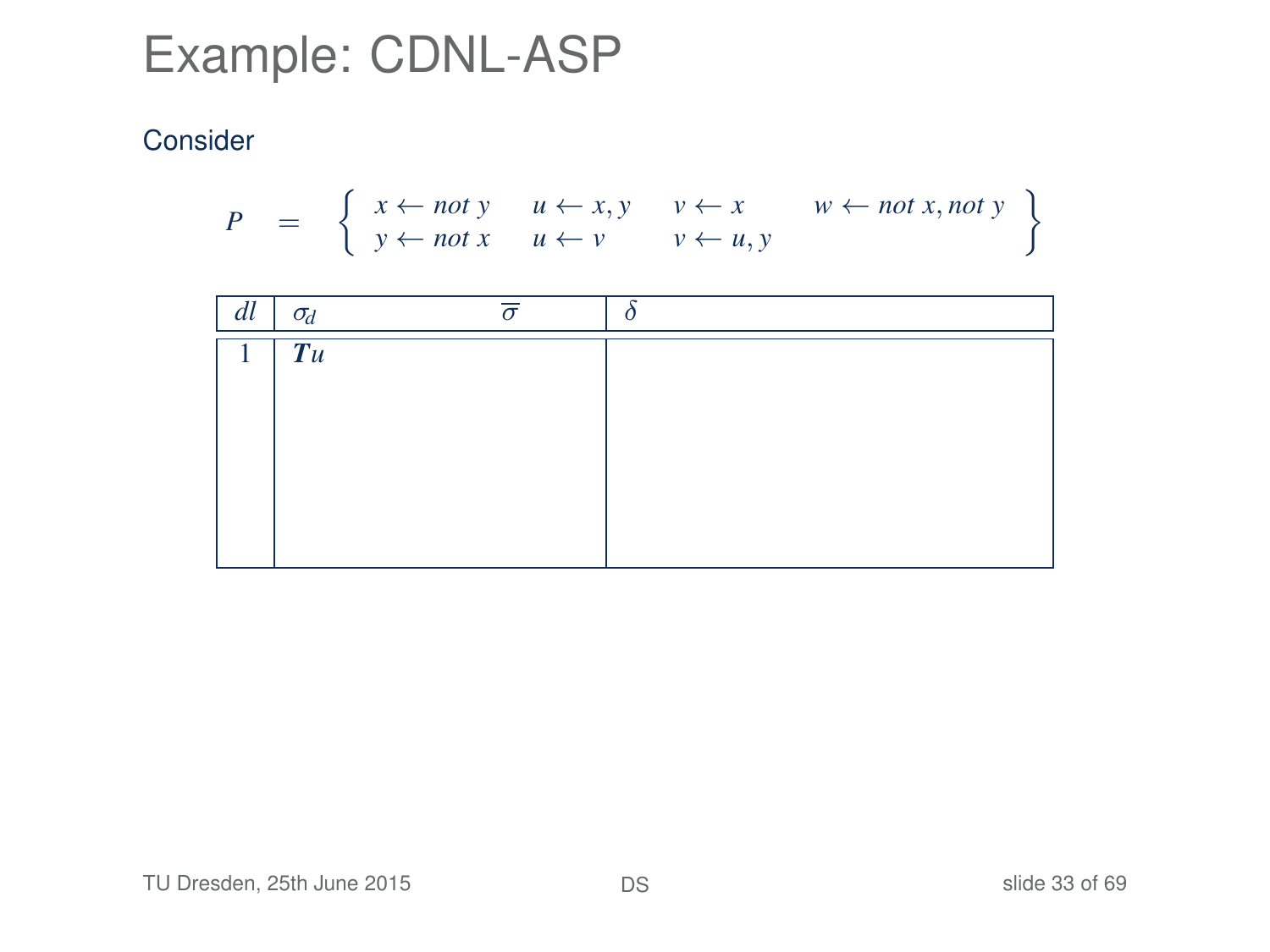$$
P = \left\{ \begin{array}{ll} x \leftarrow not \ y & u \leftarrow x, y & v \leftarrow x & w \leftarrow not \ x, not \ y \\ y \leftarrow not \ x & u \leftarrow v & v \leftarrow u, y \end{array} \right\}
$$

| dl | $\sigma_d$ |                |                         |
|----|------------|----------------|-------------------------|
|    | Tu         |                |                         |
|    |            | $\mathbf{T} x$ | $\{Tu, Fx\} \in \nabla$ |
|    |            |                |                         |
|    |            |                |                         |
|    |            |                |                         |
|    |            |                |                         |
|    |            |                |                         |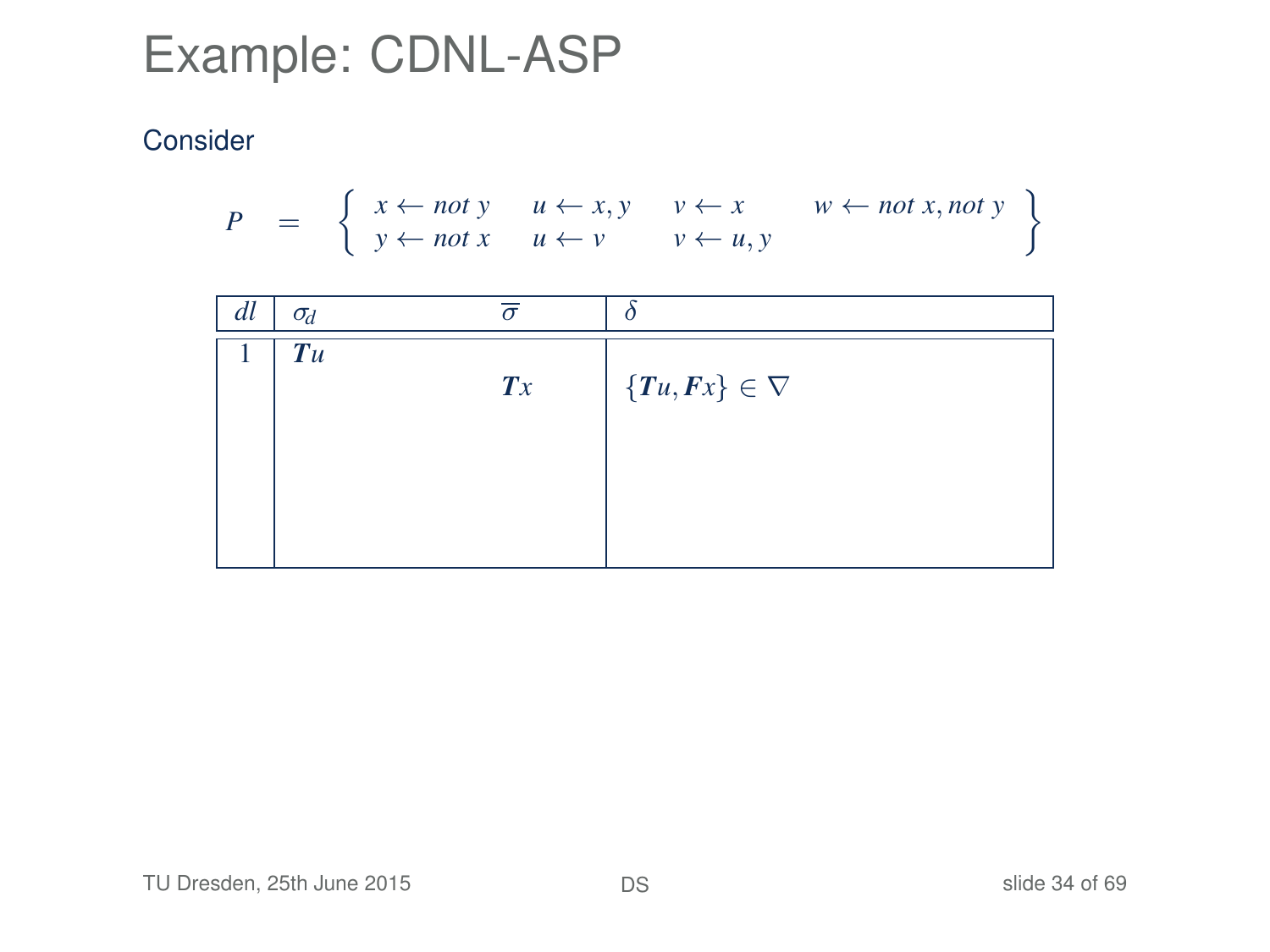$$
P = \left\{ \begin{array}{ccc} x \leftarrow not \ y & u \leftarrow x, y & v \leftarrow x & w \leftarrow not \ x, not \ y \\ y \leftarrow not \ x & u \leftarrow v & v \leftarrow u, y \end{array} \right\}
$$

| dl | $\sigma_d$ |         |                                         |
|----|------------|---------|-----------------------------------------|
|    | T u        |         |                                         |
|    |            | Tx      | $\{Tu, Fx\} \in \nabla$                 |
|    |            |         |                                         |
|    |            | $T_{V}$ |                                         |
|    |            |         | $\{Fv, T\{x\}\}\in \Delta(v)$           |
|    |            | Fv      | ${T_y, F\{not\} } = \delta(y)$          |
|    |            | $F_W$   | $\{Tw, F\{not x, not y\}\} = \delta(w)$ |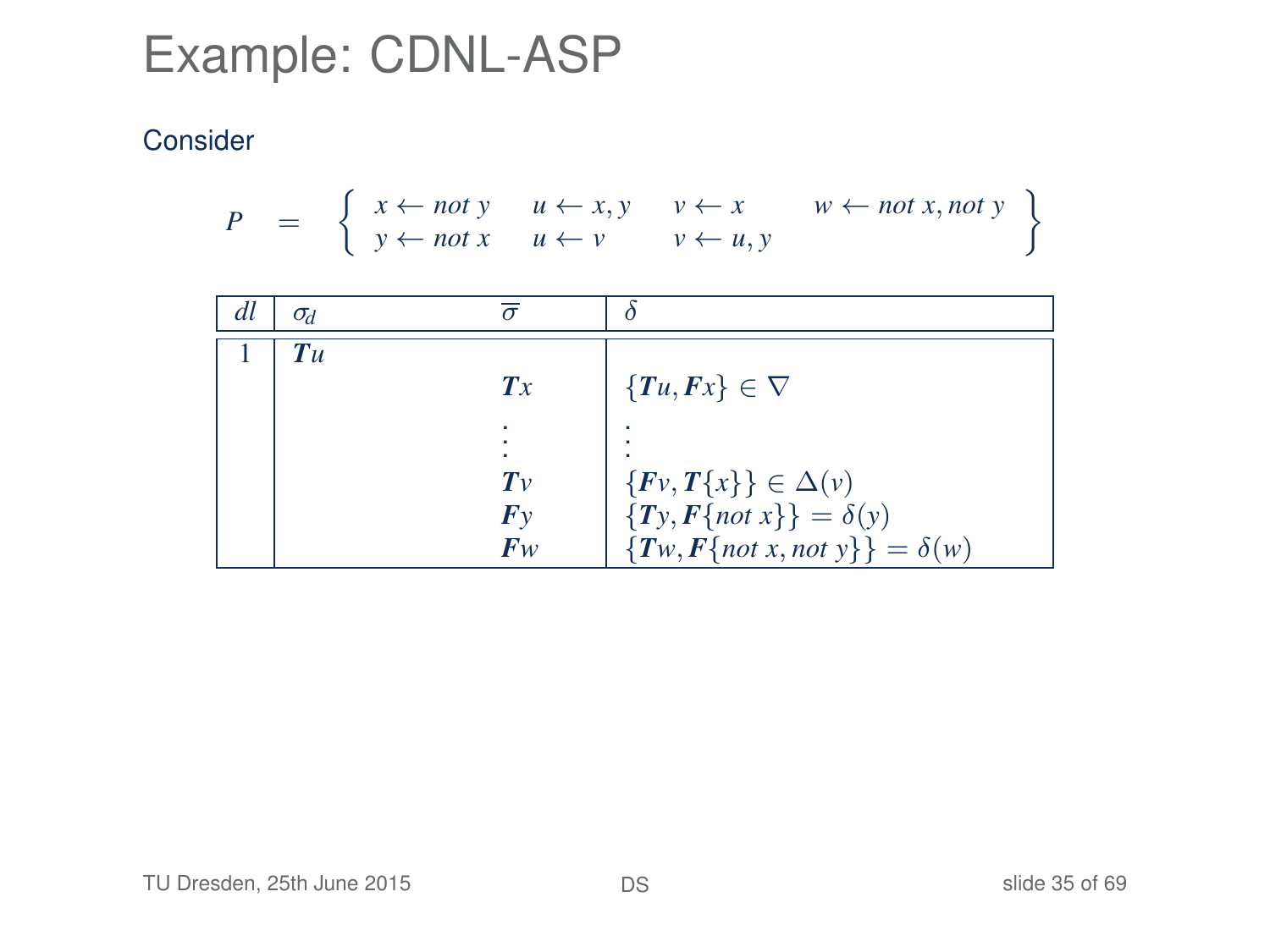$$
P = \left\{ \begin{array}{ccc} x \leftarrow not \ y & u \leftarrow x, y & v \leftarrow x & w \leftarrow not \ x, not \ y \\ y \leftarrow not \ x & u \leftarrow v & v \leftarrow u, y \end{array} \right\}
$$

| dl | $\sigma_d$        |         |                                         |
|----|-------------------|---------|-----------------------------------------|
|    | $T_{\mathcal{U}}$ |         |                                         |
|    |                   | Tx      | $\{Tu, Fx\} \in \nabla$                 |
|    |                   |         |                                         |
|    |                   | $T_{V}$ | $\{Fv, T\{x\}\}\in \Delta(v)$           |
|    |                   | Fv      | ${T_y, F\{not\} } = \delta(y)$          |
|    |                   | $F_W$   | $\{Tw, F\{not x, not y\}\} = \delta(w)$ |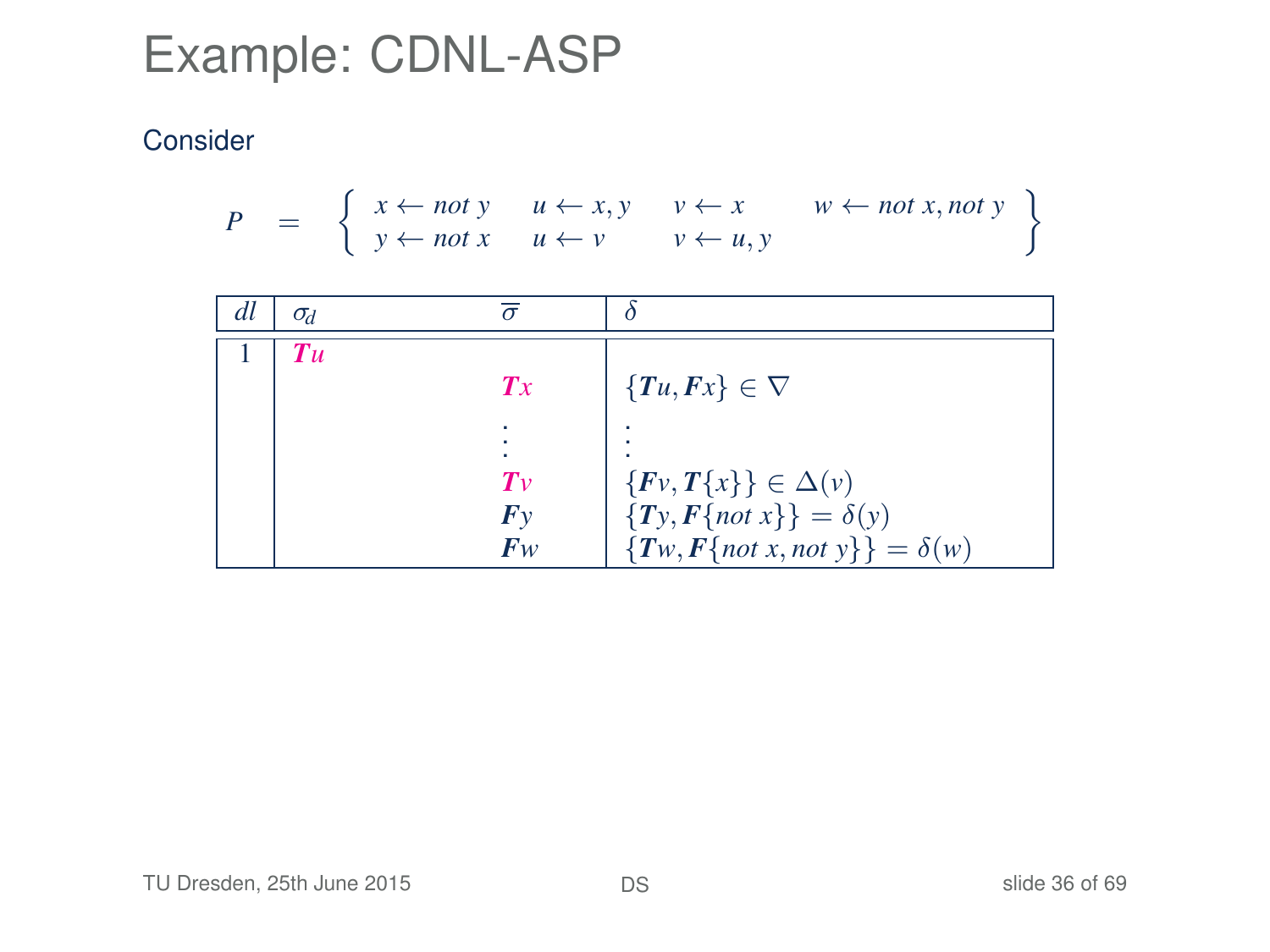### **Outline**





<span id="page-36-0"></span>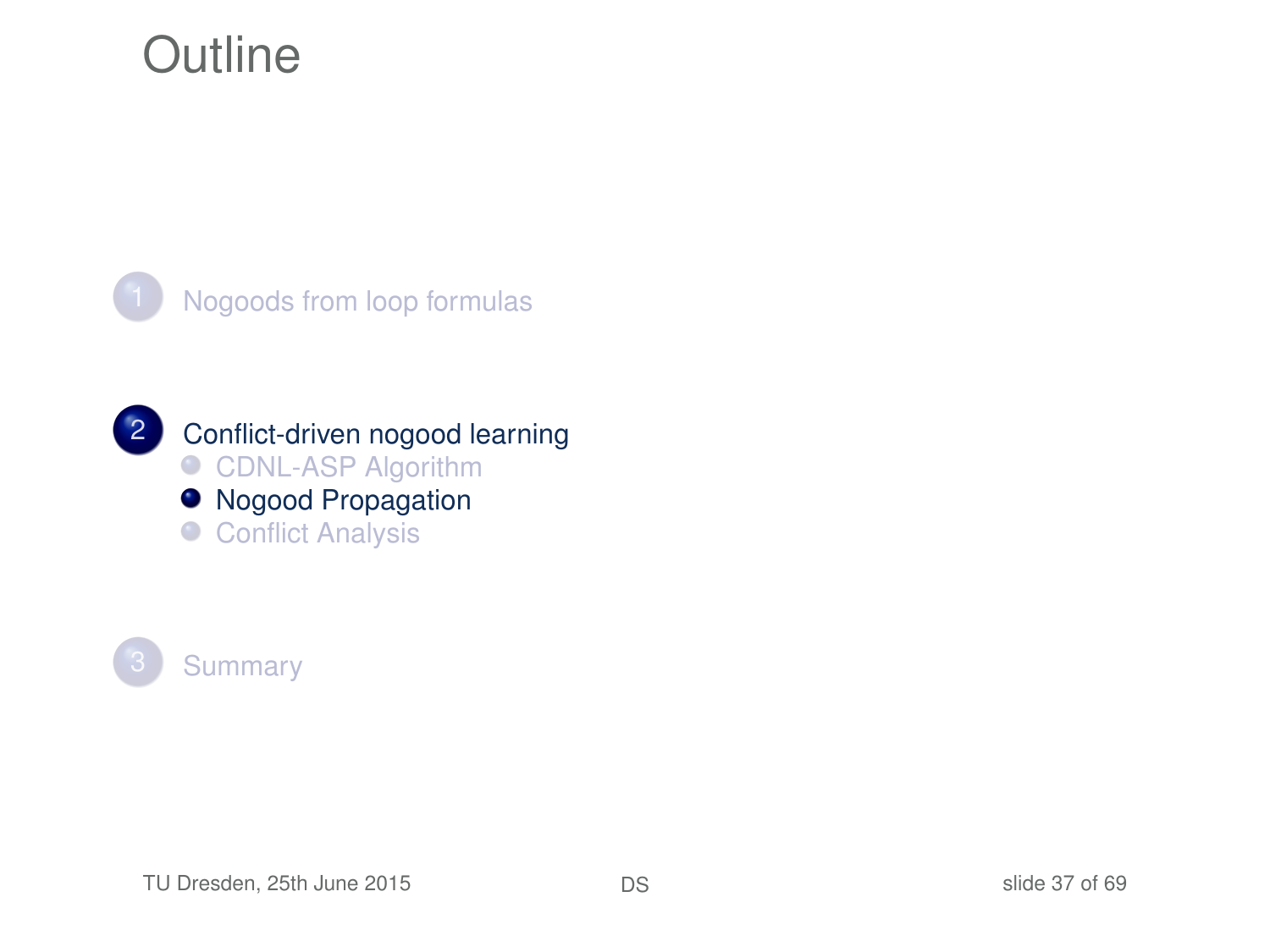- Derive deterministic consequences via:
	- Unit propagation on ∆*<sup>P</sup>* and ∇;
	- Unfounded sets *U* ⊆ *atom*(*P*)
- Note that *U* is unfounded if  $EB_P(U) \subseteq A^F$ 
	- Note: For any *a* ∈ *U*, we have (λ(*a*, *U*) \ {*Ta*}) ⊆ *A*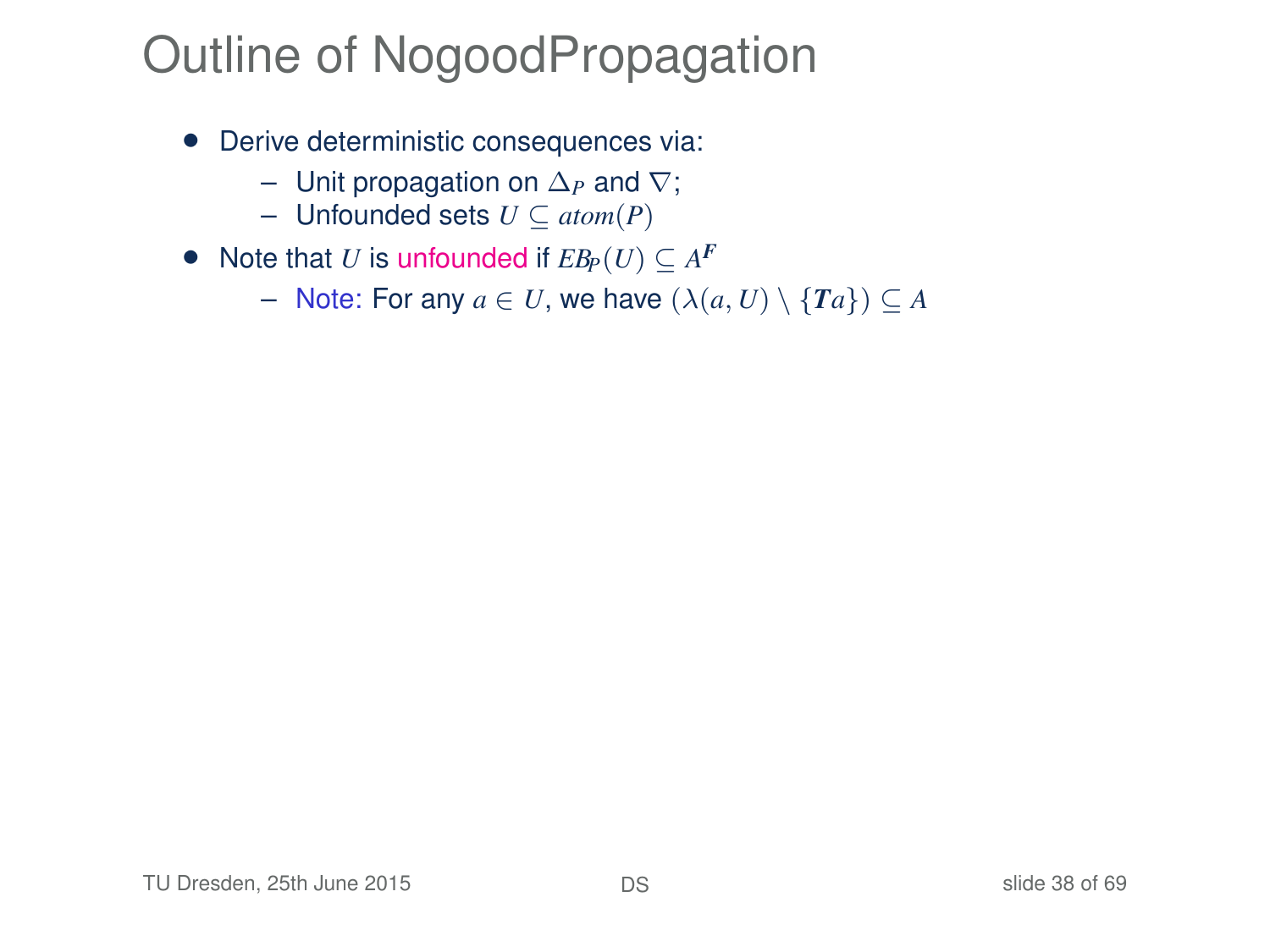- Derive deterministic consequences via:
	- Unit propagation on ∆*<sup>P</sup>* and ∇;
	- Unfounded sets *U* ⊆ *atom*(*P*)
- Note that *U* is unfounded if  $EB_P(U) \subseteq A^F$ 
	- Note: For any *a* ∈ *U*, we have (λ(*a*, *U*) \ {*Ta*}) ⊆ *A*
- An "interesting" unfounded set *U* satisfies:

$$
\emptyset \subset U \subseteq (atom(P) \setminus A^F)
$$

• Wrt a fixpoint of unit propagation,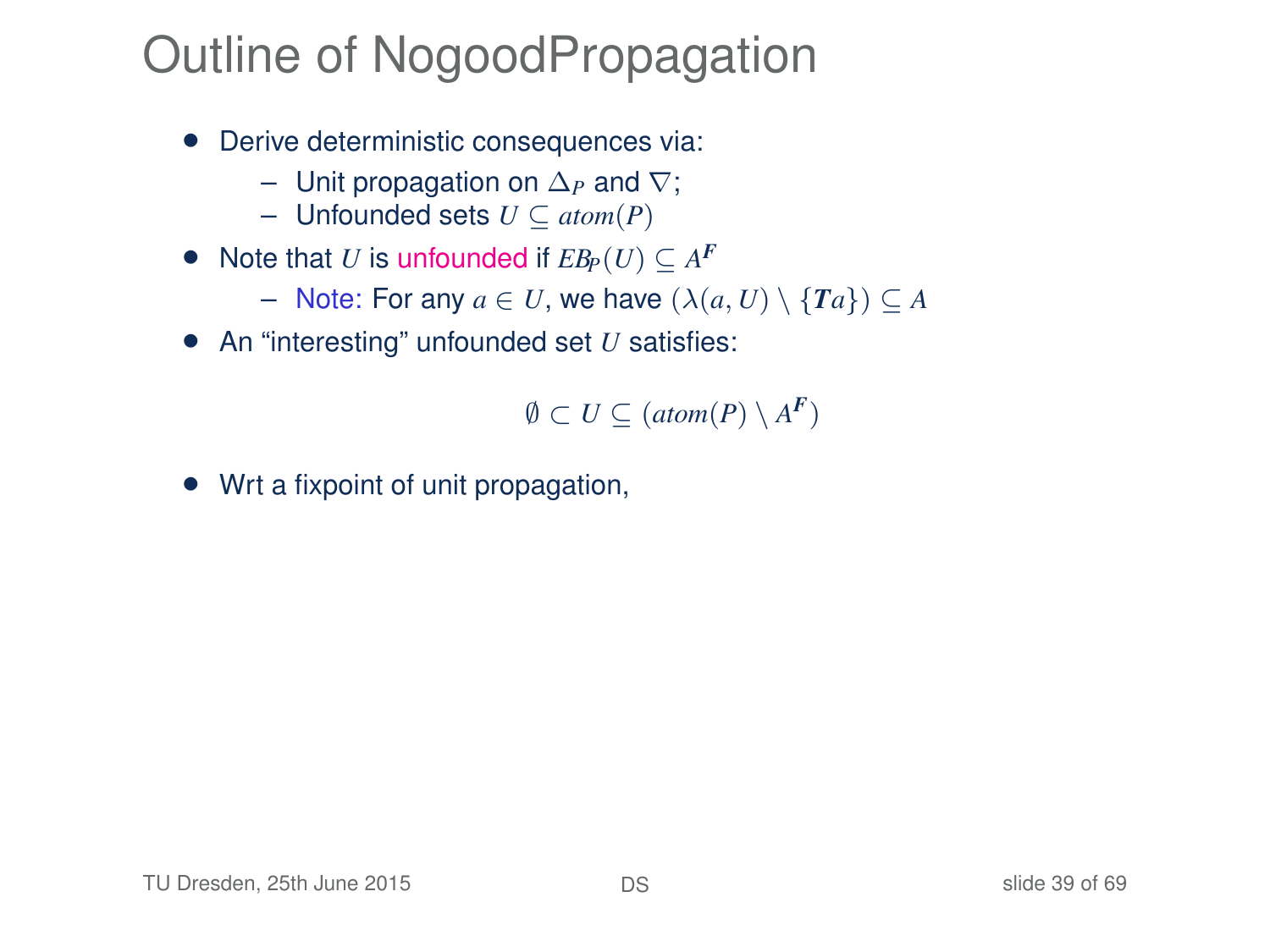- Derive deterministic consequences via:
	- Unit propagation on ∆*<sup>P</sup>* and ∇;
	- Unfounded sets *U* ⊆ *atom*(*P*)
- Note that *U* is unfounded if  $EB_P(U) \subseteq A^F$ 
	- Note: For any *a* ∈ *U*, we have (λ(*a*, *U*) \ {*Ta*}) ⊆ *A*
- An "interesting" unfounded set *U* satisfies:

 $\emptyset$  ⊂ *U* ⊆ (*atom*(*P*) \ *A*<sup>*F*</sup>)

- Wrt a fixpoint of unit propagation, such an unfounded set contains some loop of *P*
	- Note: Tight programs do not yield "interesting" unfounded sets !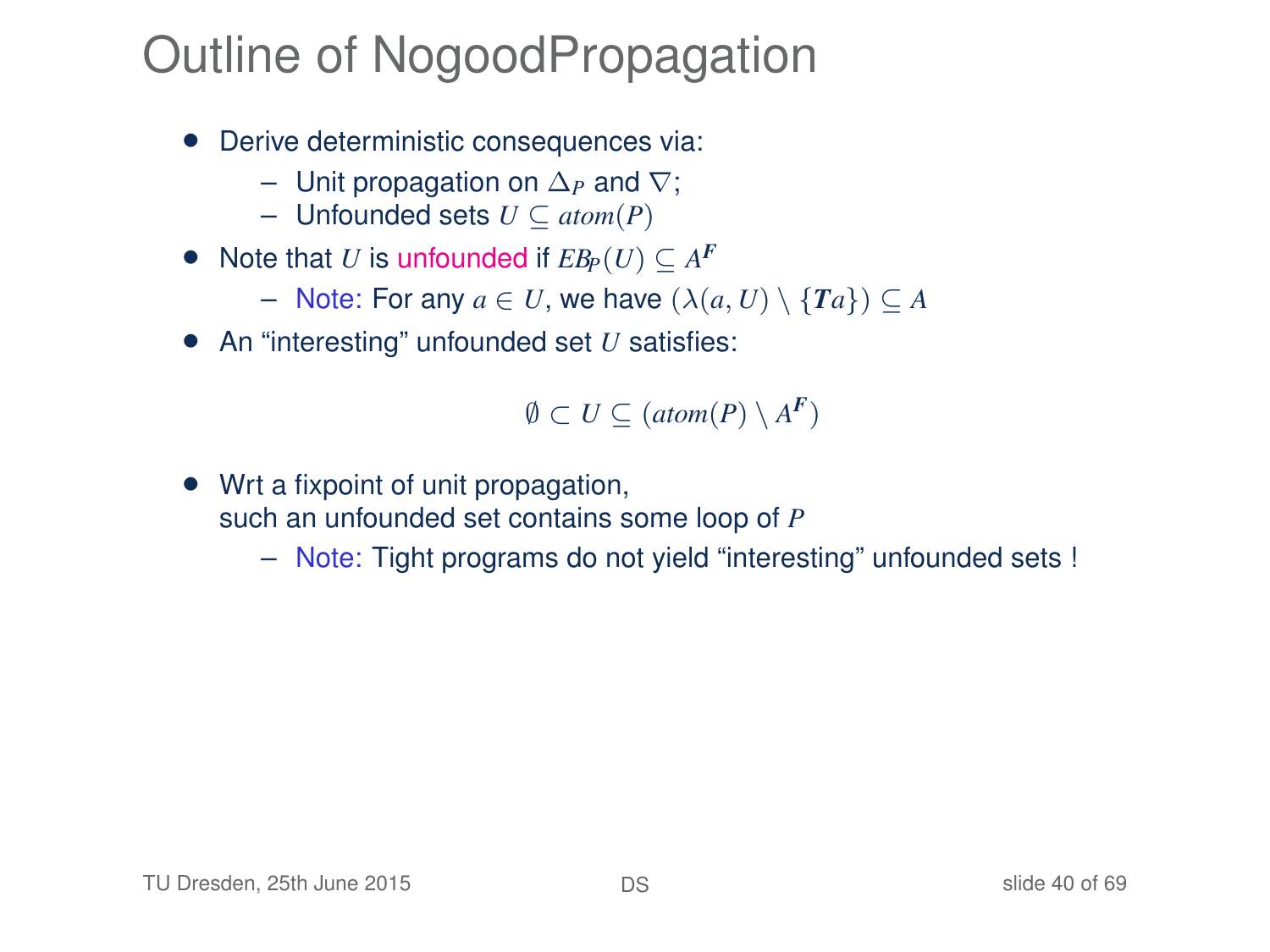- Derive deterministic consequences via:
	- Unit propagation on ∆*<sup>P</sup>* and ∇;
	- Unfounded sets *U* ⊆ *atom*(*P*)
- Note that *U* is unfounded if  $EB_P(U) \subseteq A^F$ 
	- Note: For any *a* ∈ *U*, we have (λ(*a*, *U*) \ {*Ta*}) ⊆ *A*
- An "interesting" unfounded set *U* satisfies:

 $\emptyset$  ⊂ *U* ⊆ (*atom*(*P*) \ *A*<sup>*F*</sup>)

- Wrt a fixpoint of unit propagation, such an unfounded set contains some loop of *P*
	- Note: Tight programs do not yield "interesting" unfounded sets !
- Given an unfounded set *U* and some  $a \in U$ , adding  $\lambda(a, U)$  to  $\nabla$  triggers a conflict or further derivations by unit propagation
	- Note: Add loop nogoods atom by atom to eventually falsify all *a* ∈ *U*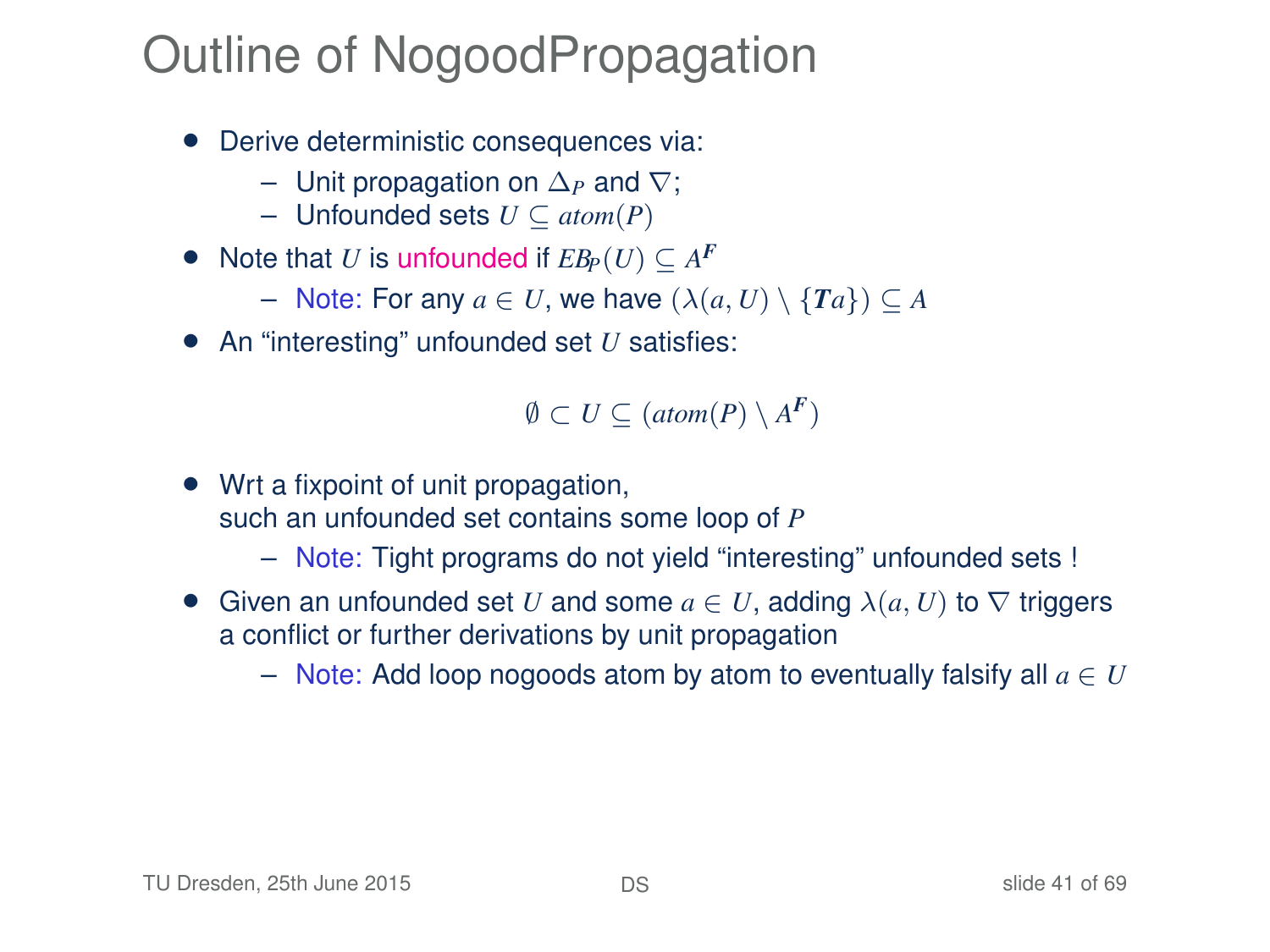#### **Algorithm 2:** NogoodPropagation

```
Input : A normal program P, a set ∇ of nogoods, and an assignment A. Output : An extended assignment and set of nogoods.
                      : An extended assignment and set of nogoods.
U := \emptyset // unfounded set
loop
         repeat
                  if \delta \subseteq A for some \delta \in \Delta_P \cup \nabla then return (A, \nabla) // mit-resulting nogoods \Sigma := \{\delta \in \Delta_P \cup \nabla \mid \delta \setminus A = \{\overline{\sigma}\}, \sigma \notin A\} // unit-resulting nogoods
                  \Sigma := \{\delta \in \Delta_P \cup \nabla \mid \delta \setminus A = \{\overline{\sigma}\}, \sigma \notin A\}if \Sigma \neq \emptyset then let \overline{\sigma} \in \delta \setminus A for some \delta \in \Sigma in
                           dlevel(\sigma) := max(\{dlevel(\rho) | \rho \in \delta \setminus \{\overline{\sigma}\}\} \cup \{0\})A := A \circ \sigmauntil \Sigma = \emptysetif loop(P) = \emptyset then return (A, \nabla)U := U \setminus A^{\pmb{F}}if U = \emptyset then U := UnfoundedSet(P, A)
          if U = \emptyset then return (A, \nabla) // no unfounded set \emptyset \subset U \subseteq \mathit{atom}(P) \setminus A^Flet a \in U in
                  \nabla := \nabla \cup \{ \{ Ta \} \cup \{ FB \mid B \in \mathit{EB}_P(U) \} \} // record loop nogood
```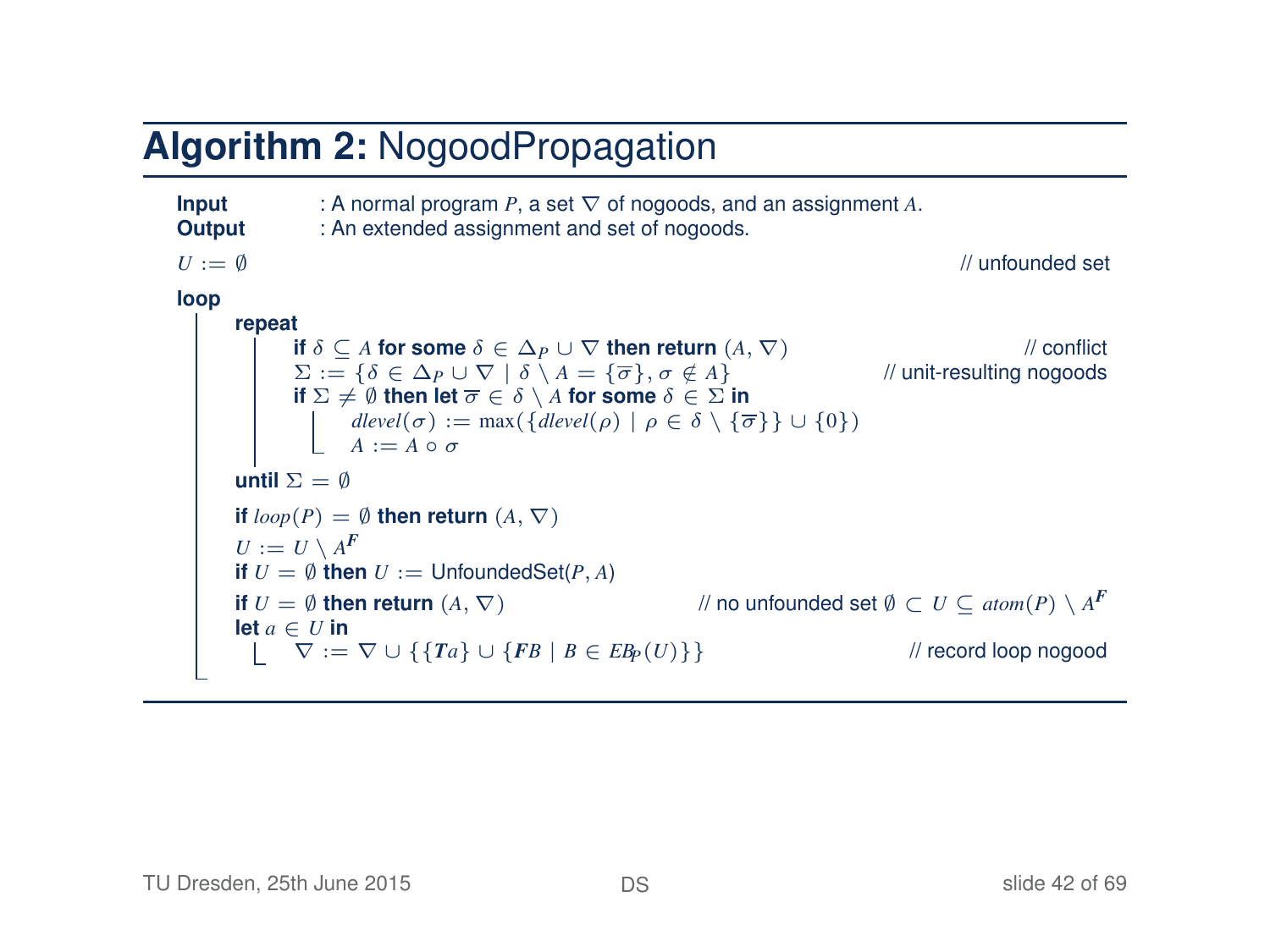## Requirements for UnfoundedSet

• Implementations of UnfoundedSet must guarantee the following for a result *U*

$$
U \subseteq (atom(P) \setminus A^F)
$$

2  $EB_P(U) \subseteq A^F$ 

3  $U = \emptyset$  iff there is no nonempty unfounded subset of  $(\text{atom}(P) \setminus A^F)$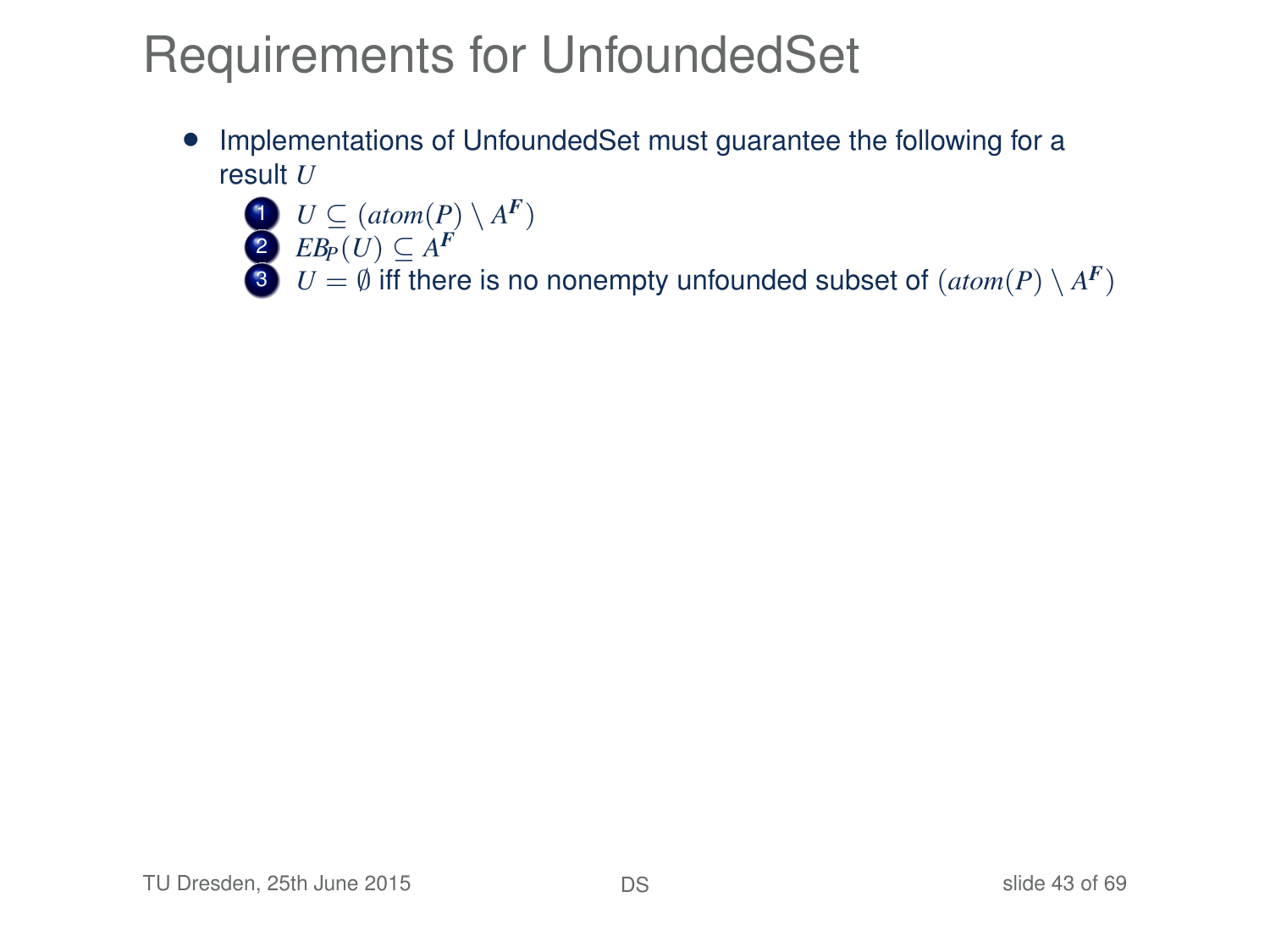## Requirements for UnfoundedSet

- Implementations of UnfoundedSet must guarantee the following for a result *U*
	- $U \subseteq (atom(P) \setminus A^F)$
	- 2  $EB_P(U) \subseteq A^F$
	- 3  $U = \emptyset$  iff there is no nonempty unfounded subset of  $(\text{atom}(P) \setminus A^F)$
- Beyond that, there are various alternatives, such as:
	- Calculating the greatest unfounded set
	- Calculating unfounded sets within strongly connected components of the positive atom dependency graph of *P*
	- Usually, the latter option is implemented in ASP solvers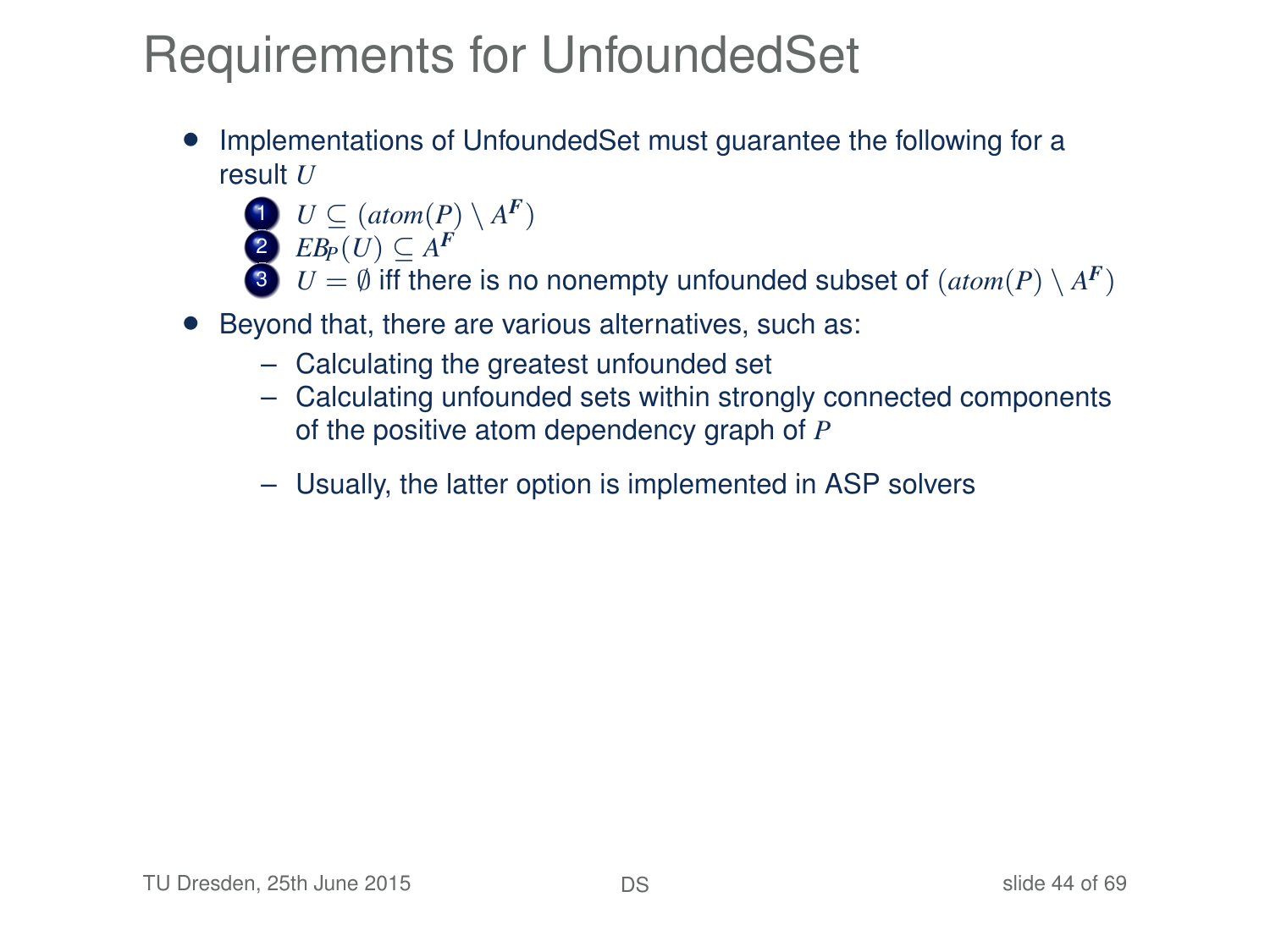# Example: NogoodPropagation

$$
P = \left\{ \begin{array}{ll} x \leftarrow not \ y & u \leftarrow x, y & v \leftarrow x & w \leftarrow not \ x, not \ y \\ y \leftarrow not \ x & u \leftarrow v & v \leftarrow u, y \end{array} \right\}
$$

| dl | $\sigma_d$                  | $\overline{\sigma}$ | δ                                             |     |
|----|-----------------------------|---------------------|-----------------------------------------------|-----|
|    | Tu                          |                     |                                               |     |
| 2  | $\mathbf{F}$ {not x, not y} |                     |                                               |     |
|    |                             | $F_{W}$             | $\{Tw, F\}$ not x, not $y\}$ = $\delta(w)$    |     |
| 3  | $F{not y}$                  |                     |                                               |     |
|    |                             | Fx                  | ${Tx, F\{not\} } = \delta(x)$                 |     |
|    |                             | $F\{x\}$            | ${T\{x\}, Fx} \in \Delta({x})$                |     |
|    |                             | $F\{x, y\}$         | ${T{x, y}, Fx} \in \Delta({x, y})$            |     |
|    |                             | $T{not x}$          | $\{F\{not x\}, Fx\} = \delta(\{not x\})$      |     |
|    |                             | $T_{V}$             | $\{F\{not\ v\}, F\psi\} = \delta(\{not\ v\})$ |     |
|    |                             | $T\{v\}$            | ${T_{u}, F{x, y}, F{v}} = \delta(u)$          |     |
|    |                             | $T{u,y}$            | $\{F\{u, y\}, Tu, Ty\} = \delta(\{u, y\})$    |     |
|    |                             | $T_{V}$             | $\{Fv, T\{u, y\}\}\in \Delta(v)$              |     |
|    |                             |                     | ${Tu, F{x}, F{x, y}} = \lambda(u, {u, v})$    | l X |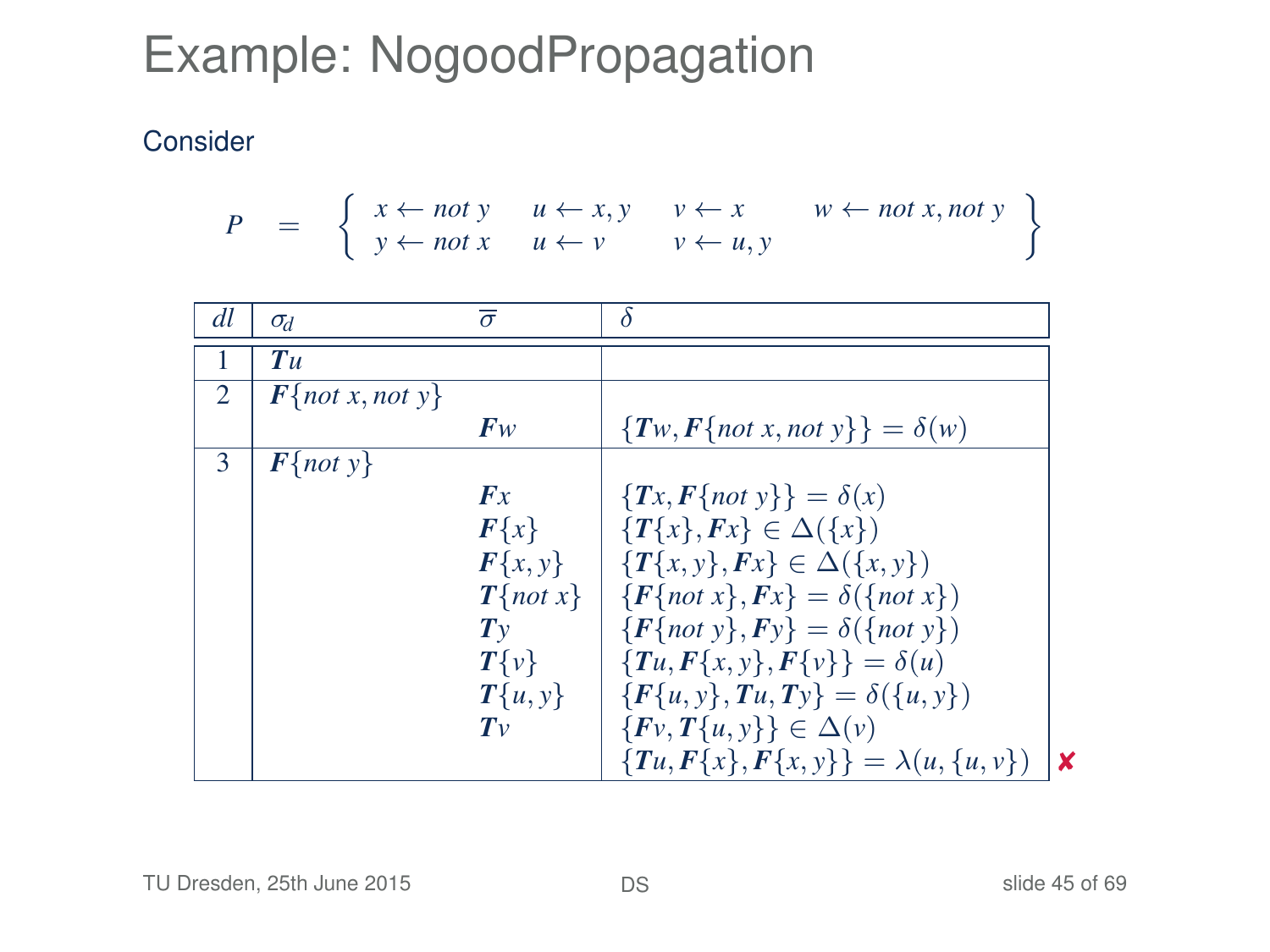### **Outline**





2 [Conflict-driven nogood learning](#page-13-0) ● [CDNL-ASP Algorithm](#page-17-0) ● [Nogood Propagation](#page-36-0)

<span id="page-45-0"></span>**• [Conflict Analysis](#page-45-0)** 

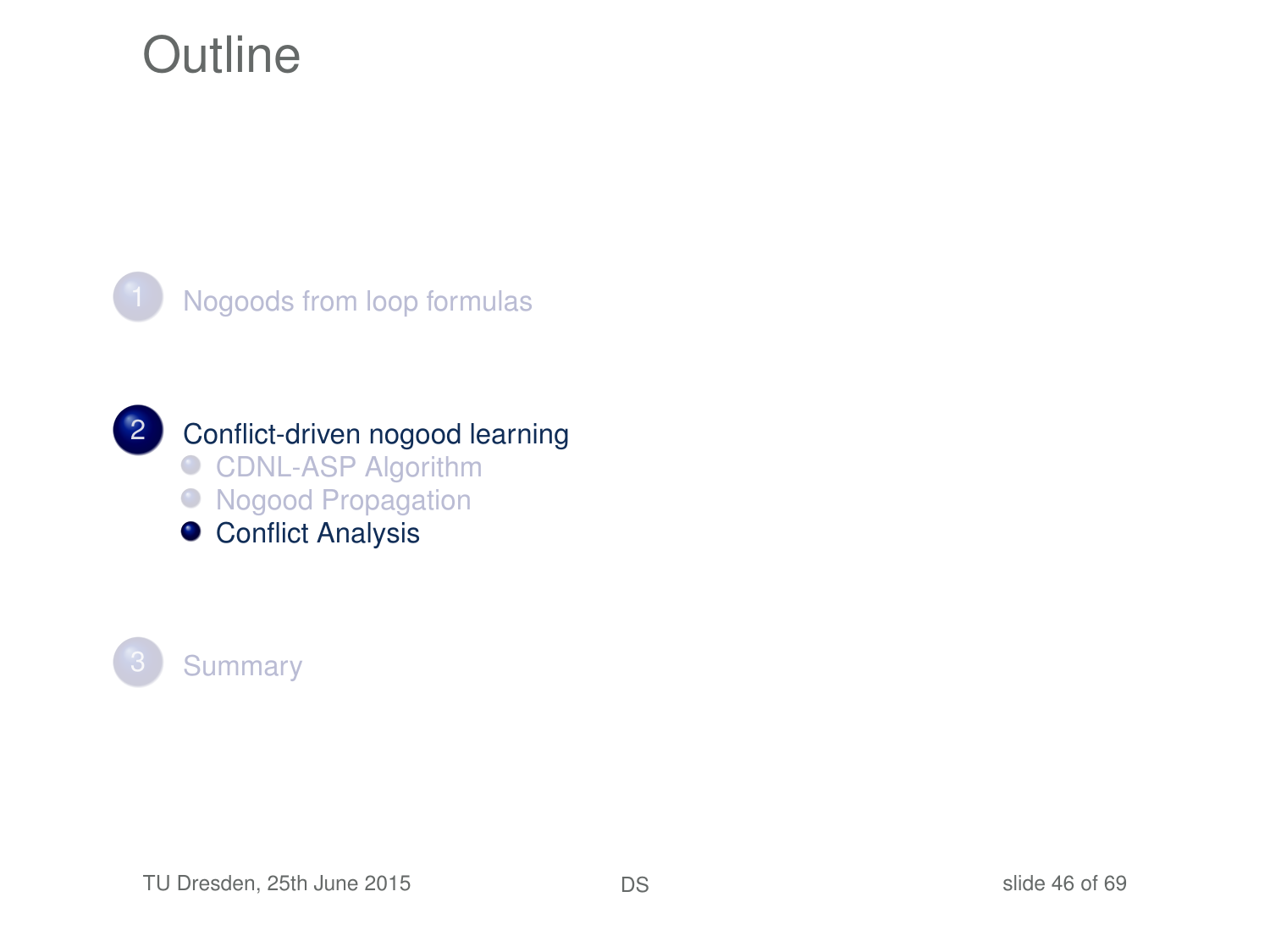# Outline of ConflictAnalysis

- Conflict analysis is triggered whenever some nogood δ ∈ ∆*<sup>P</sup>* ∪ ∇ becomes violated, viz.  $\delta \subseteq A$ , at a decision level  $dl > 0$ 
	- Note that all but the first literal assigned at *dl* have been unit-resulting for nogoods  $\varepsilon \in \Delta_P \cup \nabla$
	- If  $\sigma \in \delta$  has been unit-resulting for  $\varepsilon$ , we obtain a new violated nogood by resolving  $\delta$  and  $\varepsilon$  as follows:

 $(\delta \setminus \{\sigma\}) \cup (\varepsilon \setminus \{\overline{\sigma}\})$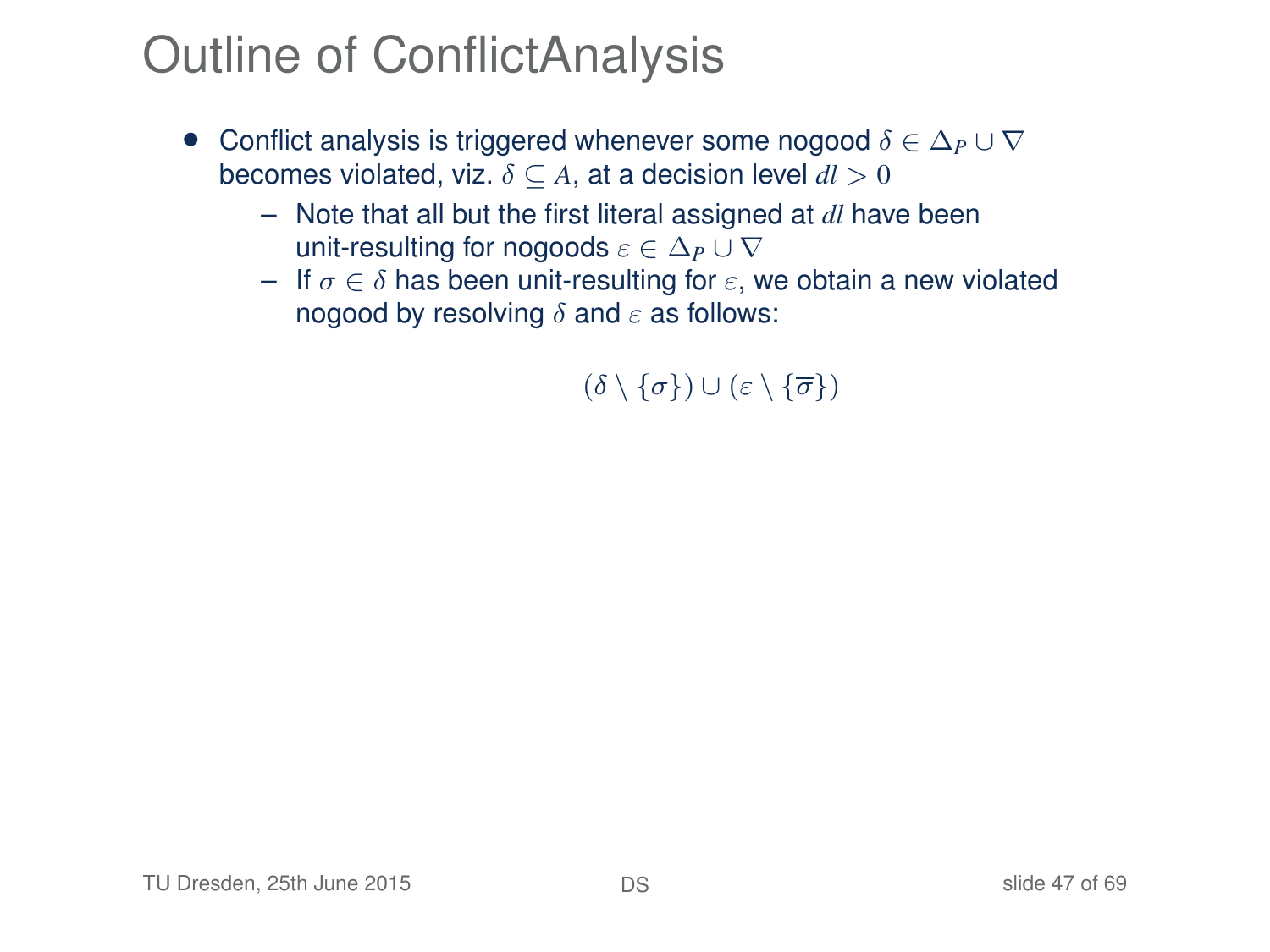## Outline of ConflictAnalysis

- Conflict analysis is triggered whenever some nogood δ ∈ ∆*<sup>P</sup>* ∪ ∇ becomes violated, viz.  $\delta \subseteq A$ , at a decision level  $dl > 0$ 
	- Note that all but the first literal assigned at *dl* have been unit-resulting for nogoods  $\varepsilon \in \Delta_P \cup \nabla$
	- If  $\sigma \in \delta$  has been unit-resulting for  $\varepsilon$ , we obtain a new violated nogood by resolving  $\delta$  and  $\varepsilon$  as follows:

#### $(\delta \setminus \{\sigma\}) \cup (\varepsilon \setminus \{\overline{\sigma}\})$

• Resolution is directed by resolving first over the literal  $\sigma \in \delta$  derived last, viz.  $(\delta \setminus A[\sigma]) = \{\sigma\}$ 

– Iterated resolution progresses in inverse order of assignment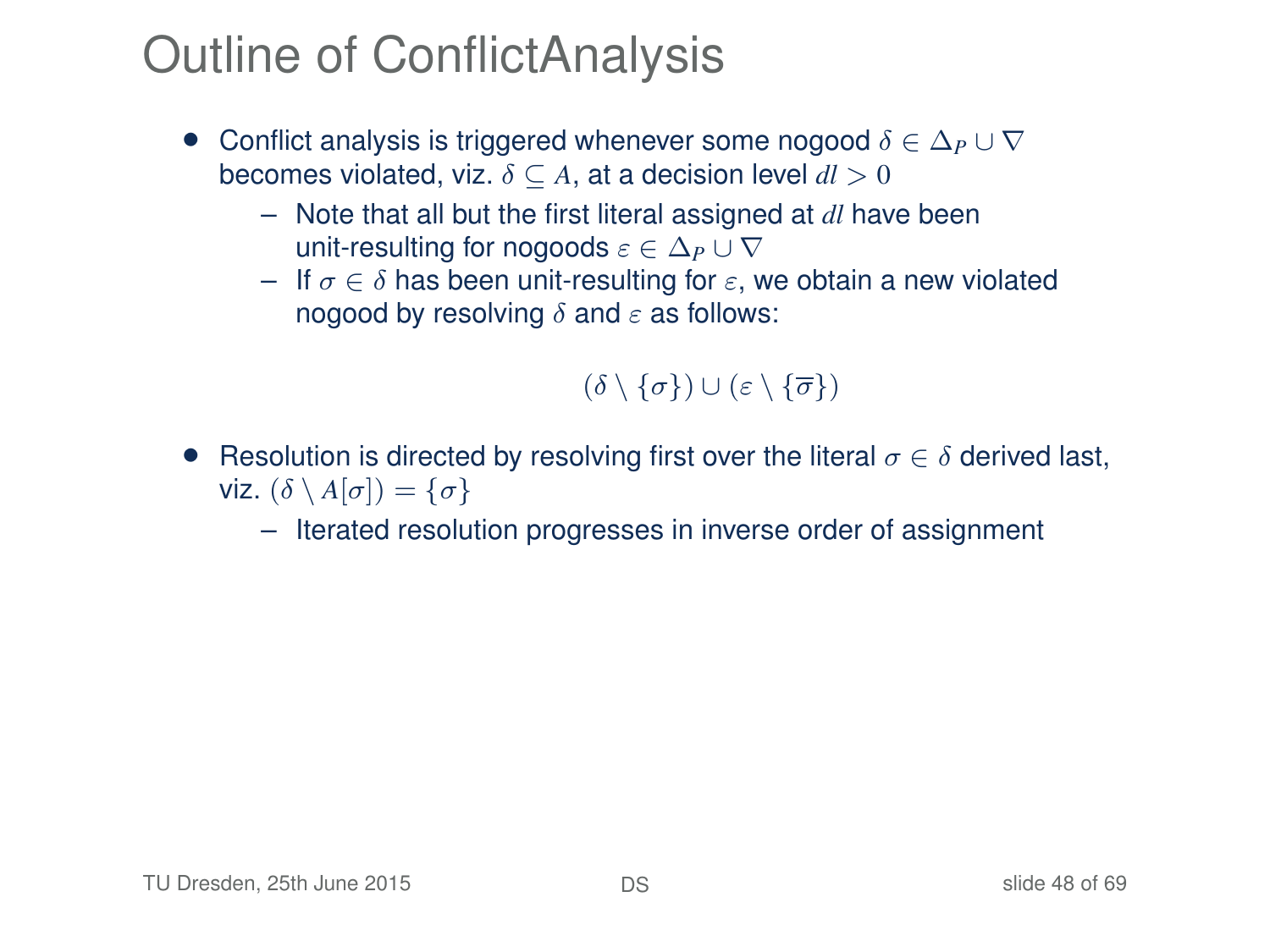# Outline of ConflictAnalysis

- Conflict analysis is triggered whenever some nogood δ ∈ ∆*<sup>P</sup>* ∪ ∇ becomes violated, viz.  $\delta \subseteq A$ , at a decision level  $dl > 0$ 
	- Note that all but the first literal assigned at *dl* have been unit-resulting for nogoods  $\varepsilon \in \Delta_P \cup \nabla$
	- If  $\sigma \in \delta$  has been unit-resulting for  $\varepsilon$ , we obtain a new violated nogood by resolving  $\delta$  and  $\varepsilon$  as follows:

#### $(\delta \setminus \{\sigma\}) \cup (\varepsilon \setminus \{\overline{\sigma}\})$

- Resolution is directed by resolving first over the literal  $\sigma \in \delta$  derived last, viz.  $(\delta \setminus A[\sigma]) = \{\sigma\}$ 
	- Iterated resolution progresses in inverse order of assignment
- Iterated resolution stops as soon as it generates a nogood  $\delta$  containing exactly one literal  $\sigma$  assigned at decision level  $dl$ 
	- This literal  $\sigma$  is called First Unique Implication Point (First-UIP)
	- All literals in  $(\delta \setminus {\{\sigma\}})$  are assigned at decision levels smaller than *dl*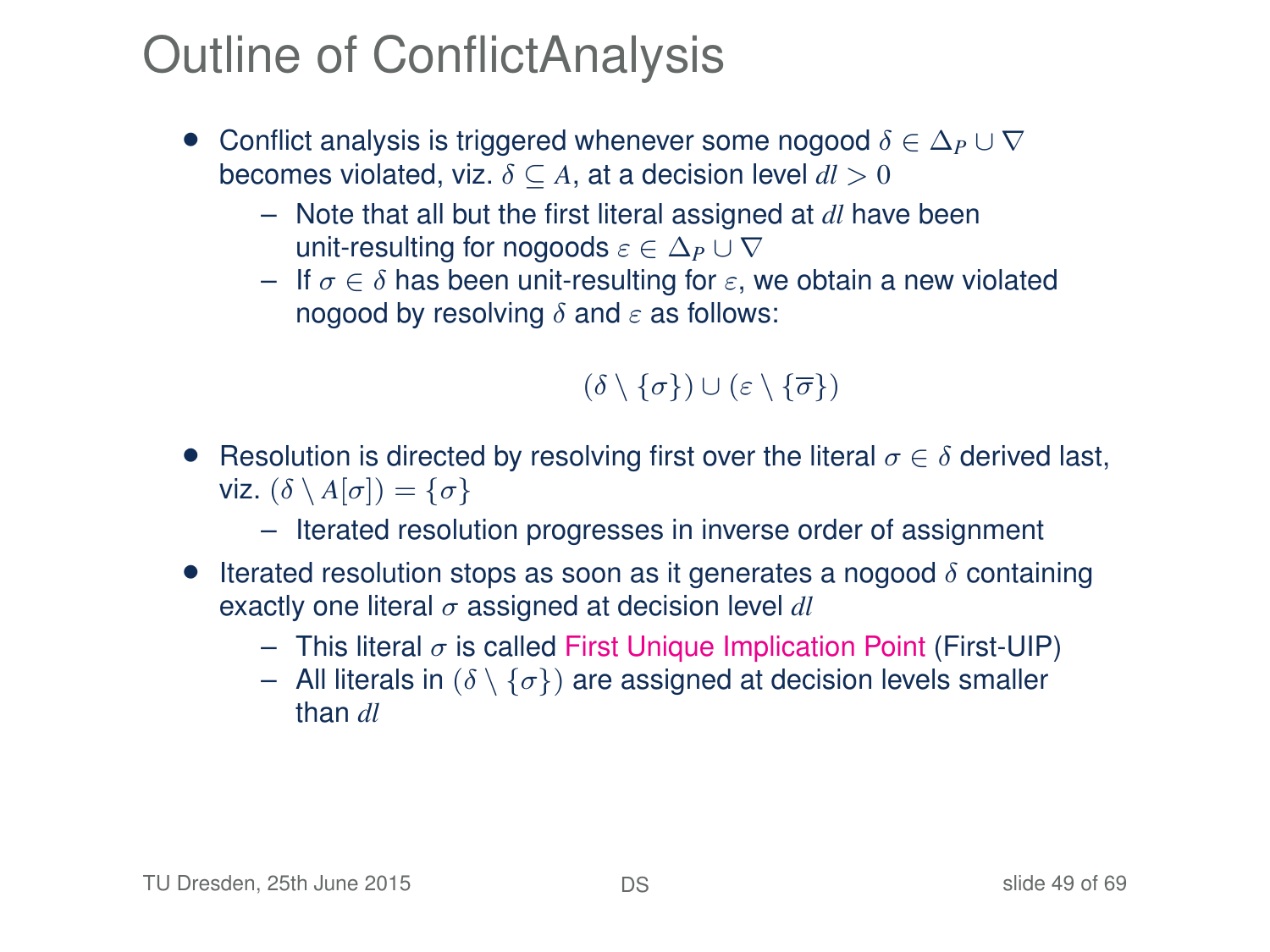#### **Algorithm 3:** ConflictAnalysis

| Input  | : A non-empty violated nogood $\delta$ , a normal program P, a set $\nabla$ of nogoods, and an<br>assignment A.                                                                                             |               |
|--------|-------------------------------------------------------------------------------------------------------------------------------------------------------------------------------------------------------------|---------------|
| Output | : A derived nogood and a decision level.                                                                                                                                                                    |               |
| loop   |                                                                                                                                                                                                             |               |
|        | let $\sigma \in \delta$ such that $\delta \setminus A[\sigma] = {\sigma}$ in                                                                                                                                |               |
|        | $k := \max(\{ \text{devel}(\rho) \mid \rho \in \delta \setminus \{\sigma\} \} \cup \{0\})$                                                                                                                  |               |
|        | if $k = \text{dlevel}(\sigma)$ then                                                                                                                                                                         |               |
|        |                                                                                                                                                                                                             |               |
|        | let $\varepsilon \in \Delta_P \cup \nabla$ such that $\varepsilon \setminus A[\sigma] = {\overline{\sigma}}$ in<br>$\delta := (\delta \setminus {\sigma}) \cup (\varepsilon \setminus {\overline{\sigma}})$ | // resolution |
|        | else return $(\delta, k)$                                                                                                                                                                                   |               |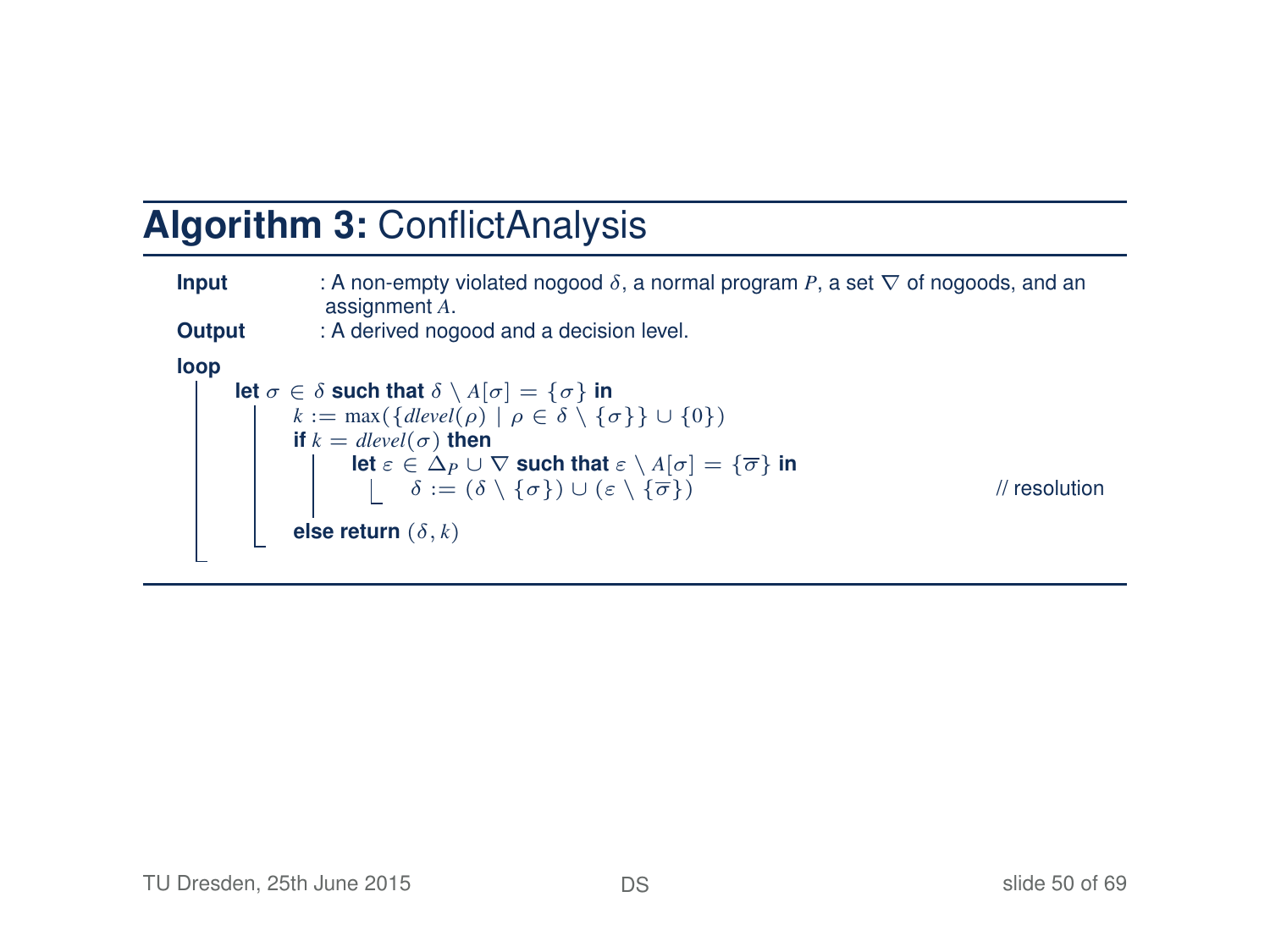$$
P = \left\{ \begin{array}{ll} x \leftarrow not \ y & u \leftarrow x, y & v \leftarrow x & w \leftarrow not \ x, not \ y \\ y \leftarrow not \ x & u \leftarrow v & v \leftarrow u, y \end{array} \right\}
$$

| dl | $\sigma_d$                             | $\bar{\sigma}$ | δ                                                                    |   |
|----|----------------------------------------|----------------|----------------------------------------------------------------------|---|
|    | $T$ u                                  |                |                                                                      |   |
|    | $\overline{2}$ <b>F</b> {not x, not y} |                |                                                                      |   |
|    |                                        | $F_W$          | $\{Tw, F\{not x, not y\}\} = \delta(w)$                              |   |
| 3  | $\left  \mathbf{F} \right\}$ not y     |                |                                                                      |   |
|    |                                        | Fx             | $\{Tx, F\{not\} \} = \delta(x)$                                      |   |
|    |                                        | $F\{x\}$       | $\left \left\{T\{x\},Fx\right\}\right  \in \Delta(\left\{x\right\})$ |   |
|    |                                        |                | $F\{x, y\}$ $\{T\{x, y\}, Fx\} \in \Delta(\{x, y\})$                 |   |
|    |                                        |                | $T\{not x\}   \{F\{not x\}, Fx\} = \delta(\{not x\})$                |   |
|    |                                        | Tv             | ${F{not y}, Fy} = \delta({not y})$                                   |   |
|    |                                        | $T\{v\}$       | $\{Tu, F\{x, y\}, F\{v\}\} = \delta(u)$                              |   |
|    |                                        |                | $T\{u, y\}$ $\{F\{u, y\}, T u, T y\} = \delta(\{u, y\})$             |   |
|    |                                        | $T_{V}$        | $\{Fv, T\{u, y\}\}\in \Delta(v)$                                     |   |
|    |                                        |                | ${Tu, F{x}, F{x,y}} = \lambda(u, {u, v})$                            | × |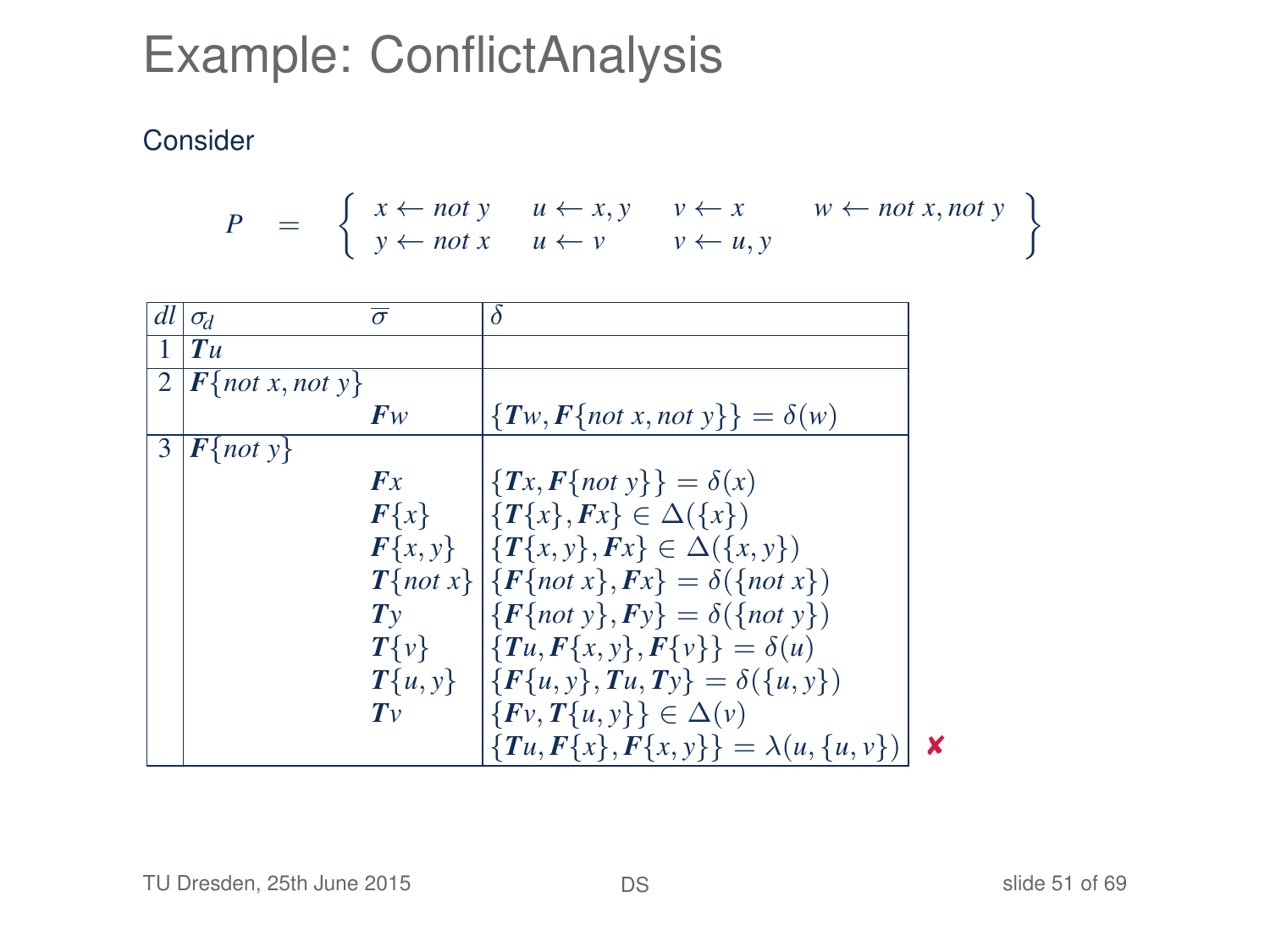#### Consider

$$
P = \left\{ \begin{array}{ll} x \leftarrow not \ y & u \leftarrow x, y & v \leftarrow x & w \leftarrow not \ x, not \ y \\ y \leftarrow not \ x & u \leftarrow v & v \leftarrow u, y \end{array} \right\}
$$

|   | $dl   \sigma_d$       | $\overline{\sigma}$ | δ                                                      |   |
|---|-----------------------|---------------------|--------------------------------------------------------|---|
|   | $T$ u                 |                     |                                                        |   |
|   | $2  F$ {not x, not y} |                     |                                                        |   |
|   |                       | $F_W$               | $\{Tw, F\{not x, not y\}\} = \delta(w)$                |   |
| 3 | $\mathbf{F}$ {not y}  |                     |                                                        |   |
|   |                       | Fx                  | $\{\{Tx, F\{not\} \}\} = \delta(x)$                    |   |
|   |                       |                     | $F\{x\}$ $\{T\{x\}, Fx\} \in \Delta(\{x\})$            |   |
|   |                       |                     | $F\{x, y\}$ $\{T\{x, y\}, Fx\} \in \Delta(\{x, y\})$   |   |
|   |                       |                     | $T\{not x\}   \{F\{not x\}, Fx\} = \delta(\{not x\})$  |   |
|   |                       | $T_{V}$             | ${F{not y}, Fy} = \delta({not y})$                     |   |
|   |                       | $T\{v\}$            | $\{Tu, F\{x, y\}, F\{v\}\} = \delta(u)$                |   |
|   |                       |                     | $T\{u, v\}$ $\{F\{u, v\}, Tu, Tv\} = \delta(\{u, v\})$ |   |
|   |                       | $T_{V}$             | $\{Fv, T\{u, y\}\}\in \Delta(v)$                       |   |
|   |                       |                     | ${Tu, F{x}, F{x, y}} = \lambda(u, {u, v})$             | × |

#### TU Dresden, 25th June 2015 **[DS](#page-0-0) DS** Slide 52 of 69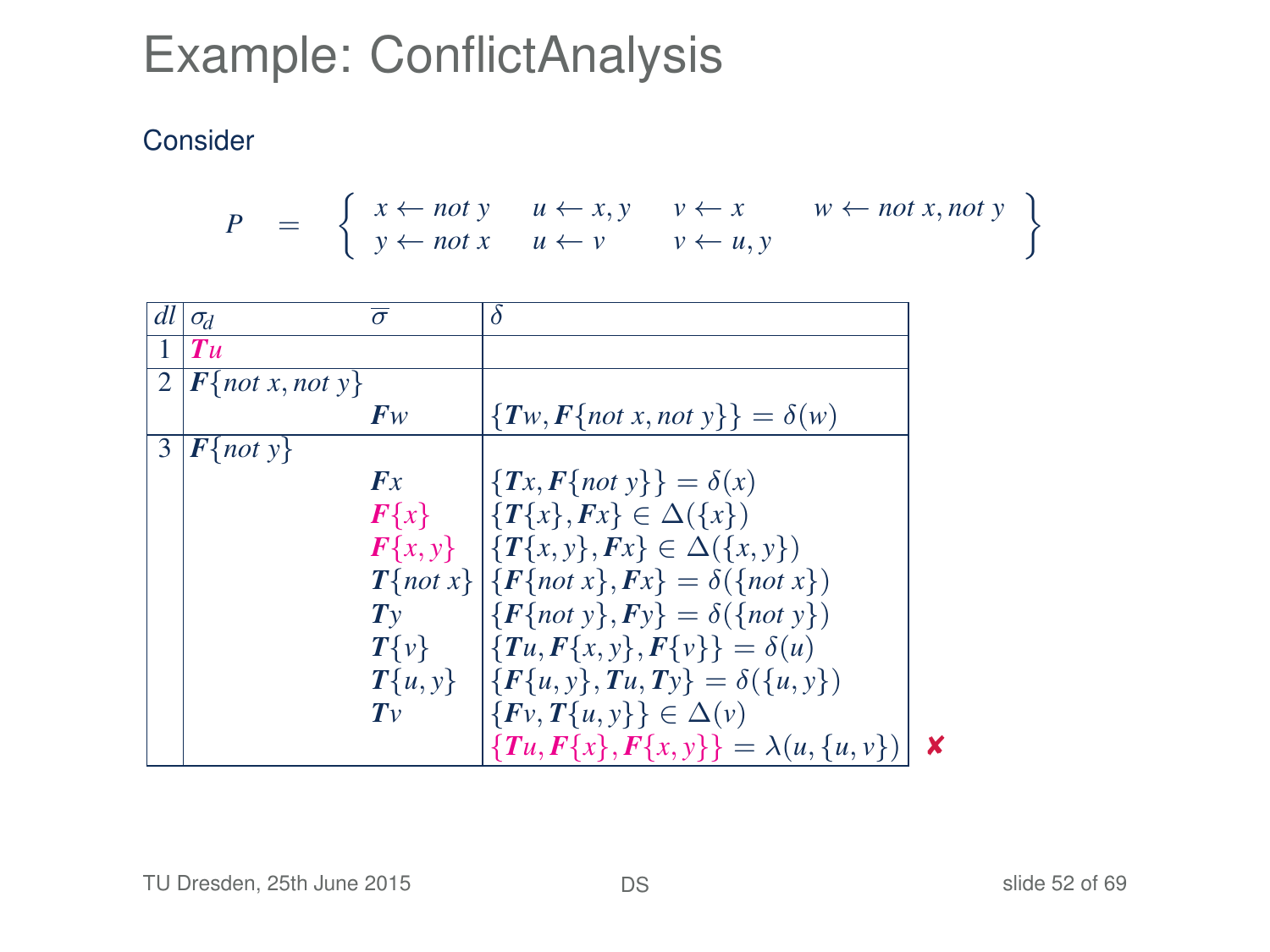#### Consider

$$
P = \left\{ \begin{array}{ll} x \leftarrow not \ y & u \leftarrow x, y & v \leftarrow x & w \leftarrow not \ x, not \ y \\ y \leftarrow not \ x & u \leftarrow v & v \leftarrow u, y \end{array} \right\}
$$

| dl | $\sigma_d$                                   | $\bar{\sigma}$ | δ                                                      |   |
|----|----------------------------------------------|----------------|--------------------------------------------------------|---|
|    | T u                                          |                |                                                        |   |
|    | $\overline{2}$   $\mathbf{F}$ {not x, not y} |                |                                                        |   |
|    |                                              | $F_W$          | $\{Tw, F\{not x, not y\}\} = \delta(w)$                |   |
| 3  | $\mathbf{F}$ {not y}                         |                |                                                        |   |
|    |                                              | Fx             | $\{\{Tx, F\{not\} \}\} = \delta(x)$                    |   |
|    |                                              |                | $F\{x\}$ $\{T\{x\}, Fx\} \in \Delta(\{x\})$            |   |
|    |                                              |                | $F\{x, y\}$ $\{T\{x, y\}, Fx\} \in \Delta(\{x, y\})$   |   |
|    |                                              |                | $T\{not x\}   \{F\{not x\}, Fx\} = \delta(\{not x\})$  |   |
|    |                                              | $T_{V}$        | ${F{not y}, Fy} = \delta({not y})$                     |   |
|    |                                              | $T\{v\}$       | $\{Tu, F\{x, y\}, F\{v\}\} = \delta(u)$                |   |
|    |                                              |                | $T\{u, y\}$ $\{F\{u, y\}, Tu, Tv\} = \delta(\{u, y\})$ |   |
|    |                                              | $T_{V}$        | $\{Fv, T\{u, y\}\}\in \Delta(v)$                       |   |
|    |                                              |                | ${Tu, F{x}, F{x,y}} = \lambda(u, {u, v})$              | x |

#### TU Dresden, 25th June 2015 **[DS](#page-0-0) DS** Slide 53 of 69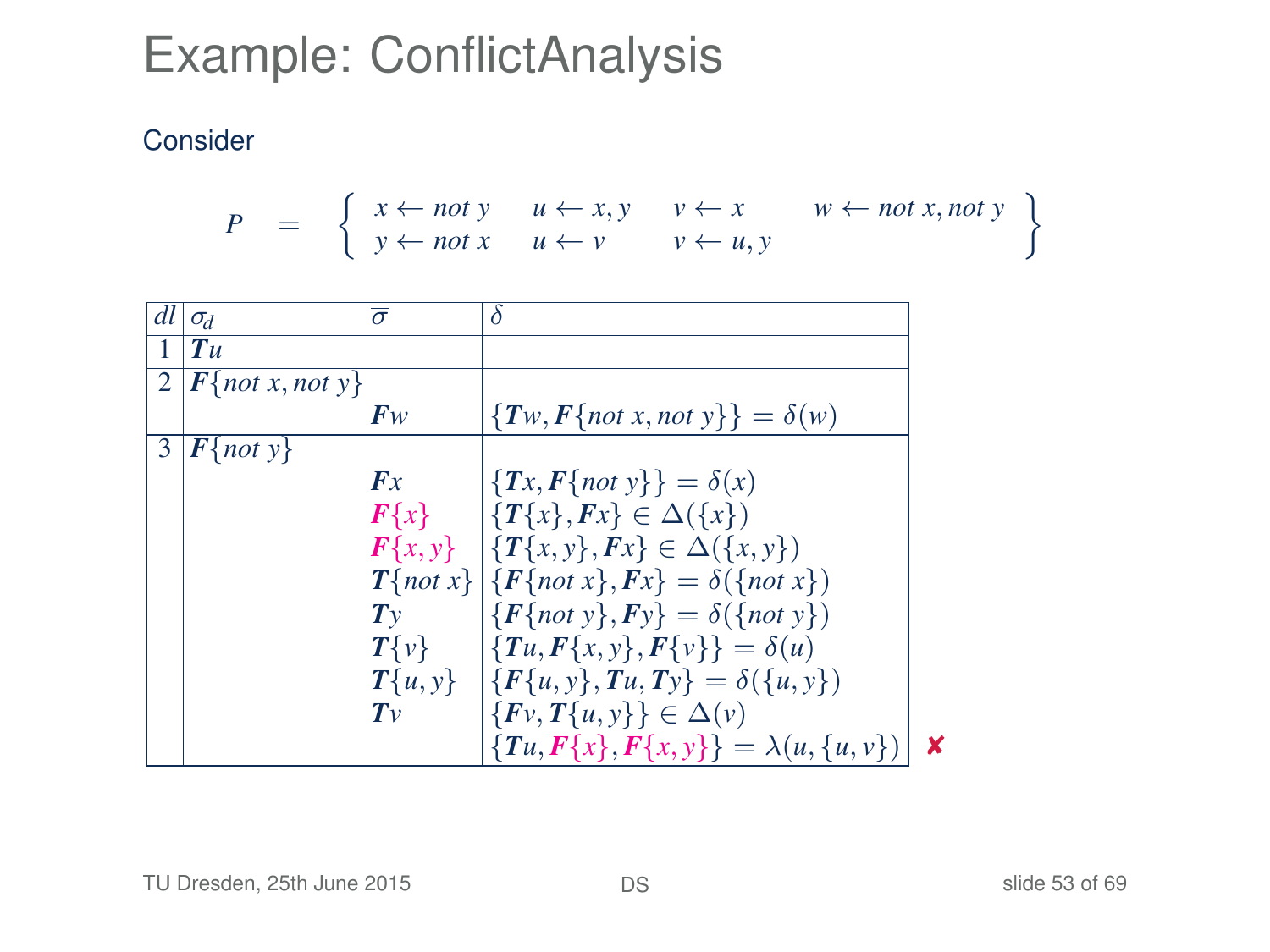#### Consider

$$
P = \left\{ \begin{array}{ll} x \leftarrow not \ y & u \leftarrow x, y & v \leftarrow x & w \leftarrow not \ x, not \ y \\ y \leftarrow not \ x & u \leftarrow v & v \leftarrow u, y \end{array} \right\}
$$

| dl | $\sigma_d$                                | $\overline{\sigma}$ | δ                                                                    |   |
|----|-------------------------------------------|---------------------|----------------------------------------------------------------------|---|
|    | Tu                                        |                     |                                                                      |   |
|    | $2  F\{not x, not y\} $                   |                     |                                                                      |   |
|    |                                           | F <sub>W</sub>      | $\{Tw, F\{not x, not y\}\} = \delta(w)$                              |   |
| 3  | $\left  \mathbf{F} \{ not \ y \} \right $ |                     |                                                                      |   |
|    |                                           | Fx                  | $\{Tx, F\{not\} \} = \delta(x)$                                      |   |
|    |                                           | $F\{x\}$            | $\left \left\{T\{x\},Fx\right\}\right  \in \Delta(\left\{x\right\})$ |   |
|    |                                           |                     | $F\{x, y\}$ $\{T\{x, y\}, Fx\} \in \Delta(\{x, y\})$                 |   |
|    |                                           |                     | $T\{not x\}   \{F\{not x\}, Fx\} = \delta(\{not x\})$                |   |
|    |                                           | $T_{V}$             | ${F{not y}, Fy} = \delta({not y})$                                   |   |
|    |                                           | $T\{v\}$            | $\{Tu, F\{x, y\}, F\{v\}\} = \delta(u)$                              |   |
|    |                                           |                     | $T\{u, y\}$ $\{F\{u, y\}, Tu, Tv\} = \delta(\{u, y\})$               |   |
|    |                                           | $T_{V}$             | $\{F_v, T\{u, v\}\}\in \Delta(v)$                                    |   |
|    |                                           |                     | ${Tu, F{x}, F{x,y}} = \lambda(u, {u, v})$                            | × |

#### TU Dresden, 25th June 2015 **[DS](#page-0-0) DS** Slide 54 of 69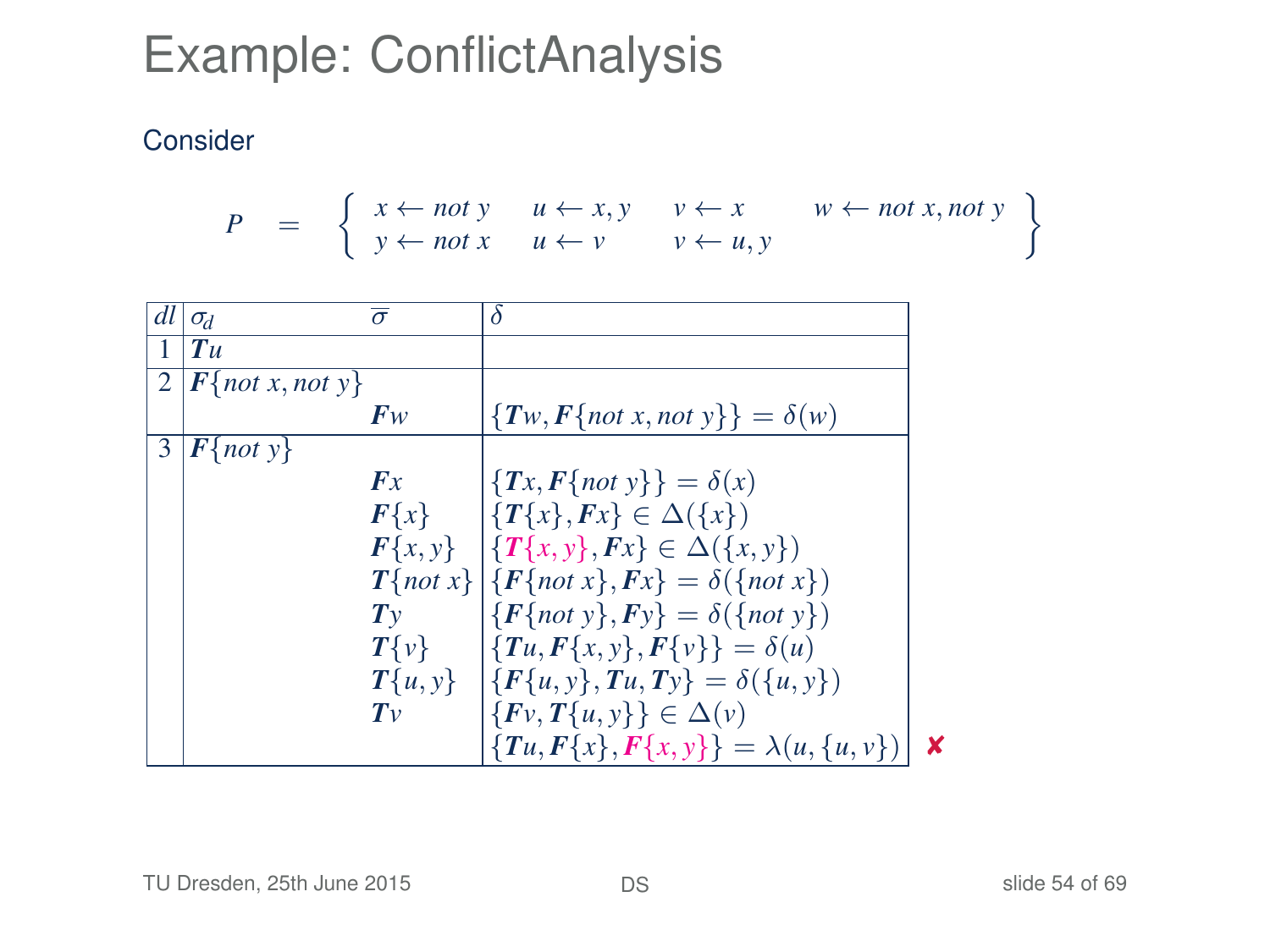$$
P = \left\{ \begin{array}{ll} x \leftarrow not \ y & u \leftarrow x, y & v \leftarrow x & w \leftarrow not \ x, not \ y \\ y \leftarrow not \ x & u \leftarrow v & v \leftarrow u, y \end{array} \right\}
$$

| dl             | $\sigma_d$                              | $\overline{\sigma}$ | δ                                                        |                        |
|----------------|-----------------------------------------|---------------------|----------------------------------------------------------|------------------------|
|                | T u                                     |                     |                                                          |                        |
| $\overline{2}$ | $\left  \int F\{not x, not y\} \right $ |                     |                                                          |                        |
|                |                                         | $F_W$               | ${T_w, F\{not x, not y\}} = \delta(w)$                   |                        |
| 3              | $\mathbf{F}$ {not y}                    |                     |                                                          |                        |
|                |                                         | Fx                  | $\{Tx, F\{not\} \} = \delta(x)$                          |                        |
|                |                                         |                     | $F\{x\}$ $\{T\{x\}, Fx\} \in \Delta(\{x\})$              |                        |
|                |                                         |                     | $F\{x, y\}$ $\{T\{x, y\}, Fx\} \in \Delta(\{x, y\})$     | ${T_{u}, F_{x}, F{x}}$ |
|                |                                         |                     | $T\{not x\}   \{F\{not x\}, Fx\} = \delta(\{not x\})$    |                        |
|                |                                         | $T_{V}$             | $\{F\{not\ v\}, F\psi\} = \delta(\{not\ v\})$            |                        |
|                |                                         |                     | $T\{v\}$ $\{Tu, F\{x, y\}, F\{v\}\} = \delta(u)$         |                        |
|                |                                         |                     | $T\{u, y\}$ $\{F\{u, y\}, T u, T y\} = \delta(\{u, y\})$ |                        |
|                |                                         | $T_{V}$             | $\{Fv, T\{u, y\}\}\in \Delta(v)$                         |                        |
|                |                                         |                     | $\{Tu, F\{x\}, F\{x, y\}\} = \lambda(u, \{u, v\})$       | x                      |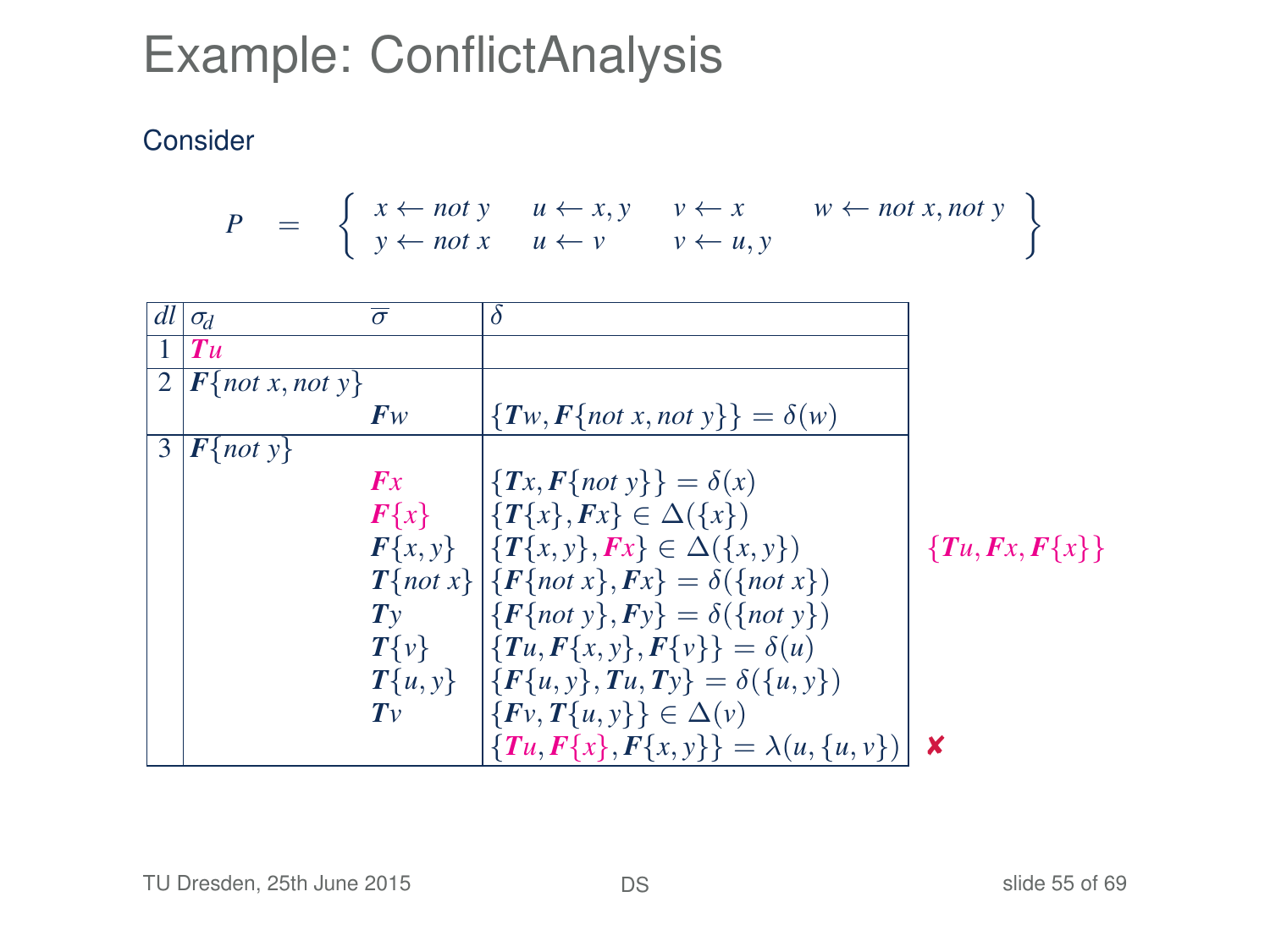$$
P = \left\{ \begin{array}{ll} x \leftarrow not \ y & u \leftarrow x, y & v \leftarrow x & w \leftarrow not \ x, not \ y \\ y \leftarrow not \ x & u \leftarrow v & v \leftarrow u, y \end{array} \right\}
$$

| dl             | $\sigma_d$                              | $\overline{\sigma}$ | δ                                                        |                  |
|----------------|-----------------------------------------|---------------------|----------------------------------------------------------|------------------|
| $\mathbf{1}$   | T u                                     |                     |                                                          |                  |
| $\overline{2}$ | $\left  \int F\{not x, not y\} \right $ |                     |                                                          |                  |
|                |                                         | $F_W$               | ${T_w, F\{not x, not y\}} = \delta(w)$                   |                  |
| 3              | $\mathbf{F}$ {not y}                    |                     |                                                          |                  |
|                |                                         | Fx                  | $\{Tx, F\{not\} \} = \delta(x)$                          |                  |
|                |                                         |                     | $F\{x\}$ $\{T\{x\}, Fx\} \in \Delta(\{x\})$              |                  |
|                |                                         |                     | $F\{x, y\}$ $\{T\{x, y\}, Fx\} \in \Delta(\{x, y\})$     | ${Tu, Fx, F{x}}$ |
|                |                                         |                     | $T\{not x\}   \{F\{not x\}, Fx\} = \delta(\{not x\})$    |                  |
|                |                                         | $T_{V}$             | $\{F\{not\ v\}, F\psi\} = \delta(\{not\ v\})$            |                  |
|                |                                         |                     | $T\{v\}$ $\{Tu, F\{x, y\}, F\{v\}\} = \delta(u)$         |                  |
|                |                                         |                     | $T\{u, y\}$ $\{F\{u, y\}, T u, T y\} = \delta(\{u, y\})$ |                  |
|                |                                         | $T_{V}$             | $\{Fv, T\{u, y\}\}\in \Delta(v)$                         |                  |
|                |                                         |                     | ${Tu, F{x}, F{x,y}} = \lambda(u, {u, v})$                | x                |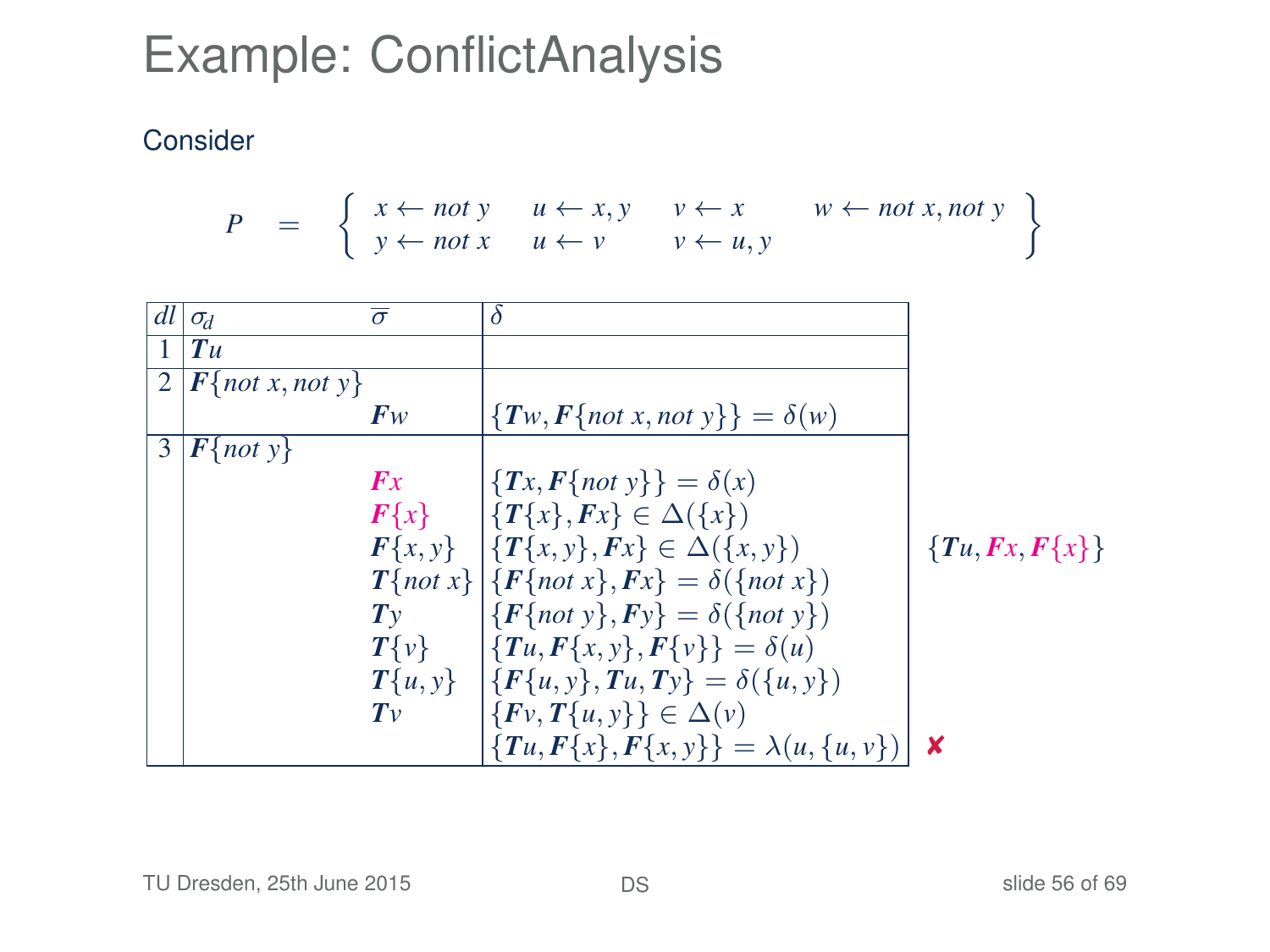$$
P = \left\{ \begin{array}{ll} x \leftarrow not \ y & u \leftarrow x, y & v \leftarrow x & w \leftarrow not \ x, not \ y \\ y \leftarrow not \ x & u \leftarrow v & v \leftarrow u, y \end{array} \right\}
$$

| dl             | $\sigma_d$                           | $\overline{\sigma}$ | δ                                                      |                  |
|----------------|--------------------------------------|---------------------|--------------------------------------------------------|------------------|
| $\mathbf{1}$   | T u                                  |                     |                                                        |                  |
| $\overline{2}$ | $\left  \int F \right $ not x, not y |                     |                                                        |                  |
|                |                                      | $F_W$               | ${T_w, F\{not x, not y\}} = \delta(w)$                 |                  |
| 3              | $\mathbf{F}$ {not y}                 |                     |                                                        |                  |
|                |                                      | Fx                  | ${Tx,F{not y}} = \delta(x)$                            |                  |
|                |                                      |                     | $F\{x\}$ $\{T\{x\}, Fx\} \in \Delta(\{x\})$            |                  |
|                |                                      |                     | $F\{x, y\}$ $\{T\{x, y\}, Fx\} \in \Delta(\{x, y\})$   | ${Tu, Fx, F{x}}$ |
|                |                                      |                     | $T\{not x\}   \{F\{not x\}, Fx\} = \delta(\{not x\})$  |                  |
|                |                                      | $T_{V}$             | $\{F\{not\ y\}, Fy\} = \delta(\{not\ y\})$             |                  |
|                |                                      |                     | $T\{v\}$ $\{Tu, F\{x, y\}, F\{v\}\} = \delta(u)$       |                  |
|                |                                      |                     | $T\{u, y\}$ $\{F\{u, y\}, Tu, Ty\} = \delta(\{u, y\})$ |                  |
|                |                                      | $T_{V}$             | $\{Fv, T\{u, y\}\}\in \Delta(v)$                       |                  |
|                |                                      |                     | ${Tu, F{x}, F{x,y}} = \lambda(u, {u, v})$              | ×                |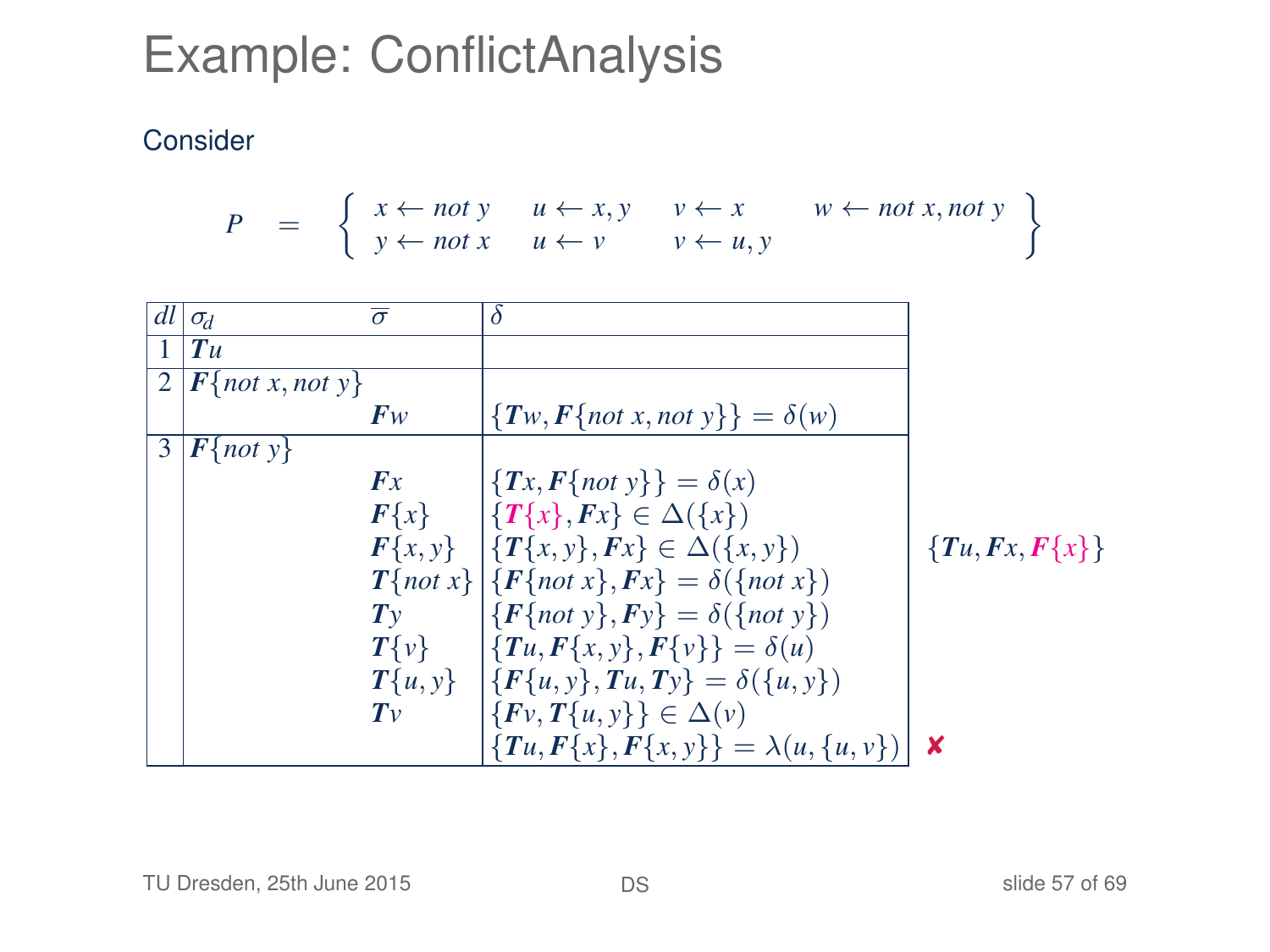$$
P = \left\{ \begin{array}{ll} x \leftarrow not \ y & u \leftarrow x, y & v \leftarrow x & w \leftarrow not \ x, not \ y \\ y \leftarrow not \ x & u \leftarrow v & v \leftarrow u, y \end{array} \right\}
$$

|   | $dl \sigma_d$         | $\overline{\sigma}$ | δ                                                        |                  |
|---|-----------------------|---------------------|----------------------------------------------------------|------------------|
|   | $T$ u                 |                     |                                                          |                  |
|   | $2  F$ {not x, not y} |                     |                                                          |                  |
|   |                       | $F_W$               | ${T_w, F\{not x, not y\}} = \delta(w)$                   |                  |
| 3 | $F{not y}$            |                     |                                                          |                  |
|   |                       | Fx                  | $\{Tx, F\{not\} \} = \delta(x)$                          |                  |
|   |                       |                     | $F\{x\}$ $\{T\{x\}, Fx\} \in \Delta(\{x\})$              | $\{Tu, Fx\}$     |
|   |                       |                     | $F\{x, y\}$ $\{T\{x, y\}, Fx\} \in \Delta(\{x, y\})$     | ${Tu, Fx, F{x}}$ |
|   |                       |                     | $T\{not x\}   \{F\{not x\}, Fx\} = \delta(\{not x\})$    |                  |
|   |                       | $T_{V}$             | $\{F\{not\ y\}, Fy\} = \delta(\{not\ y\})$               |                  |
|   |                       |                     | $T\{v\}$ $\{Tu, F\{x, v\}, F\{v\}\} = \delta(u)$         |                  |
|   |                       |                     | $T\{u, y\}$ $\{F\{u, y\}, T u, T y\} = \delta(\{u, y\})$ |                  |
|   |                       | $T_{V}$             | $\{Fv, T\{u, y\}\}\in \Delta(v)$                         |                  |
|   |                       |                     | ${Tu, F{x}, F{x, y}} = \lambda(u, {u, v})$               | ×                |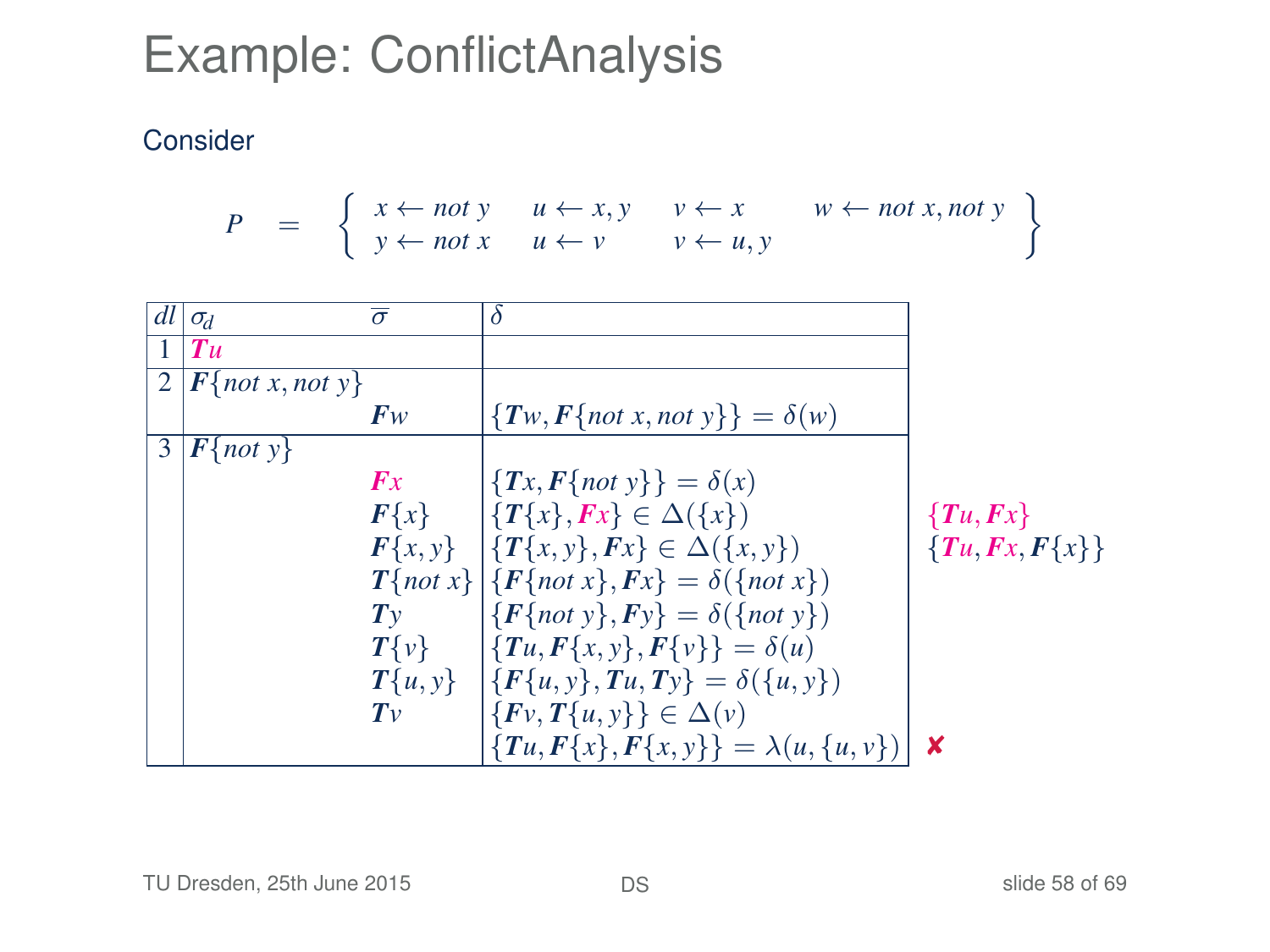$$
P = \left\{ \begin{array}{ll} x \leftarrow not \ y & u \leftarrow x, y & v \leftarrow x & w \leftarrow not \ x, not \ y \\ y \leftarrow not \ x & u \leftarrow v & v \leftarrow u, y \end{array} \right\}
$$

|   | $dl \sigma_d$         | $\overline{\sigma}$ | δ                                                        |                  |
|---|-----------------------|---------------------|----------------------------------------------------------|------------------|
|   | Tu                    |                     |                                                          |                  |
|   | $2  F$ {not x, not y} |                     |                                                          |                  |
|   |                       | $F_W$               | ${T_w, F\{not x, not y\}} = \delta(w)$                   |                  |
| 3 | $F{not y}$            |                     |                                                          |                  |
|   |                       | Fx                  | $\{Tx, F\{not\} \} = \delta(x)$                          |                  |
|   |                       |                     | $F\{x\}$ $\{T\{x\}, Fx\} \in \Delta(\{x\})$              | $\{Tu, Fx\}$     |
|   |                       |                     | $F\{x, y\}$ $\{T\{x, y\}, Fx\} \in \Delta(\{x, y\})$     | ${Tu, Fx, F{x}}$ |
|   |                       |                     | $T\{not x\}   \{F\{not x\}, Fx\} = \delta(\{not x\})$    |                  |
|   |                       | $T_{V}$             | $\{F\{not\ y\}, Fy\} = \delta(\{not\ y\})$               |                  |
|   |                       |                     | $T\{v\}$ $\{Tu, F\{x, v\}, F\{v\}\} = \delta(u)$         |                  |
|   |                       |                     | $T\{u, y\}$ $\{F\{u, y\}, T u, T y\} = \delta(\{u, y\})$ |                  |
|   |                       | $T_{V}$             | $\{Fv, T\{u, y\}\}\in \Delta(v)$                         |                  |
|   |                       |                     | ${Tu, F{x}, F{x,y}} = \lambda(u, {u, v})$                | ×                |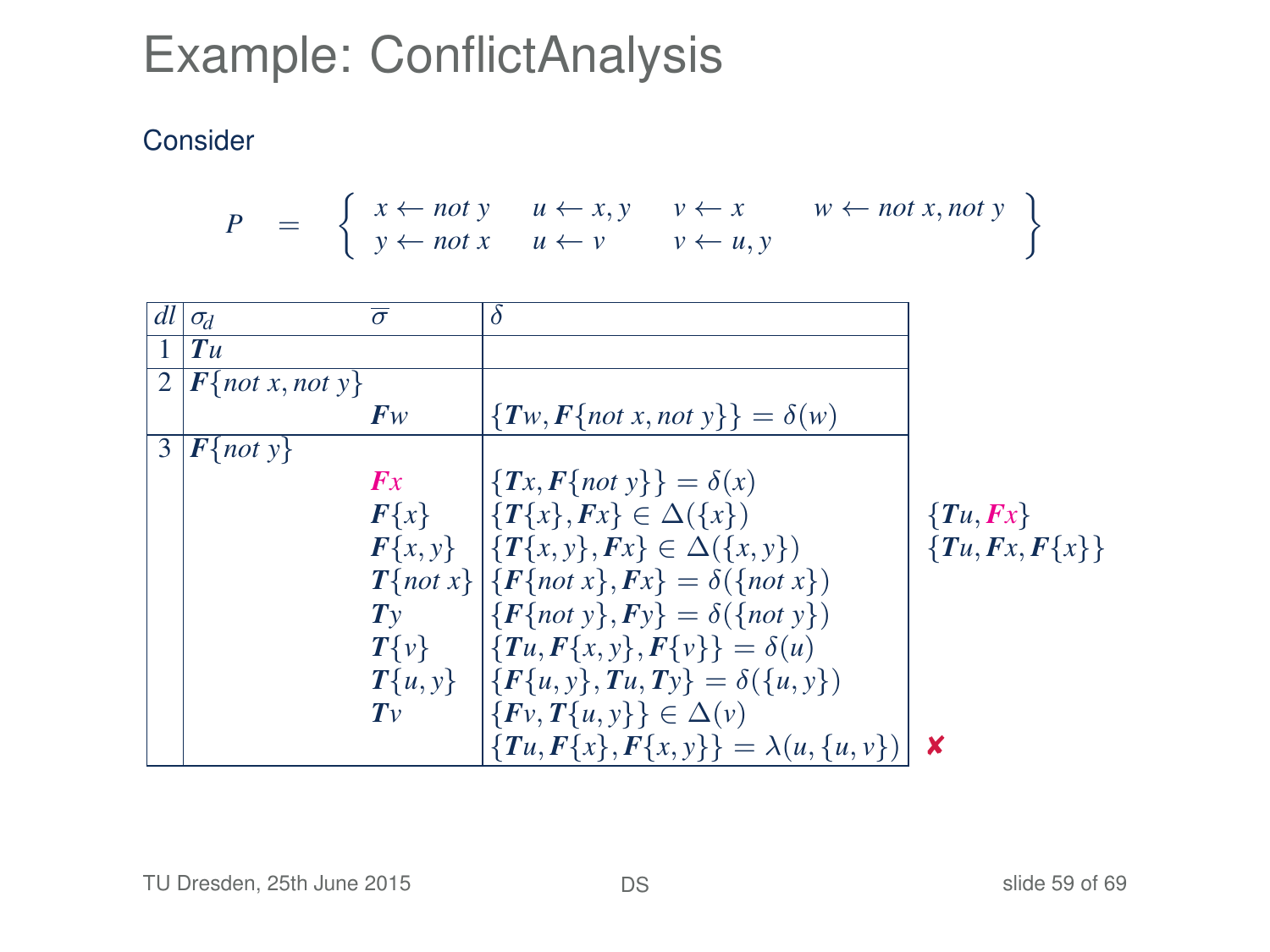$$
P = \left\{ \begin{array}{ll} x \leftarrow not \ y & u \leftarrow x, y & v \leftarrow x & w \leftarrow not \ x, not \ y \\ y \leftarrow not \ x & u \leftarrow v & v \leftarrow u, y \end{array} \right\}
$$

| dl           | $\sigma_d$                                         | $\overline{\sigma}$ | δ                                                        |                  |
|--------------|----------------------------------------------------|---------------------|----------------------------------------------------------|------------------|
| $\mathbf{1}$ | $T$ u                                              |                     |                                                          |                  |
|              | $\overline{2\mid}$ <b>F</b> {not x, not y}         |                     |                                                          |                  |
|              |                                                    | $F_W$               | ${T_w, F\{not x, not y\}} = \delta(w)$                   |                  |
| 3            | $\left  \mathbf{F}\right\{ \text{not } y \right\}$ |                     |                                                          |                  |
|              |                                                    | Fx                  | ${Tx,F{not y}} = \delta(x)$                              |                  |
|              |                                                    |                     | $F\{x\}$ $\{T\{x\}, Fx\} \in \Delta(\{x\})$              | $\{Tu, Fx\}$     |
|              |                                                    |                     | $F\{x, y\}$ $\{T\{x, y\}, Fx\} \in \Delta(\{x, y\})$     | ${Tu, Fx, F{x}}$ |
|              |                                                    |                     | $T\{not x\}   \{F\{not x\}, Fx\} = \delta(\{not x\})$    |                  |
|              |                                                    | $T_{V}$             | $\{F\{not\ y\}, Fy\} = \delta(\{not\ y\})$               |                  |
|              |                                                    |                     | $T\{v\}$ $\{Tu, F\{x, y\}, F\{v\}\} = \delta(u)$         |                  |
|              |                                                    |                     | $T\{u, y\}$ $\{F\{u, y\}, T u, T y\} = \delta(\{u, y\})$ |                  |
|              |                                                    | $T_{V}$             | $\{Fv, T\{u, y\}\}\in \Delta(v)$                         |                  |
|              |                                                    |                     | ${Tu, F{x}, F{x,y}} = \lambda(u, {u, v})$                | x                |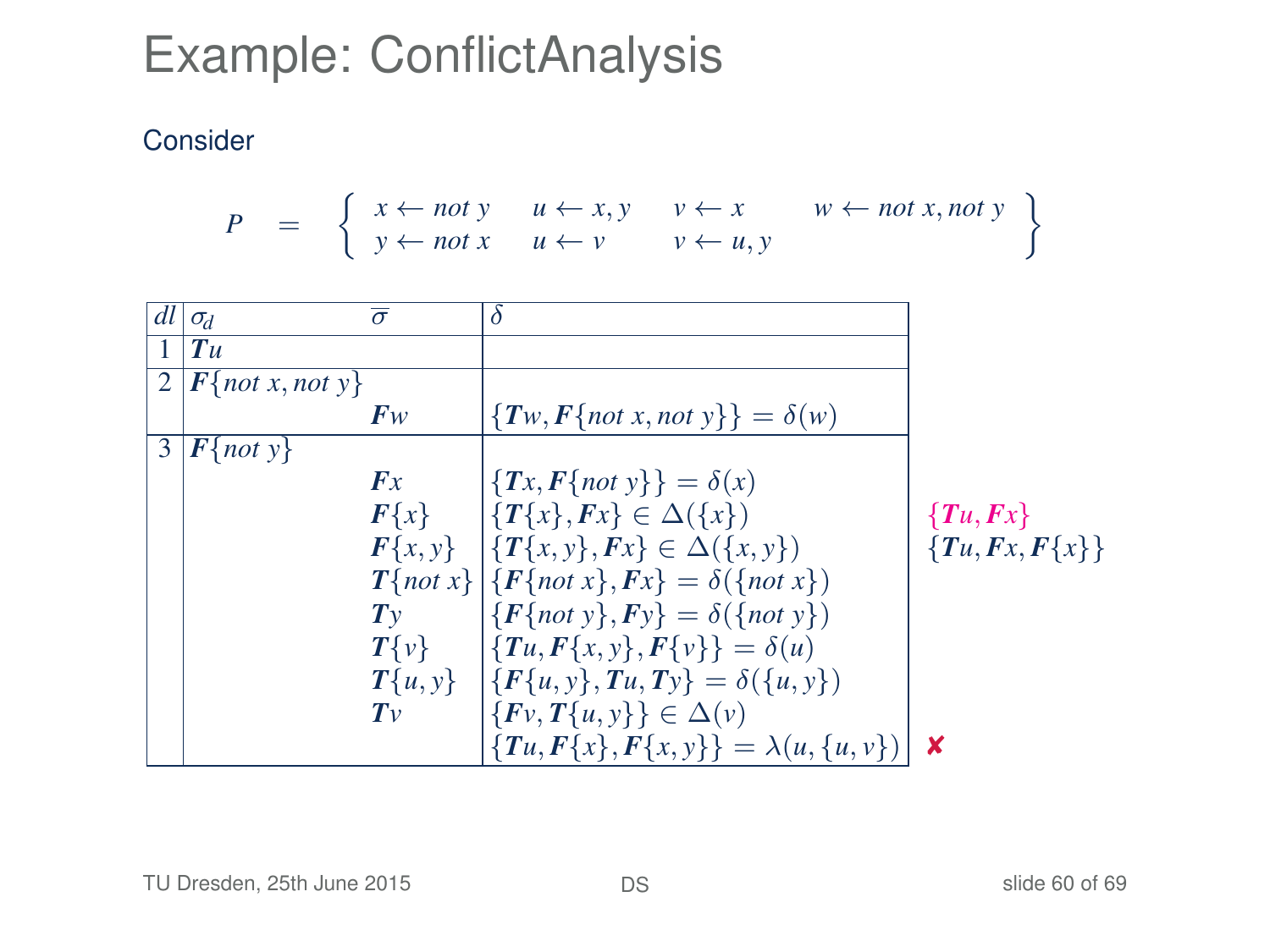$$
P = \left\{ \begin{array}{ccc} x \leftarrow not \ y & u \leftarrow x, y & v \leftarrow x & w \leftarrow not \ x, not \ y \\ y \leftarrow not \ x & u \leftarrow v & v \leftarrow u, y \end{array} \right\}
$$

| dl | $\sigma_d$ |                |                         |
|----|------------|----------------|-------------------------|
|    | Tu         |                |                         |
|    |            | $\mathbf{T} x$ | $\{Tu, Fx\} \in \nabla$ |
|    |            |                |                         |
|    |            |                |                         |
|    |            |                |                         |
|    |            |                |                         |
|    |            |                |                         |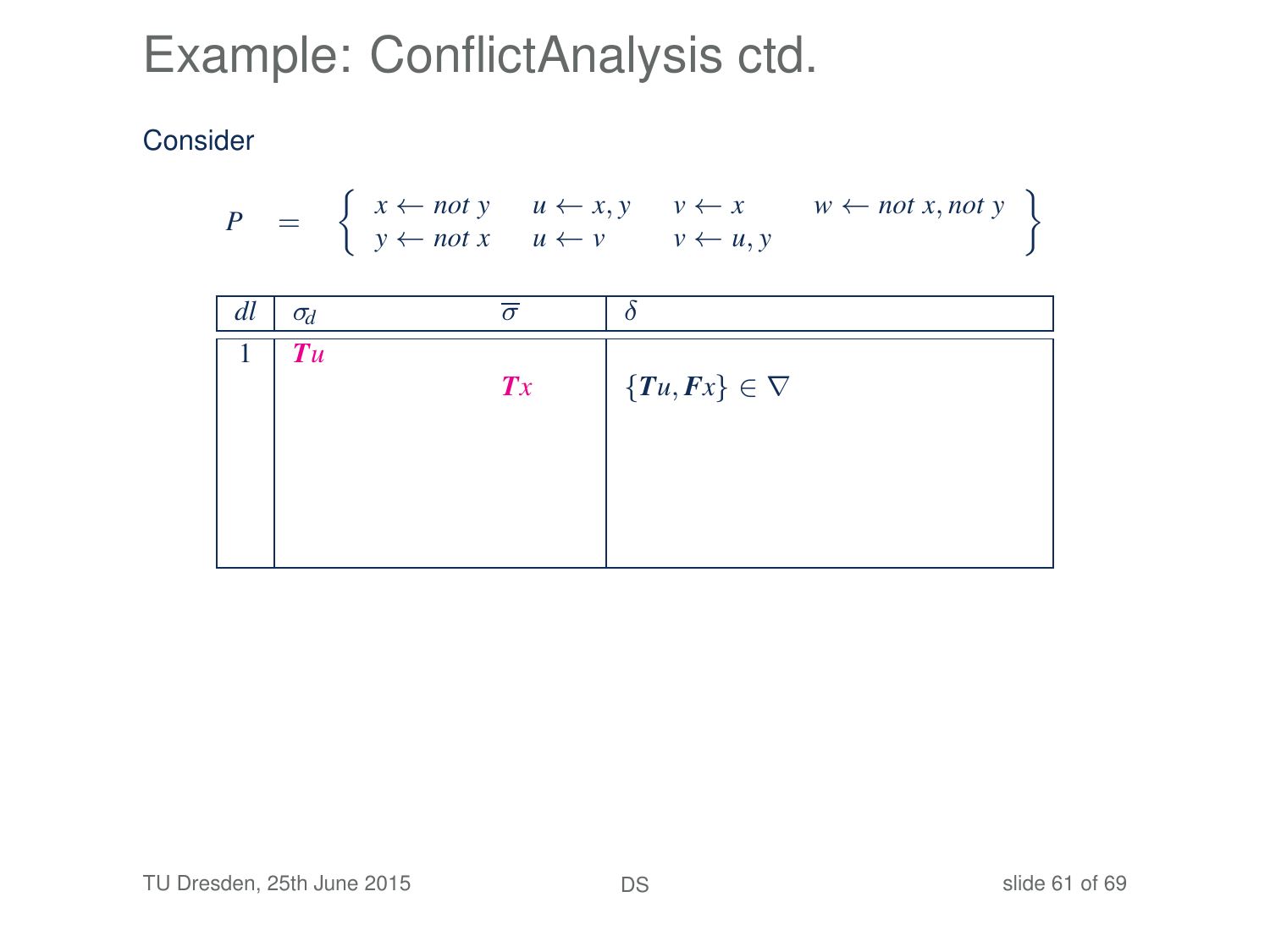$$
P = \left\{ \begin{array}{ccc} x \leftarrow not \ y & u \leftarrow x, y & v \leftarrow x & w \leftarrow not \ x, not \ y \\ y \leftarrow not \ x & u \leftarrow v & v \leftarrow u, y \end{array} \right\}
$$

| dl | $\sigma_d$        |         |                                         |
|----|-------------------|---------|-----------------------------------------|
|    | $T_{\mathcal{U}}$ |         |                                         |
|    |                   | Tx      | $\{Tu, Fx\} \in \nabla$                 |
|    |                   |         |                                         |
|    |                   | $T_{V}$ | $\{Fv, T\{x\}\}\in \Delta(v)$           |
|    |                   | Fv      | ${T_y, F\{not\} } = \delta(y)$          |
|    |                   | $F_W$   | $\{Tw, F\{not x, not y\}\} = \delta(w)$ |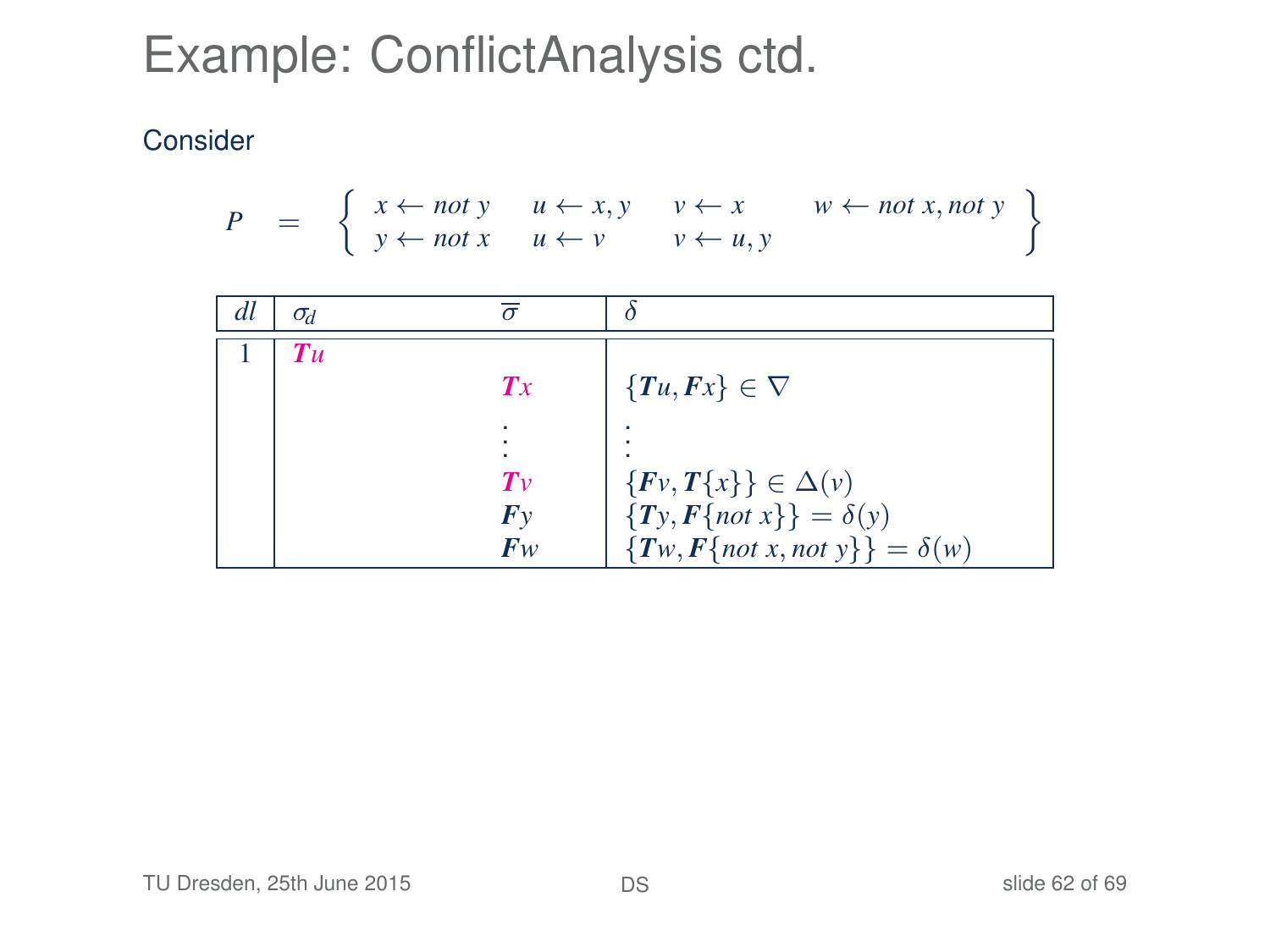- There always is a First-UIP at which conflict analysis terminates
	- In the worst, resolution stops at the heuristically chosen literal assigned at decision level *dl*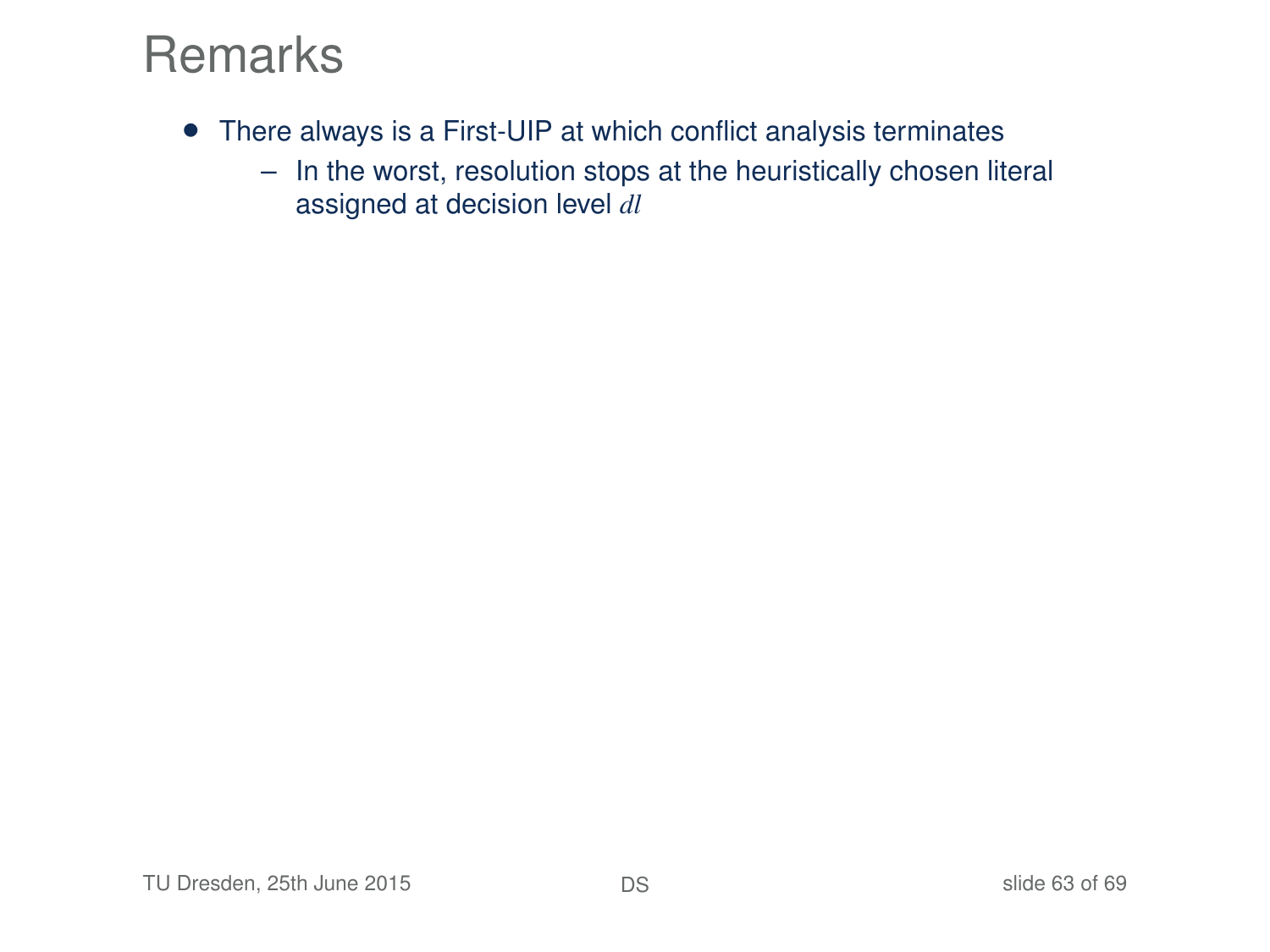- There always is a First-UIP at which conflict analysis terminates
	- In the worst, resolution stops at the heuristically chosen literal assigned at decision level *dl*
- The nogood  $\delta$  containing First-UIP  $\sigma$  is violated by A, viz.  $\delta \subset A$
- We have  $k = max({d l(\rho) | \rho \in \delta \setminus {\{\sigma\}} \cup {0}}) < d l$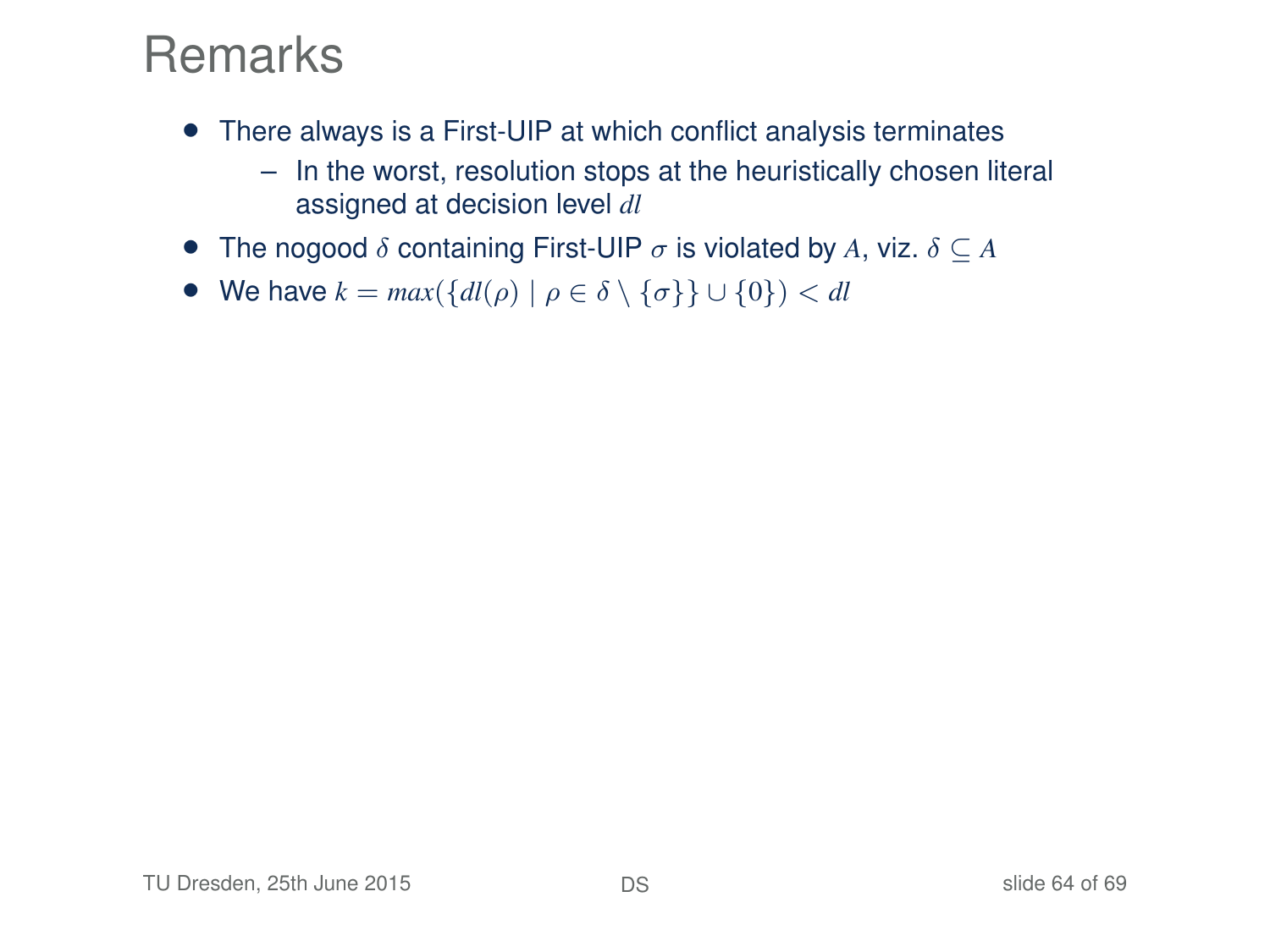- There always is a First-UIP at which conflict analysis terminates
	- In the worst, resolution stops at the heuristically chosen literal assigned at decision level *dl*
- The nogood  $\delta$  containing First-UIP  $\sigma$  is violated by A, viz.  $\delta \subseteq A$
- We have  $k = max({d l(\rho) | \rho \in \delta \setminus {\{\sigma\}} \cup {0\}}) < d l$ 
	- After recording δ in ∇ and backjumping to decision level *k*,  $\overline{\sigma}$  is unit-resulting for  $\delta$  !
	- Such a nogood  $\delta$  is called asserting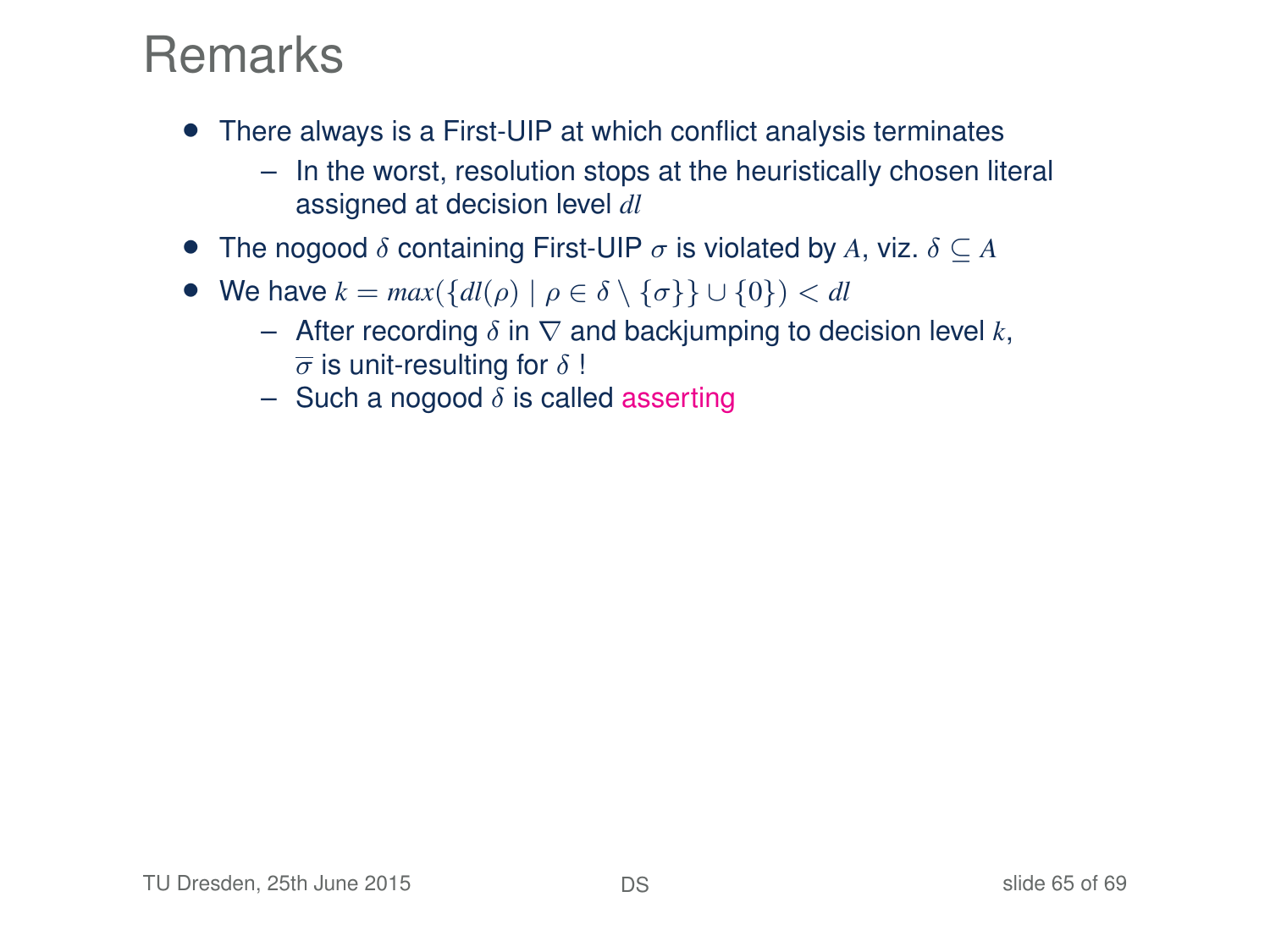- There always is a First-UIP at which conflict analysis terminates
	- In the worst, resolution stops at the heuristically chosen literal assigned at decision level *dl*
- The nogood  $\delta$  containing First-UIP  $\sigma$  is violated by A, viz.  $\delta \subseteq A$
- We have  $k = max({\lbrace dl(\rho) \mid \rho \in \delta \setminus {\lbrace \sigma \rbrace \rbrace \cup \lbrace 0 \rbrace}) < dl$ 
	- After recording δ in ∇ and backjumping to decision level *k*,  $\overline{\sigma}$  is unit-resulting for  $\delta$ !
	- Such a nogood  $\delta$  is called asserting
- Asserting nogoods direct conflict-driven search into a different region of the search space than traversed before, without explicitly flipping any heuristically chosen literal !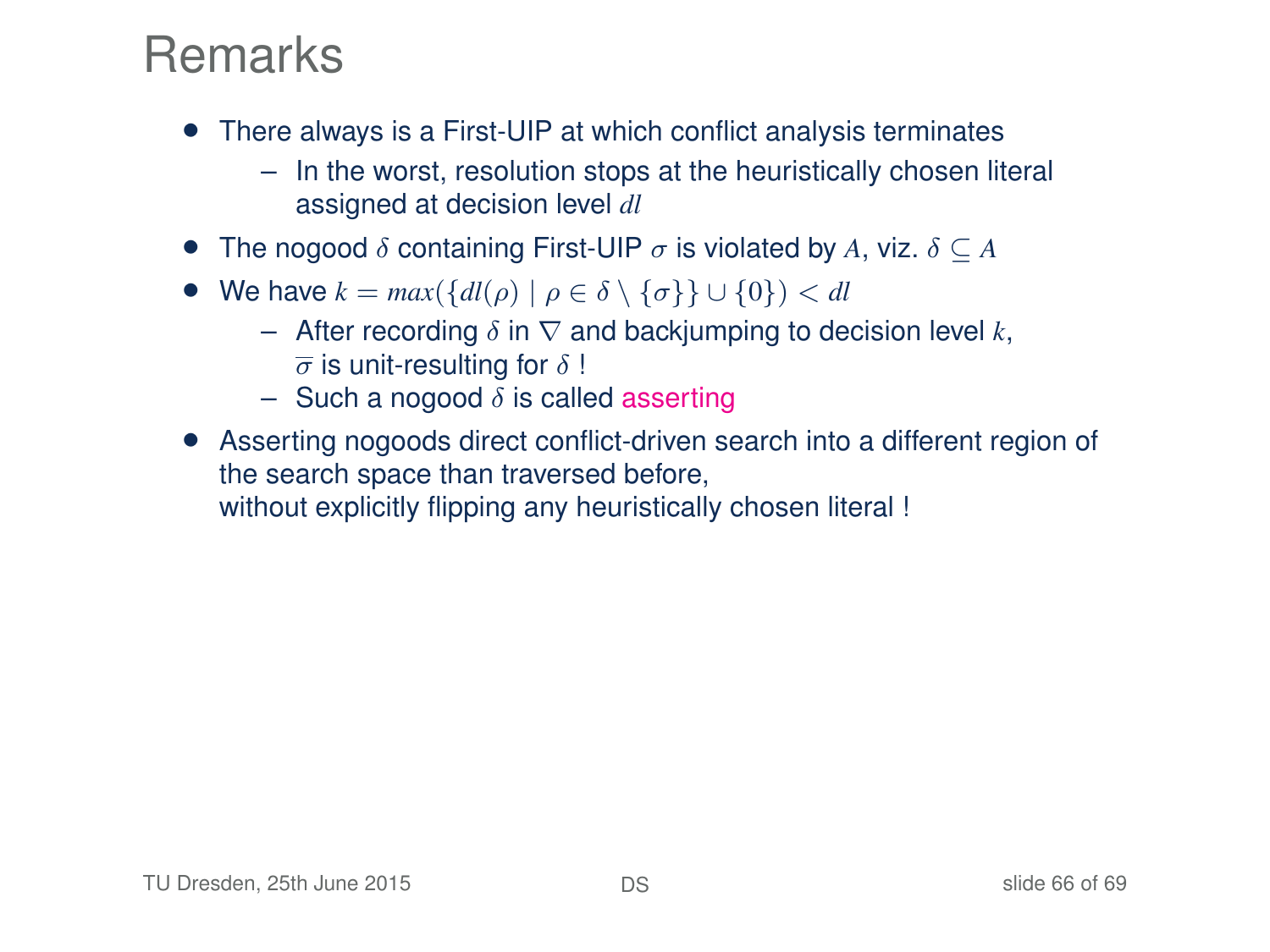### **Outline**



<span id="page-66-0"></span>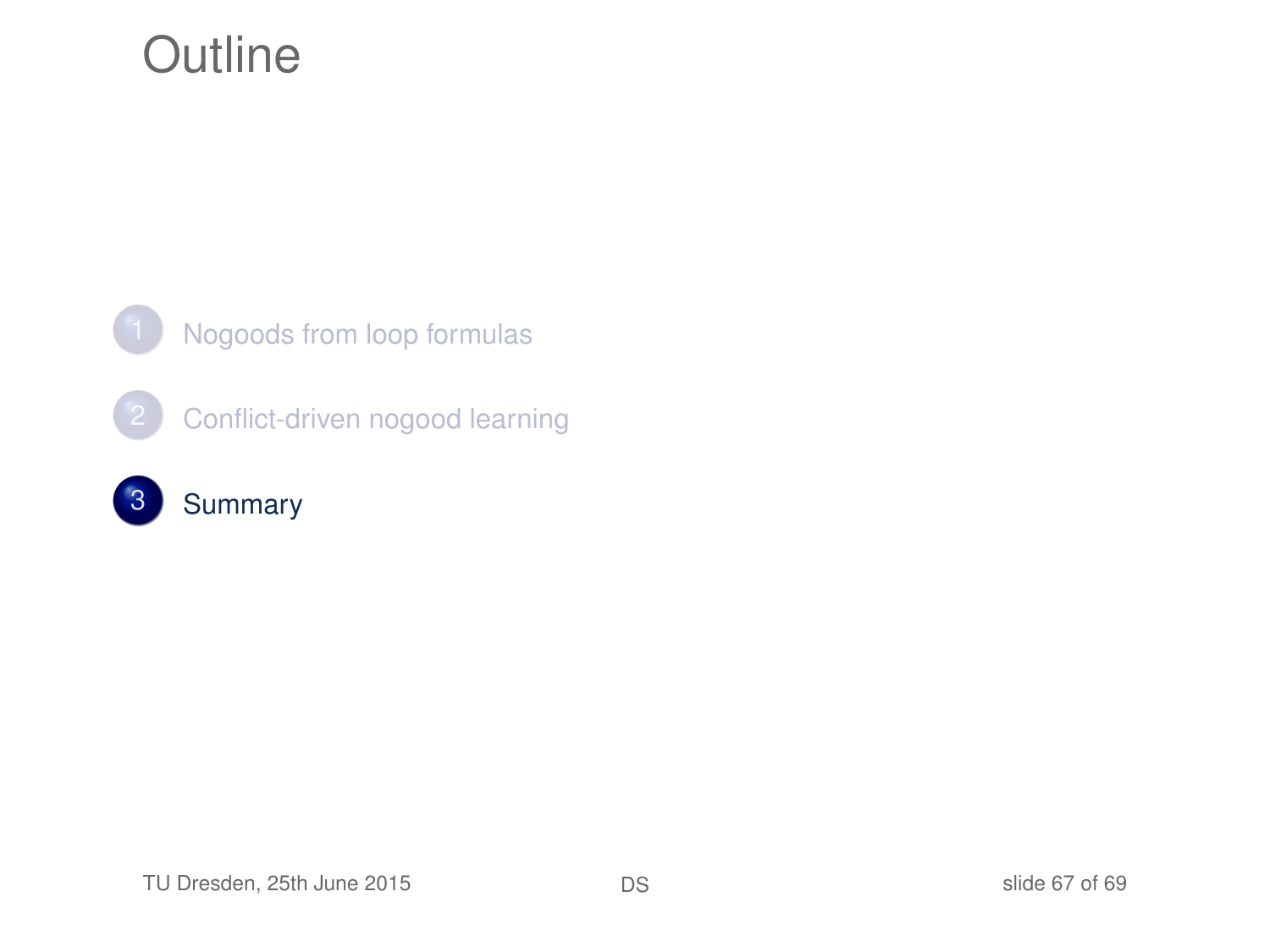### Summary

- Nogoods from loop formulas
- Conflict driven nogood learning
	- CDNL-ASP Algorithm
	- Nogood Propagation
	- Conflict Analysis